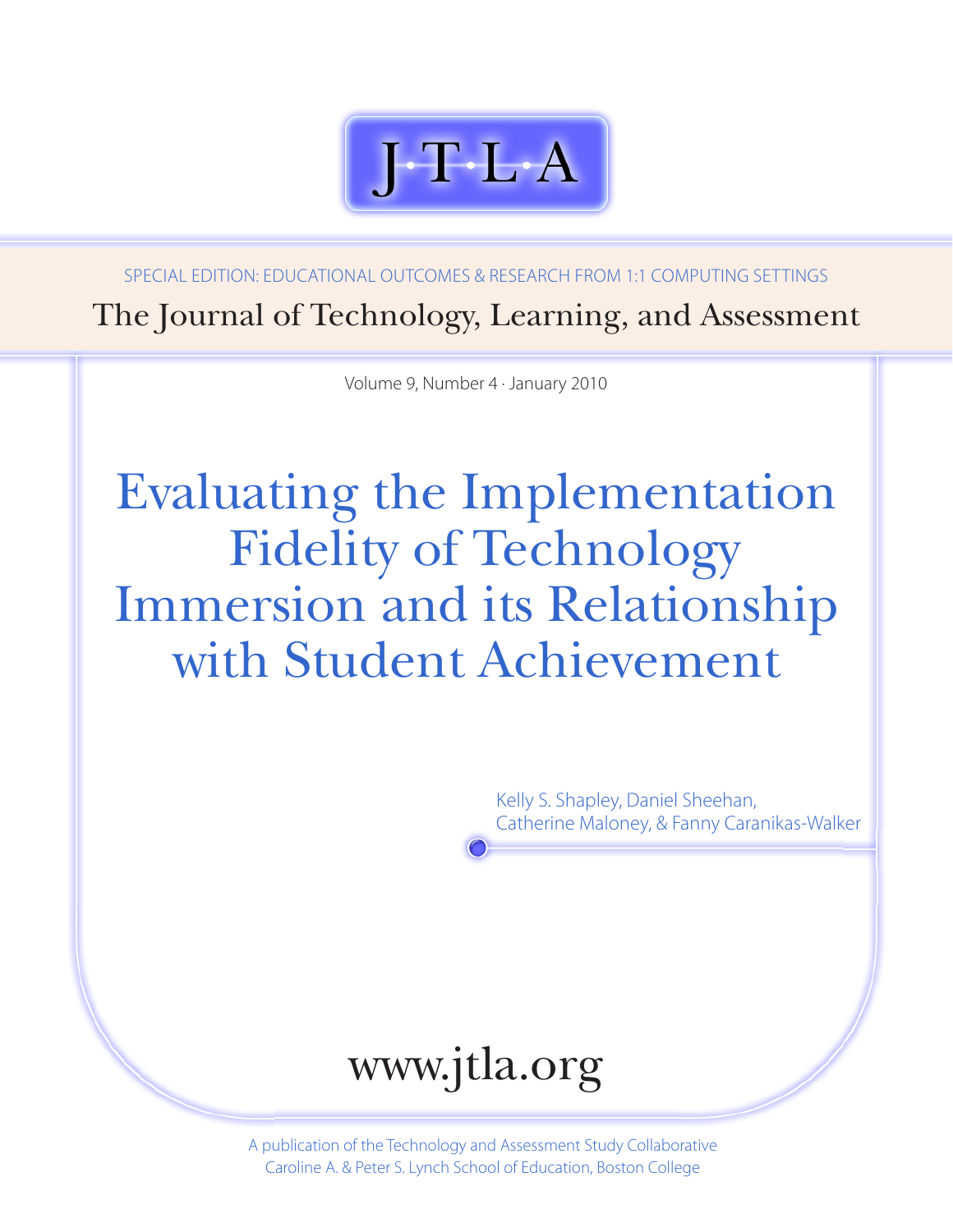

Volume 9 Number 4

#### **Special Edition: Educational Outcomes and Research from 1:1 Computing Settings**

**Special Edition Editors:** Damian Bebell [bebell@bc.edu](mailto:bebell@bc.edu) Laura M. O'Dwyer [odwyerl@bc.edu](mailto:odwyerl@bc.edu) Lynch School of Education, Boston College Chestnut Hill, MA 02467

This special issue of the Journal of Technology, Learning, and Assessment focuses on the educational impacts and outcomes of 1:1 computing initiatives and technology-

 $1 + \infty$ ComPuTInG settings educational outcomes & research from

rich K–12 environments. Despite growing interest in and around 1:1 computing, little published research has focused on teaching and learning in these intensive computing environments. This special issue provides a forum for researchers to present empirical evidence on the effectiveness

of 1:1 computing models for improving teacher and student outcomes, and to discuss the methodological challenges and solutions for assessing the effectiveness of these emerging technology-rich educational settings.

#### **Complete listing of papers published within the JTLA 1:1 Special Edition**

Bebell, D. & O'Dwyer, L.M. (2010). Educational Outcomes and Research from 1:1 Computing Settings. *Journal of Technology, Learning, and Assessment, 9*(1).

Bebell, D. & Kay, R. (2010). One to One Computing: A Summary of the Quantitative Results from the Berkshire Wireless Learning Initiative. *Journal of Technology, Learning, and Assessment, 9*(2).

Drayton, B., Falk, J.K., Stroud, R., Hobbs, K., & Hammerman, J. (2010). After Installation: Ubiquitous Computing and High School Science in Three Experienced, High-Technology Schools. *Journal of Technology, Learning, and Assessment, 9*(3).

Shapley, K.S., Sheehan, D., Maloney, C., & Caranikas-Walker, F. (2010). Evaluating the Implementation Fidelity of Technology Immersion and its Relationship with Student Achievement. *Journal of Technology, Learning, and Assessment, 9*(4).

Suhr, K.A., Hernandez, D.A., Grimes, D., & Warschauer, M. (2010). Laptops and Fourth-Grade Literacy: Assisting the Jump over the Fourth-Grade Slump. *Journal of Technology, Learning, and Assessment, 9*(5).

Weston, M.E. & Bain, A. (2010). The End of Techno-Critique: The Naked Truth about 1:1 Laptop Initiatives and Educational Change. *Journal of Technology, Learning, and Assessment, 9*(6).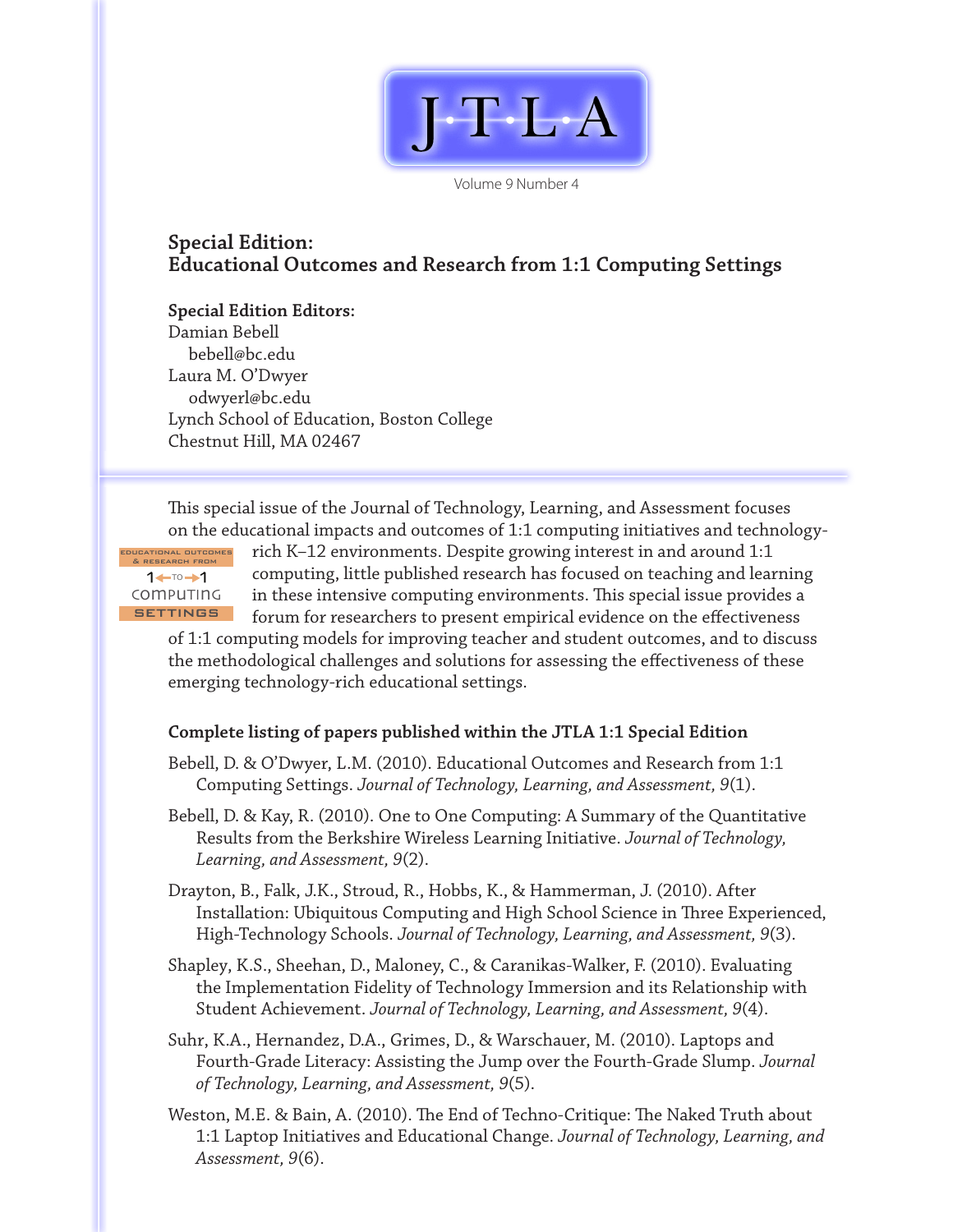

Volume 9 Number 4

#### **Evaluating the Implementation Fidelity of Technology Immersion and its Relationship with Student Achievement**

Kelly S. Shapley, Daniel Sheehan, Catherine Maloney, & Fanny Caranikas-Walker

Editor: Michael Russell [russelmh@bc.edu](mailto:russelmh@bc.edu) Technology and Assessment Study Collaborative Lynch School of Education, Boston College Chestnut Hill, MA 02467

Copy Editor: Jennifer Higgins Design: Thomas Hoffmann Layout: Aimee Levy

JTLA is a free on-line journal, published by the Technology and Assessment Study Collaborative, Caroline A. & Peter S. Lynch School of Education, Boston College.

Copyright ©2010 by the Journal of Technology, Learning, and Assessment (ISSN 1540-2525).

Permission is hereby granted to copy any article provided that the Journal of Technology, Learning, and Assessment is credited and copies are not sold.

#### **Preferred citation:**

Shapley, K.S., Sheehan, D., Maloney, C., & Caranikas-Walker, F. (2010). Evaluating the Implementation Fidelity of Technology Immersion and its Relationship with Student Achievement. *Journal of Technology, Learning, and Assessment, 9*(4). Retrieved [date] from [http://www.jtla.org.](http://escholarship.bc.edu/jtla/)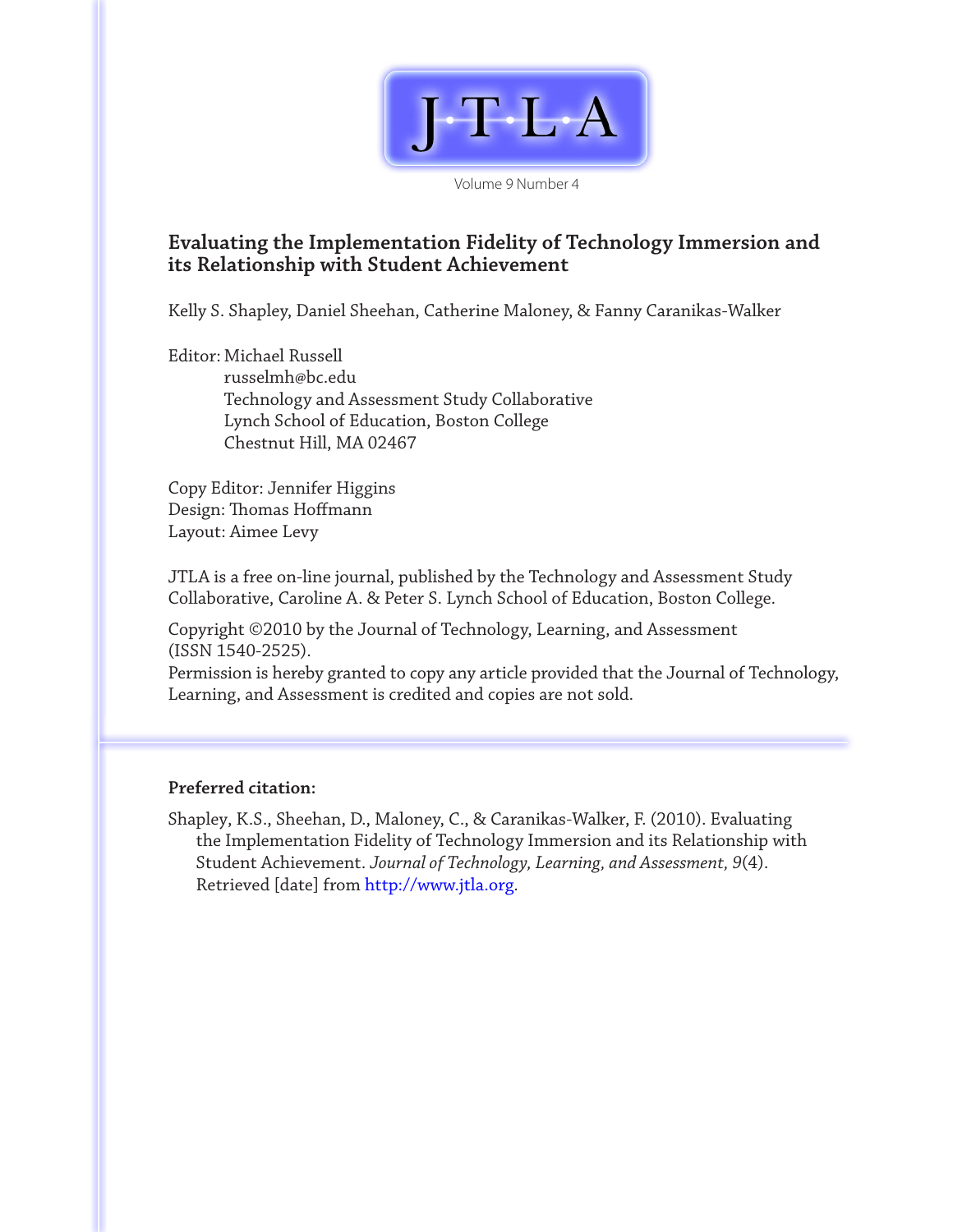

#### **Abstract:**

In a pilot study of the Technology Immersion model, high-need middle schools were "immersed" in technology by providing a laptop for each student and teacher, wireless Internet access, curricular and assessment resources, professional development, and technical and pedagogical support. This article examines the fidelity of model implementation and associations between implementation indicators and student achievement. Results across three years for 21 immersion schools show that the average levels of school support for Technology Immersion and teachers' Classroom Immersion increased slightly, while the level of Student Access and Use declined. Implementation quality varied across schools and classrooms, with a quarter or fewer of schools and core-content classrooms reaching *substantial* implementation. Using hierarchical linear modeling, we found that teacher-level implementation components (Immersion Support, Classroom Immersion) were inconsistent and mostly not statistically significant predictors of student achievement, whereas students' use of laptops outside of school for homework and learning games was the strongest implementation predictor of achievement.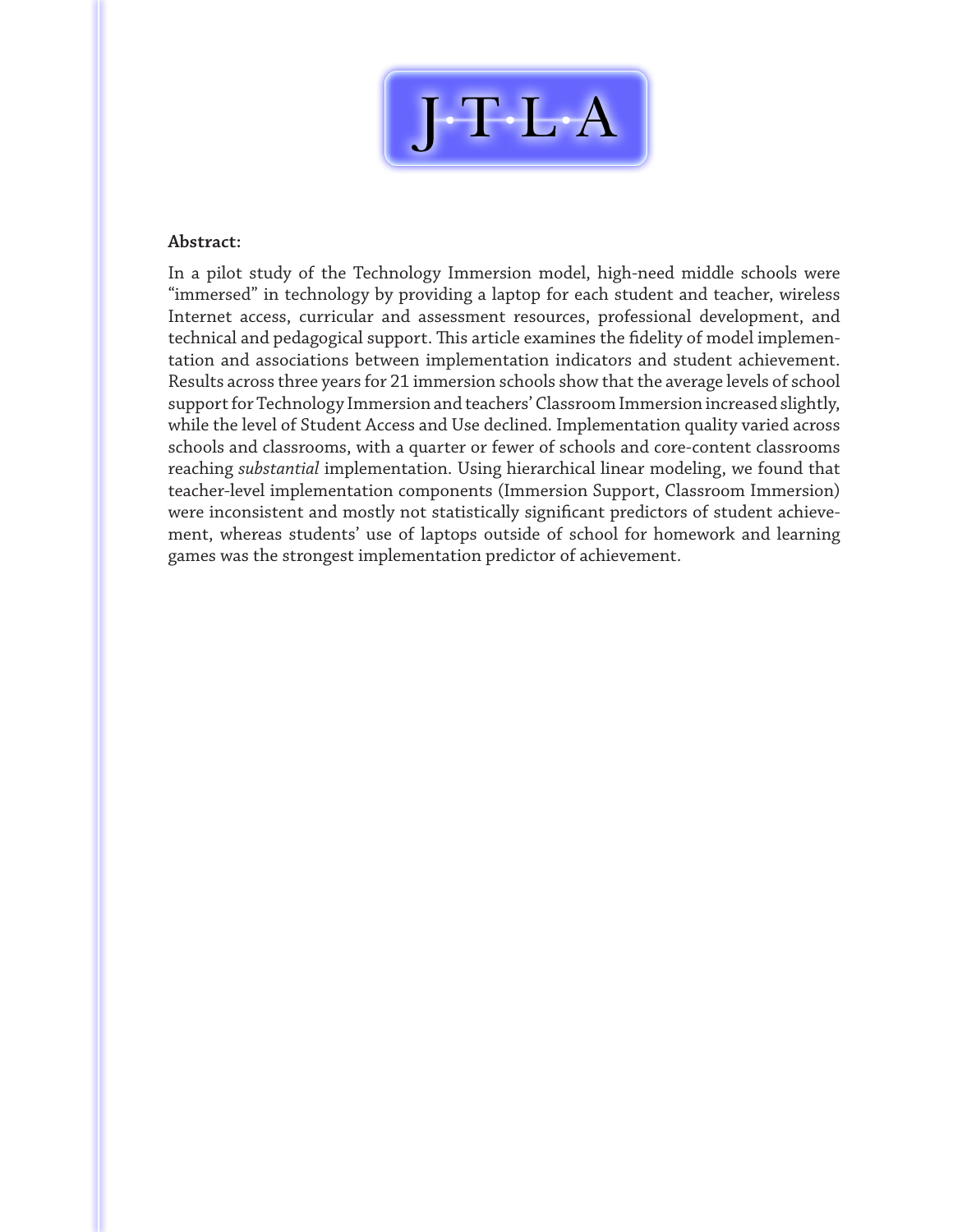

### **Evaluating the Implementation Fidelity of Technology Immersion and its Relationship with Student Achievement**

Kelly S. Shapley *Shapley Research Associates* Daniel Sheehan Catherine Maloney Fanny Caranikas-Walker *Texas Center for Educational Research*

### **Introduction**

The Technology Immersion Pilot (TIP), created by the Texas Legislature in 2003, assumed that the use of technology in Texas public schools could be achieved more effectively by "immersing" schools in technology rather than by introducing technology resources in a cyclical fashion over time. The Texas Education Agency (TEA) has invested more than \$20 million in federal Title II, Part D monies to fund Technology Immersion projects at high-need middle schools through a competitive grant process (i.e., a laptop computer for every student and teacher, wireless access throughout the campus, curricular and assessment resources, professional development, and ongoing technical and pedagogical support). Concurrently, a comprehensive, four-year research study partially funded by a federal Evaluating State Educational Technology Programs grant has investigated the effects of Technology Immersion on teachers and teaching, students and learning, and student achievement. The study's quasi-experimental research design included comparisons between 21 treatment schools and 21 control schools that enrolled Grades 6 to 8 students. The study also has examined the extent to which the Technology Immersion model was implemented as designed. The present article focuses on the 21 treatment schools' progress in implementing Technology Immersion and the associations between the strength of implementation and students' reading and mathematics test scores.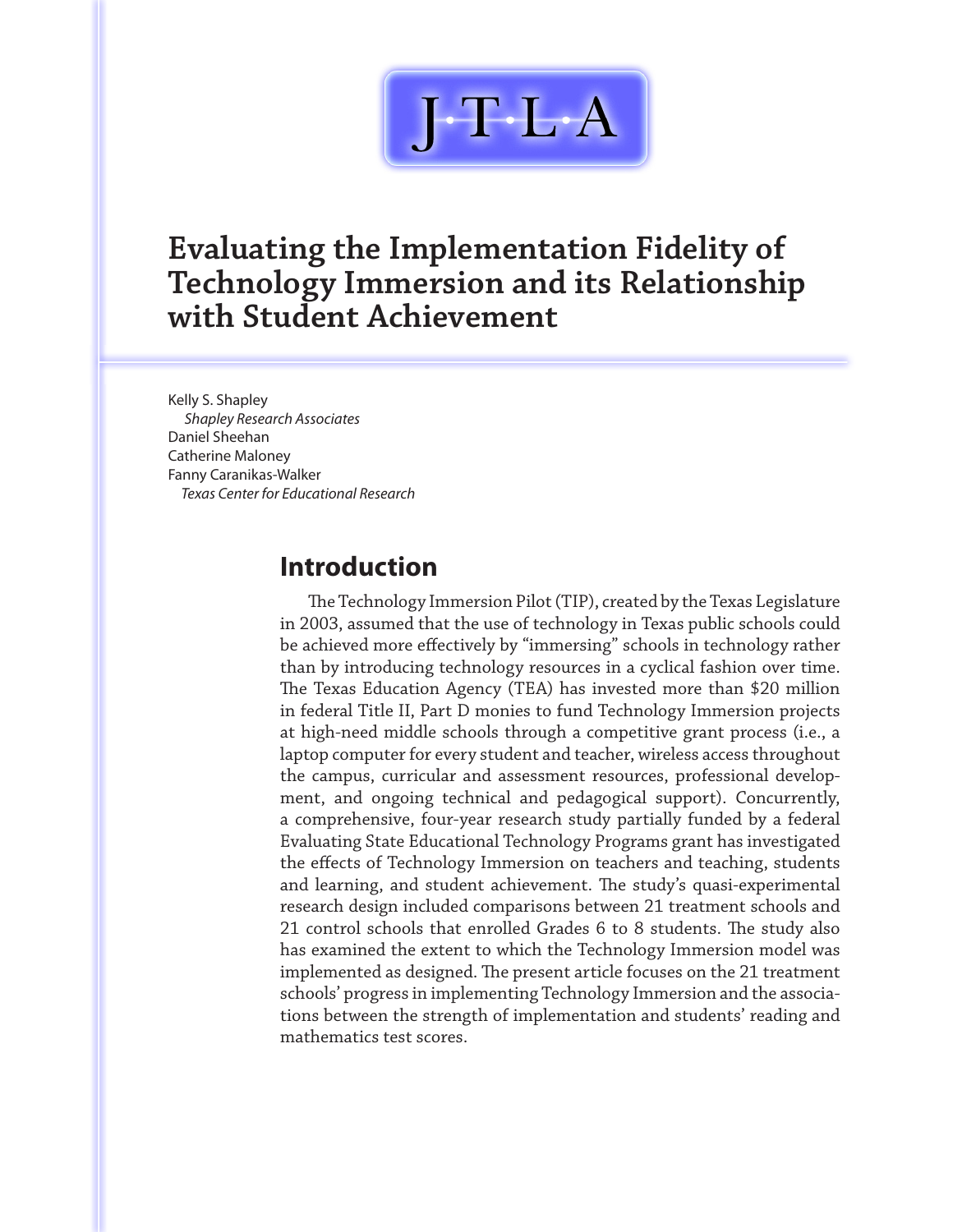#### **Technology Immersion Model**

State statute (Senate Bill 396, 78<sup>th</sup> Texas Legislature) described Technology Immersion generally, but to advance consistent interpretation of the Technology Immersion model at schools, the TEA issued a Request for Qualifications for commercial vendors to apply to become providers of Technology Immersion packages. Vendors' plans had to include six components: (a) a wireless mobile computing device for each educator and student on an immersed campus; (b) productivity, communication, and presentation software; (c) online instructional resources supporting the state curriculum in language arts, mathematics, science, and social studies; (d) online assessments to diagnose students' mastery of the core curriculum; (e) professional development designed to help teachers integrate technology into teaching, learning, and the curriculum; and (f) initial and ongoing technical support. Through an expert review process, the TEA selected three lead vendors to provide Technology Immersion packages (Dell Computer Inc., Apple Computer Inc., and Region 1 Education Service Center [ESC]). Package costs, which ranged from about \$1,100 to \$1,600 per student, varied according to the numbers of students and teachers, the type of laptop computer, and the vendor provider.

Of the 21 Technology Immersion schools studied in the evaluation, 5 middle schools selected the Apple package, 15 selected the Dell package, and 1 school selected the Region 1 ESC package (with Dell computers). Table 1 provides an overview of the basic components within each package and the individual vendors that provided various products. All vendors offered a wireless laptop as the mobile computing device (Apple or Dell), and all laptops had a suite of productivity tools (either *AppleWorks* or *Microsoft Office*). Dell computers also had a web-based portal to applications and resources (*eChalk*). Immersion packages included a variety of digital curricular resources and formative assessments. Additionally, each vendor provided professional development as well as ongoing technical support. Apple had its own professional development model. Dell relied on a commercial provider (*Pearson Learning Group*) and the *Dell Exchange* (an online resource). Region 1 ESC used a combination of service center support plus services offered through *Connected Coaching* and *Connected University*. See Appendix A for a more comprehensive description of the package components.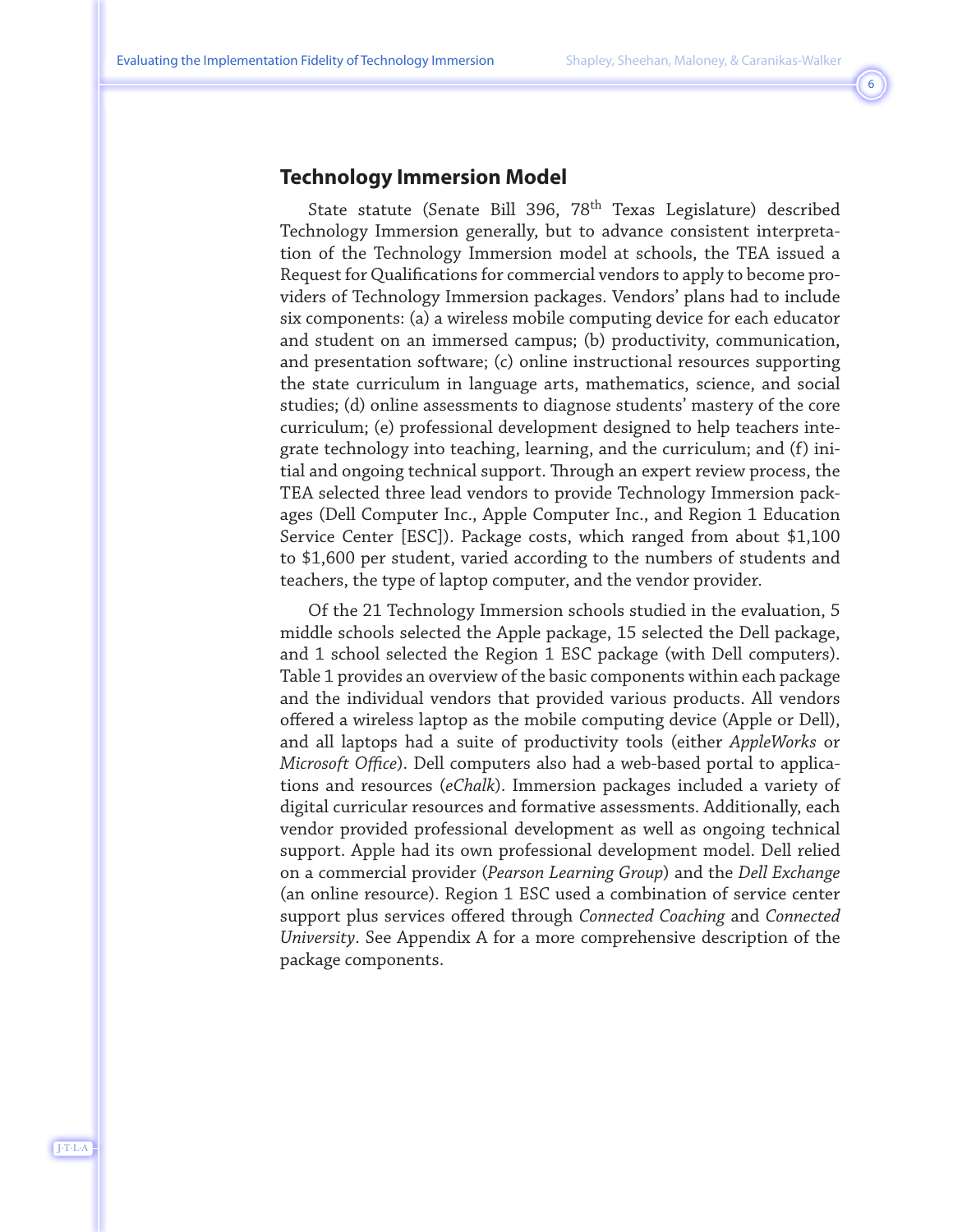| <b>Component</b>                     | <b>Apple Computer</b><br>$N = 5$ Schools<br>1,625 Students | <b>Dell Computer</b><br>$N = 15$ Schools<br>5,993 Students | <b>Region 1 ESC</b><br>$N = 1$ School<br><b>100 Students</b> |
|--------------------------------------|------------------------------------------------------------|------------------------------------------------------------|--------------------------------------------------------------|
| Wireless laptop computer             | Apple iBook G4                                             | Dell Inspiron or<br>Latitude                               | Dell Inspiron                                                |
| Productivity software                | Apple Works                                                | Microsoft Office.<br>eChalk                                | Microsoft Office.<br>eChalk                                  |
| Online resources                     | Various                                                    | Various                                                    | Various                                                      |
| Online assessment                    | AssessmentMaster                                           | i-Know                                                     | i-Know                                                       |
| Professional development             | Apple model                                                | Pearson Learning<br>Group, Dell Exchange                   | ESC 1, Classroom<br>Connect                                  |
| Technical and pedagogical<br>support | Apple, Campus/District                                     | Dell, Campus/District                                      | ESC 1, Campus/District                                       |

#### **Table 1: Technology Immersion Packages**

Note. ESC = Education Service Center. Student enrollment in middle schools (Grades 6, 7, and 8) from Texas Education Agency AEIS reports 2005.

During the third and fourth implementation years, schools began to selectively purchase online resources and assessments according to their perceived needs. For example, some schools dropped the online assessments because they had state-provided or local assessments that filled their testing needs. Two schools (with Dell and ESC 1 packages) purchased the *My Access Writing* program included in the Apple package. Schools and teachers also continued to supplement package resources with products purchased locally, provided through state textbook adoptions, or obtained from the Internet free of charge.

The *Theoretical Framework for Technology Immersion* guided the evaluation (Figure 1). The framework postulates a linear sequence of causal relationships. First, treatment schools are to be "immersed" in technology through the implementation of Technology Immersion components. An improved school environment for technology is expected to produce teachers who are more technically proficient, use technology for professional productivity, have students use technology in their classes, and use laptops and digital resources to increase the intellectual rigor of lessons. In turn, changed school and classroom conditions are expected to improve students' technology proficiency, learning experiences, collaborative interactions with peers, personal self-direction, and engagement in school and learning. Changes in students and their learning experiences presumably contribute to increased academic performance as measured by standardized test scores. In the framework, prior student achievement and student, family, and school characteristics exert their own influence on learning.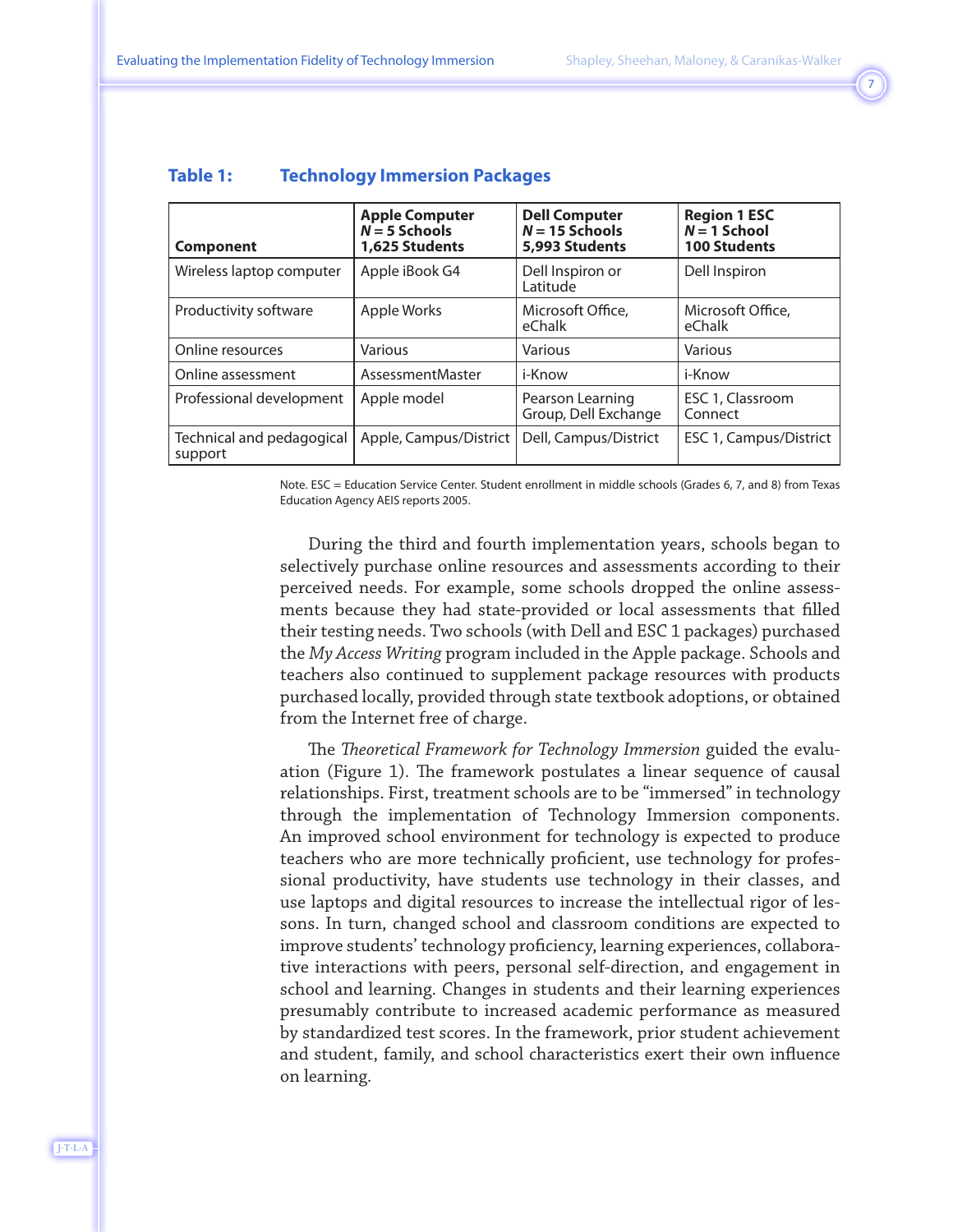

#### **Prior Research on Implementation**

Beginning in the 1970s, researchers and educators began to recognize the consequences of failed implementation (Fullan, 1993). Studies of large-scale educational reforms and organizational change revealed that

J·T·L·A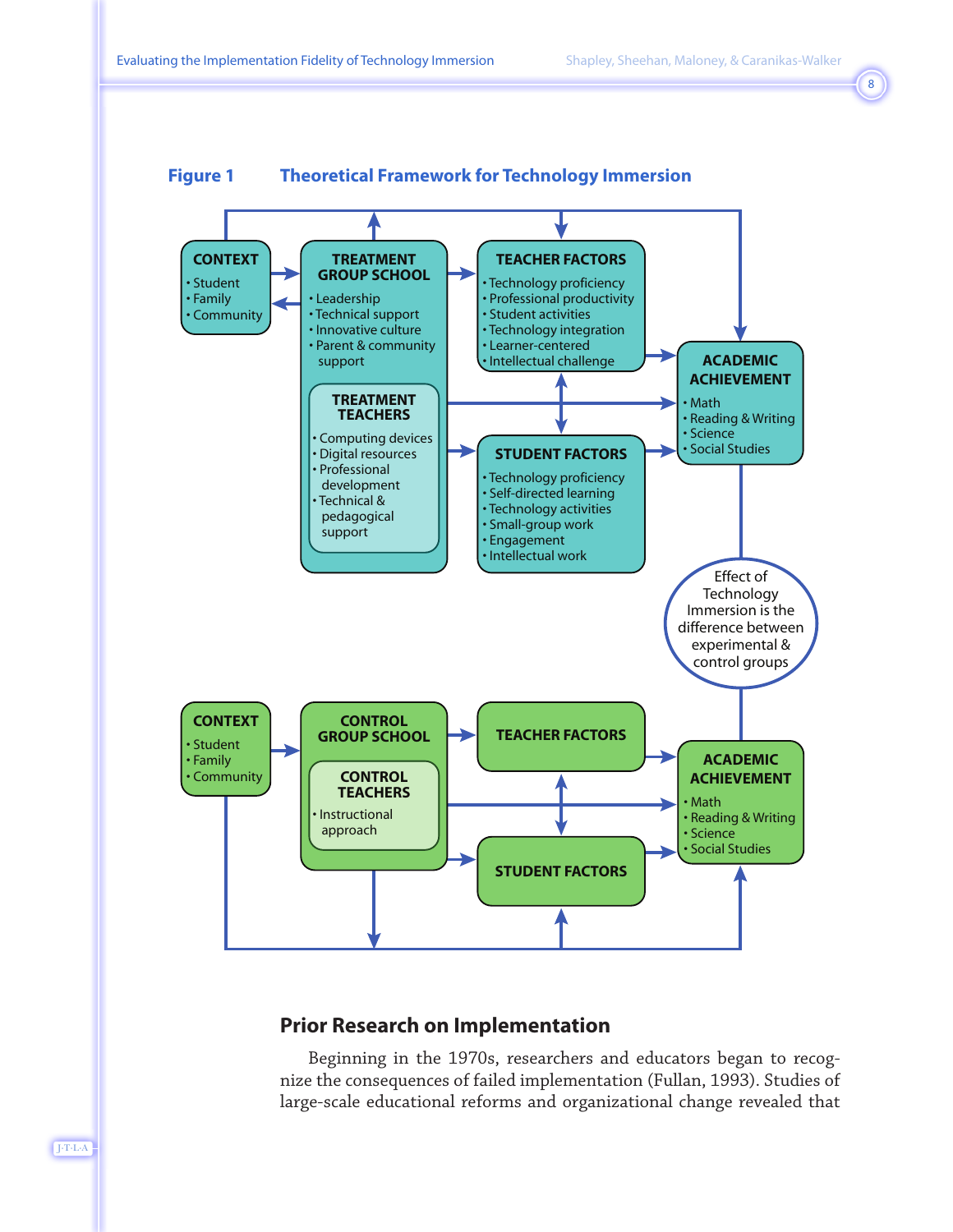the level and quality of implementation largely determined the achievement of desired outcomes (Berman & McLaughlin, 1978; Borman, Hewes, Overman, & Brown, 2003; Datnow, Borman, & Stringfield, 2000; Fullan & Stieglbauer, 1991). Studies of technology innovations, likewise, have shown that ineffective implementation undermines prospects for changes in student learning opportunities and academic outcomes (Cuban, 2001). Given mounting evidence, Desimone stressed the importance of measuring "the degree of implementation before assessing outcomes and attempting to attribute them to a specific program" (Desimone, 2002, p. 437).

Recent school change efforts have focused on transforming the whole school as a way to improve teaching, learning, and student outcomes. Increasing numbers of schools, particularly low performing ones, have undertaken comprehensive school reform. Spurred by the availability of federal funds and the No Child Left Behind Act of 2001, hundreds of comprehensive school reform (CSR) models have been developed and implemented in schools. As a result, the nature of model implementation and the school change process have been studied widely. Although Technology Immersion and CSR models are not exactly the same, they share the common focus of changing the whole school, including changes to the curriculum and delivery of instruction. Thus, past research contributes to a clearer understanding of implementation for this study.

In-depth studies of CSR model implementation demonstrate that achieving quality implementation is challenging. Studies involving hundreds of CSR schools revealed that none of the schools had fully implemented all components of the models they had adopted. Schools appeared to implement components selectively (Kurki, Aladjem, & Carter, 2005). And notably, schools had more difficulty following instructional practices prescribed by their model and practices aimed at increasing parental involvement in school affairs (Vernez, Karam, Mariano, & DeMartini, 2006). In these studies, higher levels of implementation were associated with higher levels of support (e.g., principal leadership, teachers' commitment, model developer support, professional development). Findings regarding the influence of contextual variables (school size or student characteristics) were mixed as were results regarding the improvement of implementation over time. Kurki et al. (2005) cited increased implementation for most indicators between the first and third year, whereas Vernez et al. (2006) found that the first year or so, for the most part, determined the degree of implementation, with levels remaining fairly constant across three years.

Evidence from a meta-analysis of CSR student achievement effects shows that the quality of implementation matters. Using the best available measure of implementation—the number of years a CSR model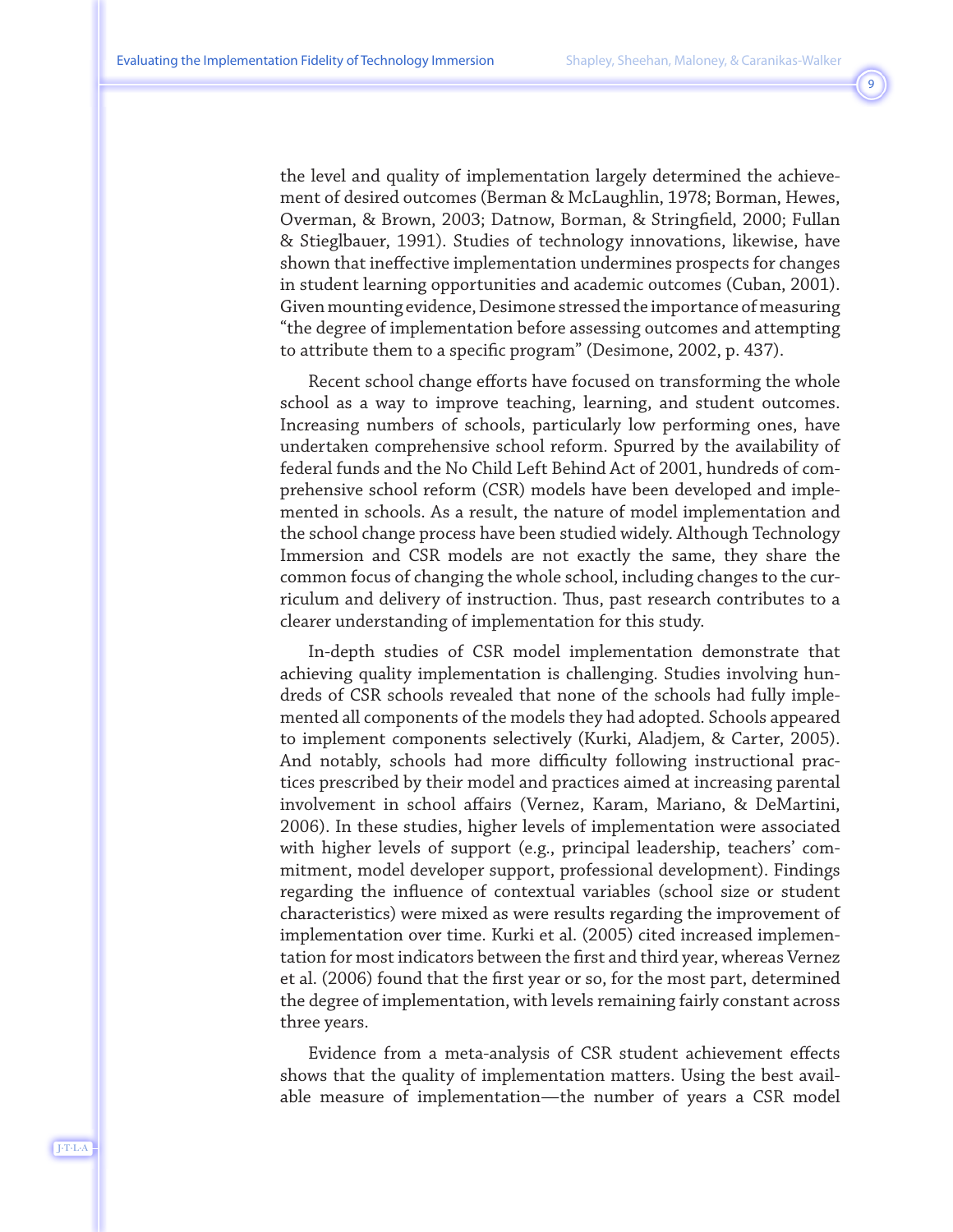was implemented in a school—researchers found an increasing effect on achievement outcomes associated with a greater number of years of implementation. The CSR effect size was relatively strong in the first year (0.17), but there was a tendency for new initiatives to weaken in the second, third, and fourth years. On the other hand, schools that implemented models for five or more years showed achievement advantages nearly twice as large (Borman et al., 2003; Borman, 2005). These long-term effects, however, may be positively biased by the large proportions of schools (up to one third) that discontinued use of CSR models within the first few years, and consequently, were excluded from longitudinal analyses (Borman, 2005).

Researchers who have studied one-to-one laptop initiatives have also examined the quality of implementation and factors that affect program success. Although the goals and scale of one-to-one laptop projects vary widely, there is growing consensus that effective implementation requires a comprehensive or systemic approach that includes attention to aspects such as leadership and planning, supportive school culture, training and professional development, robust infrastructures and technical support, and access to digital content and instructional resources (Zucker, 2005). Specifically, committed leadership (at the state, district, school, and classroom levels) has been associated with stronger implementation. Effective leaders articulate a compelling vision of how laptops advance teaching and learning, develop policies and procedures that support change, foster collaborative environments, and marshal needed resources (Bradburn & Osborne, 2007; Pitler, 2005; Zucker, 2005; Zucker & McGhee, 2005).

Teachers' attitudes and beliefs about technology can also affect implementation (Penuel, 2006). Several studies report that the use of technology in a one-to-one classroom reflects teachers' beliefs about their students and the potential of technology for learning, as well as their conception of what constitutes effective teaching (Garthwait & Weller, 2005; McGrail, 2006; Russell, Bebell, Cowan, & Corbelli, 2002; Windschitl & Sahl, 2002). One study cited factors that diminished teachers' commitment to one-toone computing, including top-down institutional decision making about the program, conflicts between technology use and test-preparation pressures, and conflicts about the fit of technology with the curriculum (McGrail, 2006).

Given teachers' important role in implementation, high-quality sustained professional development is a critically important factor. Studies cite the need for teacher professional development that builds teachers' basic technology skills as well as their understanding of curricular integration (Lowther, Ross, & Morrison, 2001; Ringstaff & Kelley, 2002; Owen, Farsaii, Knezek, & Christensen, 2005–06). Teachers also need follow-up support as they acquire and implement new skills in the instructional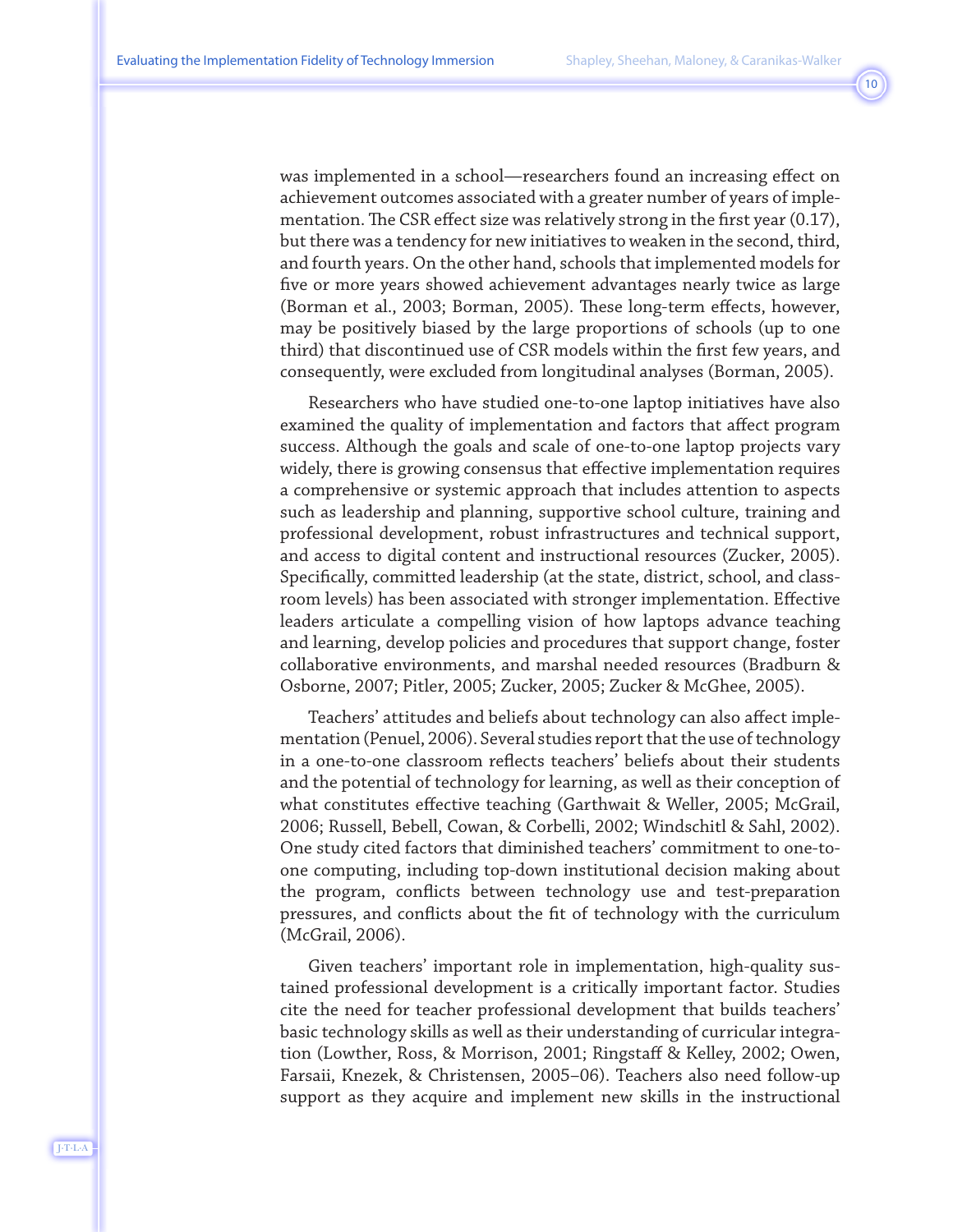setting (Bradburn & Osborne, 2007; Neugent & Fox, 2007; Owen et al., 2005–06). Informal assistance from colleagues may also advance implementation, with teachers helping each other solve technical problems and sharing ideas about lessons (Silvernail & Harris, 2003; Windschitl & Sahl, 2002). Projects that reportedly have influenced teachers' beliefs about the value of laptops provided professional development that gave teachers a framework to develop problem-based lessons (Lowther et al., 2003), required teachers to engage in projects with students (Light, McDermott, & Honey, 2002), and provided resources that supported teachers' particular content area (Lane, 2003). Readily available technical support and dependable wireless networks also have been linked with implementation success (Lane, 2003; Silvernail & Harris, 2003; Silvernail & Lane, 2004; Zucker & McGhee, 2005). As a whole, findings point to the crucial need for researchers to measure the extent of implementation in evaluating the effectiveness of one-to-one laptop interventions.

#### **Purpose of the Current Study**

The research presented in this article represents one part of the overall evaluation of Technology Immersion. For the current study, we focused on the implementation aspect of the theoretical framework (i.e., the fidelity with which the components of Technology Immersion attained the model's envisioned ideal). In particular, we investigated the extent to which each of the 21 treatment schools implemented the Technology Immersion model as designed and assessed each school's progress across three implementation years. Additionally, given variations in implementation, we investigated the relationship between implementation strength (at the school, teacher, and student levels) and students' reading and mathematics achievement as measured by scores on the state's criterion-referenced assessment—the Texas Assessment of Knowledge and Skills (TAKS).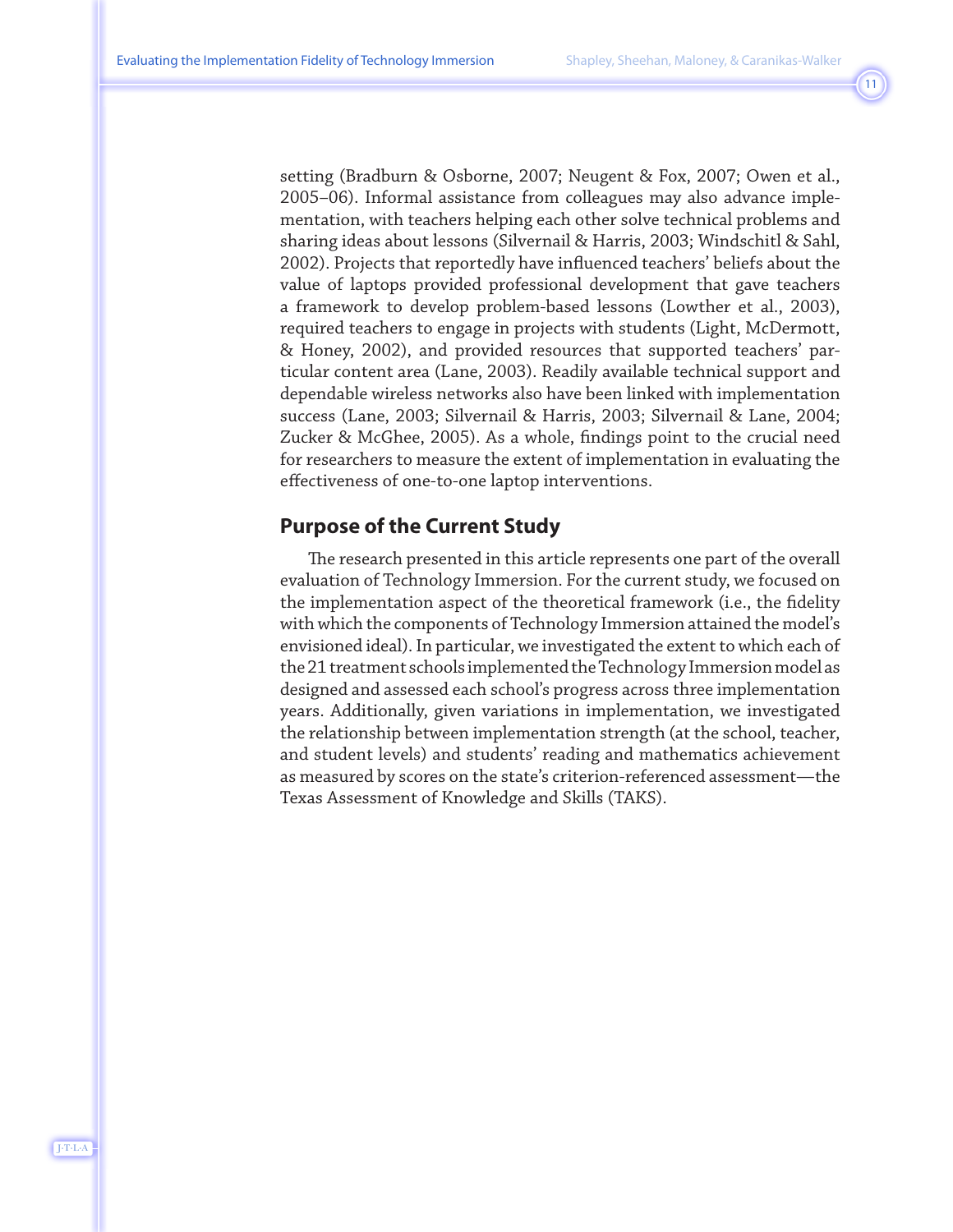### **Method**

#### **Participants**

#### Schools

In spring 2004, interested districts and associated middle schools responded to a Request for Application (RFA) offered by the TEA to become Technology Immersion schools. Applicants had to meet eligibility requirements for Title II, Part D funds (i.e., high need due to children from families with incomes below the poverty line, schools identified for improvement, or schools with substantial need for technology). The agency held an external review of proposals, with applications scored and rank ordered. Following the external review, researchers and agency staff reviewed proposals to ensure that applications met criteria established for Technology Immersion. Final selection of schools involved the consideration of several factors, including proposal ratings, size, location, student diversity, and academic achievement. Decisions were influenced by the need for geographic distribution and the availability of comparable schools for the control group pool. Schools received grants to support the implementation of Technology immersion for four school years (2004–05, 2005–06, 2006–07, and 2007–08). Twenty-one middle schools with Grades 6 to 8 students (treatment group) were drawn from rural, suburban, and urban locations across Texas. Middle schools were typically small, with more than three-quarters enrolling 600 students or fewer. The majority of schools were concentrated in small or very small school districts (2,999 or fewer students), but a third of schools were in large districts (10,000 or more students).

J·T·L·A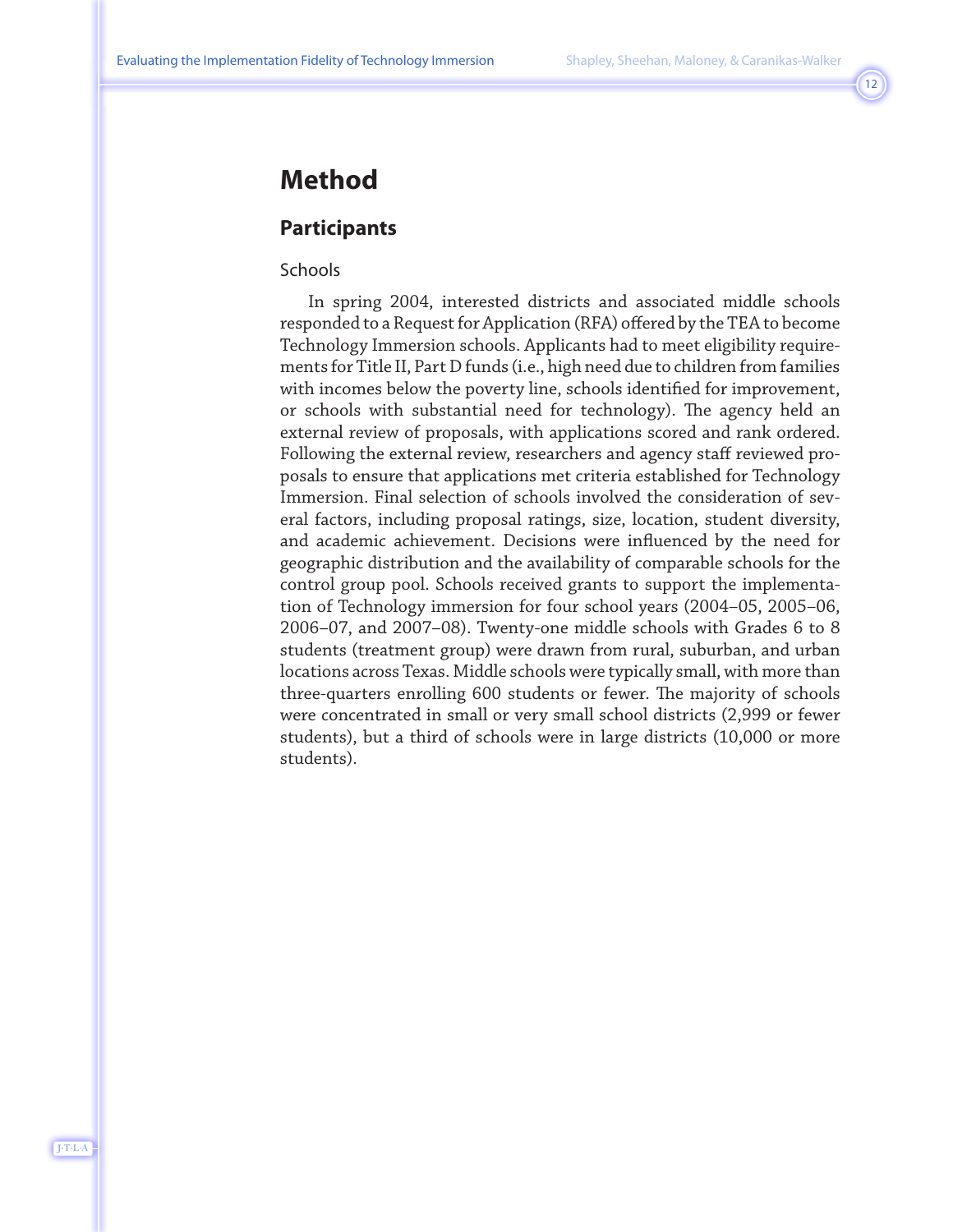#### Teachers and Students

As Table 2 shows, nearly 600 teachers worked at Technology Immersion schools each year. Across four years, middle-school teachers were primarily female (about 66%), White (about 55%) or Hispanic (about 40%), and they were fairly experienced (about 11 years teaching, on average). About a fifth of teachers had advanced degrees.

#### **Table 2: Demographic Characteristics of Teachers at Technology Immersion Schools by Year**

|                          | 2004-05<br>Year 1 | $2005 - 06$<br>Year <sub>2</sub> | 2006-07<br>Year 3 | 2007-08<br>Year 4 |
|--------------------------|-------------------|----------------------------------|-------------------|-------------------|
| Number of teachers       | 593.0             | 604.0                            | 591.0             | 612.0             |
| % Female                 | 65.6              | 63.4                             | 66.5              | 66.3              |
| % Minority               | 41.2              | 44.9                             | 43.1              | 45.9              |
| % African American       | 3.4               | 2.8                              | 3.2               | 4.4               |
| % Hispanic               | 35.3              | 40.4                             | 39.9              | 39.3              |
| % White                  | 58.7              | 55.1                             | 55.2              | 54.1              |
| % with no degree         | 0.9               | 0.2                              | 0.2               | 0.3               |
| % with advanced degree   | 21.3              | 21.2                             | 19.3              | 19.2              |
| Average years experience | 10.6              | 10.6                             | 10.8              | 11.5              |

Note. Year 1 was the start-up year. Researchers developed implementation fidelity measures during that year. Statistics from Texas Education Agency AEIS reports.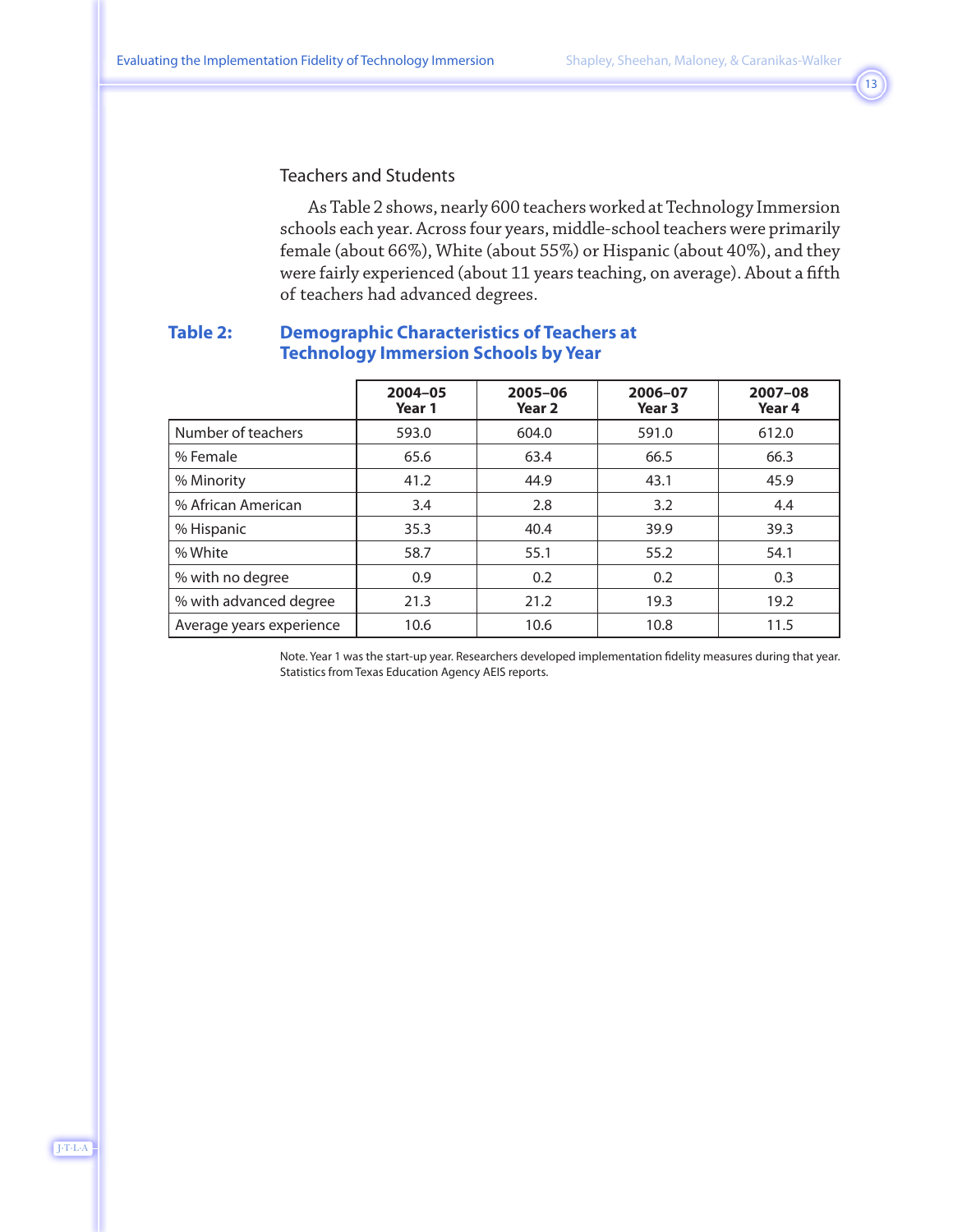Statistics in Table 3 show that most of the Technology Immersion students were economically disadvantaged (more than three-quarters qualifying for federal free or reduced-price lunches), and they were ethnically diverse (about 75% Hispanic, 19% White, and 5% African American). More than a fifth of students were limited English proficient (LEP). This study concentrates on three groups or cohorts of students. Cohort 1 students (8th graders in 2006-07) attended Technology Immersion schools across the first three project years (Grades 6, 7, and 8) and then enrolled at local high schools in the fourth year. Cohort 2 students (8th graders in 2007- 08) attended immersion schools for three years (Grades 6, 7, and 8), and Cohort 3 students (7th graders in 2007-08) attended immersion schools for two years (Grades 6 and 7). A fourth group of sixth graders are included in implementation measures for Year 4 (2007-08).

#### **Table 3: Demographic Characteristics of Technology Immersion Students by Cohort**

|                              | <b>Cohort 1</b><br>8 <sup>th</sup> Graders<br>2006-07 | Cohort 2<br>8 <sup>th</sup> Graders<br>2007-08 | <b>Cohort 3</b><br>7 <sup>th</sup> Graders<br>$2007 - 08$ |
|------------------------------|-------------------------------------------------------|------------------------------------------------|-----------------------------------------------------------|
| Number of students           | 2,586.0                                               | 2,578.0                                        | 2,547.0                                                   |
| % Economically disadvantaged | 75.8                                                  | 75.5                                           | 76.7                                                      |
| % African American           | 5.8                                                   | 5.1                                            | 4.3                                                       |
| % Hispanic                   | 72.7                                                  | 75.1                                           | 75.9                                                      |
| % White                      | 20.4                                                  | 18.8                                           | 19.2                                                      |
| % Lmited English Proficient  | 22.7                                                  | 20.8                                           | 26.3                                                      |
| % Female                     | 48.6                                                  | 49.7                                           | 48.4                                                      |
| % Male                       | 51.4                                                  | 50.3                                           | 51.6                                                      |

Note. Statistics from school-provided files for the 2006–07 and 2007–08 school years.

#### **Data Collection**

Data collection for the study began in August 2004 and continued through spring 2008. This analysis focuses on the second (2005–06), third (2006–07), and fourth (2007–08) implementation years. Measures included teacher and student surveys completed at the end of each school year (April to May), and students' TAKS scores from annual administrations in April. The technology survey response rates for teachers and students are summarized in Table 4. Survey response rates for teachers ranged from 87% to 94% across years. Student survey response rates ranged from 82% to 89% across years for students who were members of Cohorts 1, 2, and 3, and from 82% to 87% for all students completing surveys.

J·T·L·A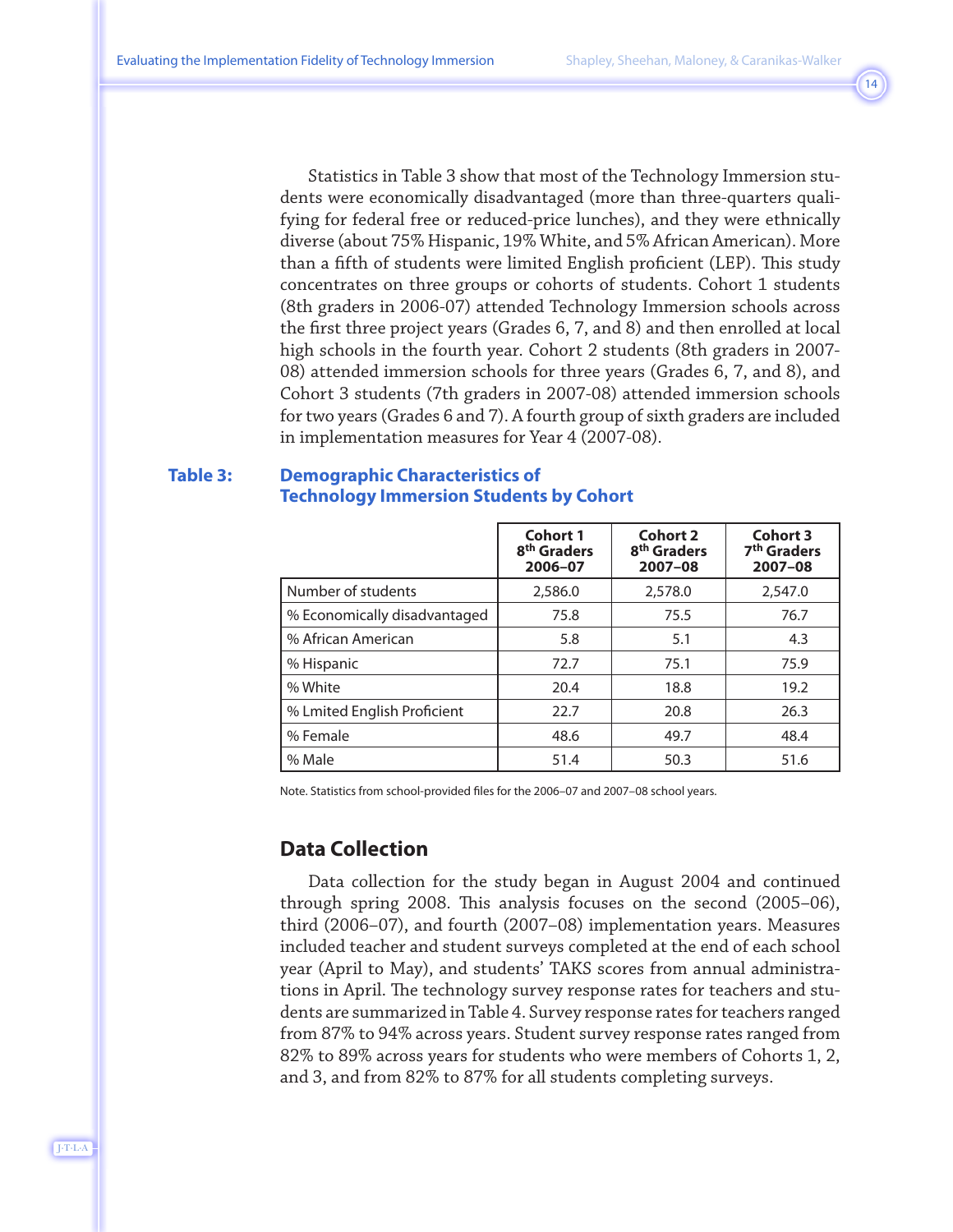| Evaluating the Implementation Fidelity of Technology Immersion |  |  |
|----------------------------------------------------------------|--|--|
|----------------------------------------------------------------|--|--|

| <b>Table 4:</b> | <b>Teacher and Student Technology Survey Respondents and</b> |
|-----------------|--------------------------------------------------------------|
|                 | <b>Response Rates by Year</b>                                |

|               |     |                 |                 | <b>Students</b> |                 |      |                 |      |       |      |  |  |
|---------------|-----|-----------------|-----------------|-----------------|-----------------|------|-----------------|------|-------|------|--|--|
|               |     | <b>Teachers</b> | <b>Cohort 1</b> |                 | <b>Cohort 2</b> |      | <b>Cohort 3</b> |      | All   |      |  |  |
| <b>Spring</b> | N   | $\%$            | N               | $\%$            | N               | $\%$ | N               | $\%$ | N     | $\%$ |  |  |
| 2006          | 560 | 92              | 2,291           | 87              | 2,379           | 89   |                 |      | 7,022 | 87   |  |  |
| 2007          | 619 | 94              | 2,168           | 84              | 2,228           | 84   | 2,220           | 85   | 7,832 | 85   |  |  |
| 2008          | 534 | 87              |                 |                 | 2,110           | 82   | 2,130           | 84   | 7,680 | 85   |  |  |

Note. Teacher respondents in 2006, 2007, and 2008 included 318, 371, and 337 core-subject teachers, respectively (English language arts/reading, mathematics, social studies, and science teachers).

Table 5 displays five survey response-rate categories, and the number of schools that had teacher or student survey response rates that fell within the percentage ranges. Across years, nearly all of the 21 schools had survey response rates between 80% and 100%. In 2006 and 2007, a few schools had response rates between 60% and 79%. In 2008, the number of schools with survey response rates in the 50% to 59% and 60% to 69% ranges increased. As might be expected, lower implementing schools tended to have lower survey response rates.

#### **Table 5: Number of Schools within Response-Rate Categories by Teachers, Students, and Survey Year**

|                      |      | <b>Teachers</b> |               | <b>Students</b> |                     |      |  |
|----------------------|------|-----------------|---------------|-----------------|---------------------|------|--|
| Survey response rate | 2006 | 2007            | 2008          | 2006            | $2007$ <sup>a</sup> | 2008 |  |
| 90-100%              | 12   | 18              | 12            | 10              | 12                  | 13   |  |
| 80-89%               | 6    | 3               |               | 9               |                     |      |  |
| 70-79%               | 2    | 0               | $\mathcal{L}$ | 2               |                     | 0    |  |
| 60-69%               |      | 0               | C             | 0               |                     |      |  |
| 50-59%               |      | 0               |               | 0               |                     |      |  |

Note.  $N = 21$  Technology Immersion schools.

a In spring 2007, two schools did not return student surveys. Researchers used model-based imputation (AMOS 7.0) to predict a student's 2007 scale score from the spring 2006 score, gender, ethnicity, and economic status.

#### Teacher Questionnaire

Teachers completed an online technology survey that included items related to school technology, technology use, and professional development activities. Across three years, 560, 619, and 534 teachers, respectively, completing surveys. For school technology, teachers rated their strength of agreement with statements on a 5-point scale ranging from 1 *(strongly disagree)* to 5 *(strongly agree)* for four factors: Leadership (12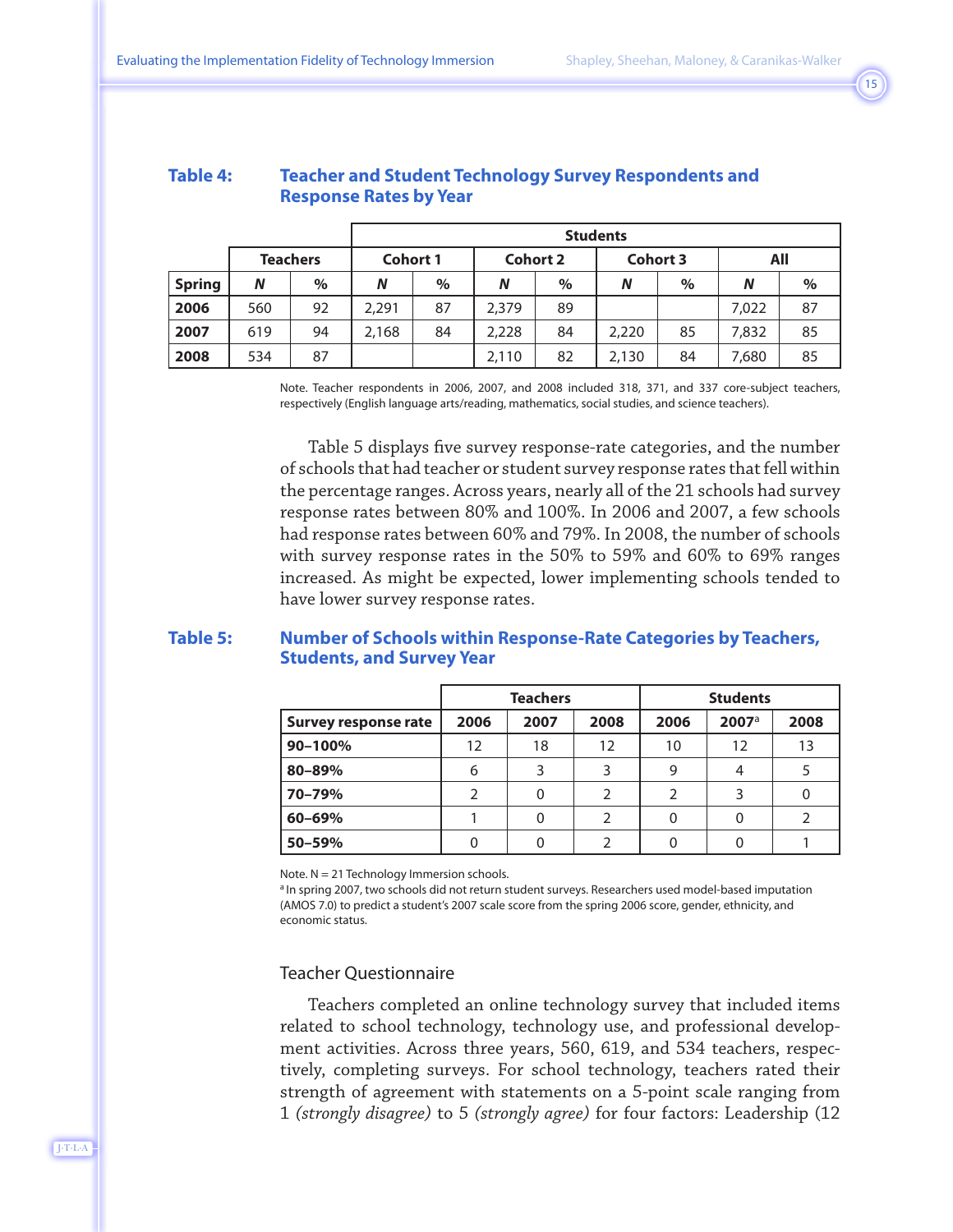items), Technical Support (5 items), Innovative Culture (4 items), and Parent and Community Support (2 items). Cronbach's alpha measures of internal consistency for school-level factors ranged from 0.66 to 0.97 (see Appendix B). Teachers also completed items describing their professional development experiences (Contact Hours, Classroom Support, Content Focus, and Coherence), which were aggregated at the school level. Alpha scale reliabilities ranged from 0.67 to 0.92.

Surveys also included measures of individual teacher variables. Items pertained to teachers' perceptions of Professional Productivity (11 items), Communication (4 items), Student Classroom Activities (17 items), Technology Integration (10 items), and Learner-Centered Instruction (4 items). Cronbach's alpha reliability coefficients for scales ranged from 0.74 to 0.98. For Professional Productivity, Communication, and Student Classroom Activities, teachers used a 5-point scale to rate the frequency of activities or interactions: 0 *(never)*, 1 *(rarely–e.g., a few times a year)*, 2 *(sometimes–e.g., once or twice a month)*, 3 *(often–e.g., once or twice a week)*, and 4 *(almost daily)*. Measures of teachers' ideology—Technology Integration and Learner-Centered Instruction—involved a 7-point scale ranging from 0 *(not true of me now)* to 6 *(very true of me now)*.

#### Student Technology Survey

Grades 6 through 8 students at treatment schools completed paperand-pencil surveys in spring 2006 (N = 7,022), spring 2007 (N =  $6,634$ ), and spring  $2008$  (N = 6,327). These responses, which were used to generate school-level measures of implementation fidelity, included both cohort and non-cohort group students. The individual responses of students in Cohorts 1, 2, and 3 were used in analyses of the association between implementation and academic achievement. Student survey items measured (a) the extent of students' laptop access (items used to calculate the number of days out of the 180 day school year that a laptop was available), (b) the frequency of laptop use for Core-Content Learning (a 5-point scale used to rate the frequency of activities or interactions in English language arts/ reading, math, science, and social studies classes: 0 *(never)*, 1 *(rarely–e.g., a few times a year)*, 2 *(sometimes–e.g., once or twice a month)*, 3 *(often–e.g., once or twice a week)*, and 4 *(almost daily)*, and (c) the extent of laptop use at home  $(0 = no$  home laptop access,  $1 = home$  laptop access, and up to 5 additional points for laptop use for homework in language arts (reading/ writing), social studies, science, math, and/or for playing games to learn). The Cronbach's alpha reliability coefficient for the Core-Content Learning scale was 0.73.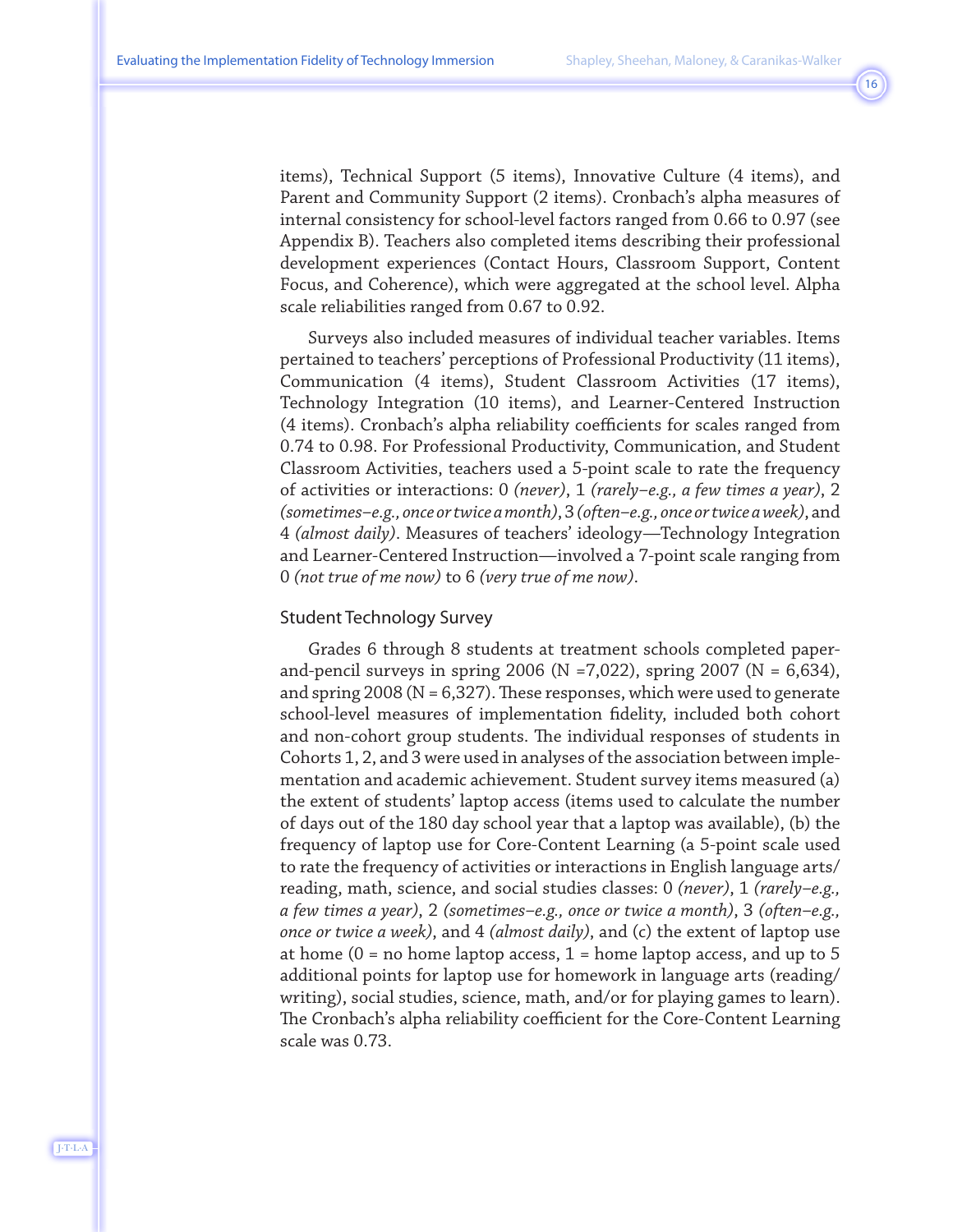#### Academic Achievement

The academic outcome measures were TAKS reading and mathematics scores. The TAKS is a criterion-referenced assessment that annually measures students' mastery of the state's content standards. Reading is assessed at Grades 3 to 9 and mathematics at Grades 3 to 11. The TAKS was first administered in spring 2003. The TEA developed the objectives for the assessment program with input and feedback from educators and the general public. Test items were developed by test contractors Harcourt Assessment and Pearson. A technical advisory committee composed of nationally recognized educational testing experts was assembled to provide advice for setting performance standards. Internal consistency reliabilities for assessments are in the high 0.80s to low 0.90s range. Evidence also supports the content, construct, and criterion-related validity of TAKS assessments. Additional information about the technical quality of TAKS tests is available in Technical Digests on the TEA website at [http://](http://www.tea.state.tx.us/index3.aspx?id=4326&menu_id3=793) [www.tea.state.tx.us/index3.aspx?id=4326&menu\\_id3=793.](http://www.tea.state.tx.us/index3.aspx?id=4326&menu_id3=793) 

The TAKS scale score has a passing standard set at 2100 for each grade level. Because scores are not equated across grades, we used TAKS scale scores to calculate standardized scores that could be used to measure student progress across grade levels. The standard score is a *T* score with a mean of 50 (state average) and a standard deviation of 10. The achievement analyses reported for this study used students' individual TAKS *T* scores for reading and mathematics as the dependent variables, and each student's TAKS reading or mathematics *T* score for the previous school year was used to account for prior academic achievement. Analyses were conducted separately for students in Cohorts 1, 2, and 3 who were continuously enrolled in treatment schools across implementation years.

#### **Measuring Implementation Fidelity**

Implementation was measured as the fidelity with which Technology Immersion *components* and related *elements* attained the envisioned "ideal." This approach involved gathering data on immersion components at each of the treatment schools and comparing school-to-school variations with the vision for "full" implementation. The seven immersion components (see Table 6 and Appendix B) included five supports for implementation (Leadership, Teacher Support, Parent and Community Support, Technical Support, and Professional Development) and two components related to teacher and student implementation outcomes (Classroom Immersion and Student Access and Use). We used a two-part measurement approach. First, we used indicators to describe each school's progress on a 4-stage scale toward immersion standards. Rating scales for components and related elements identified four levels of immersion: *minimal* (0 to 1.99),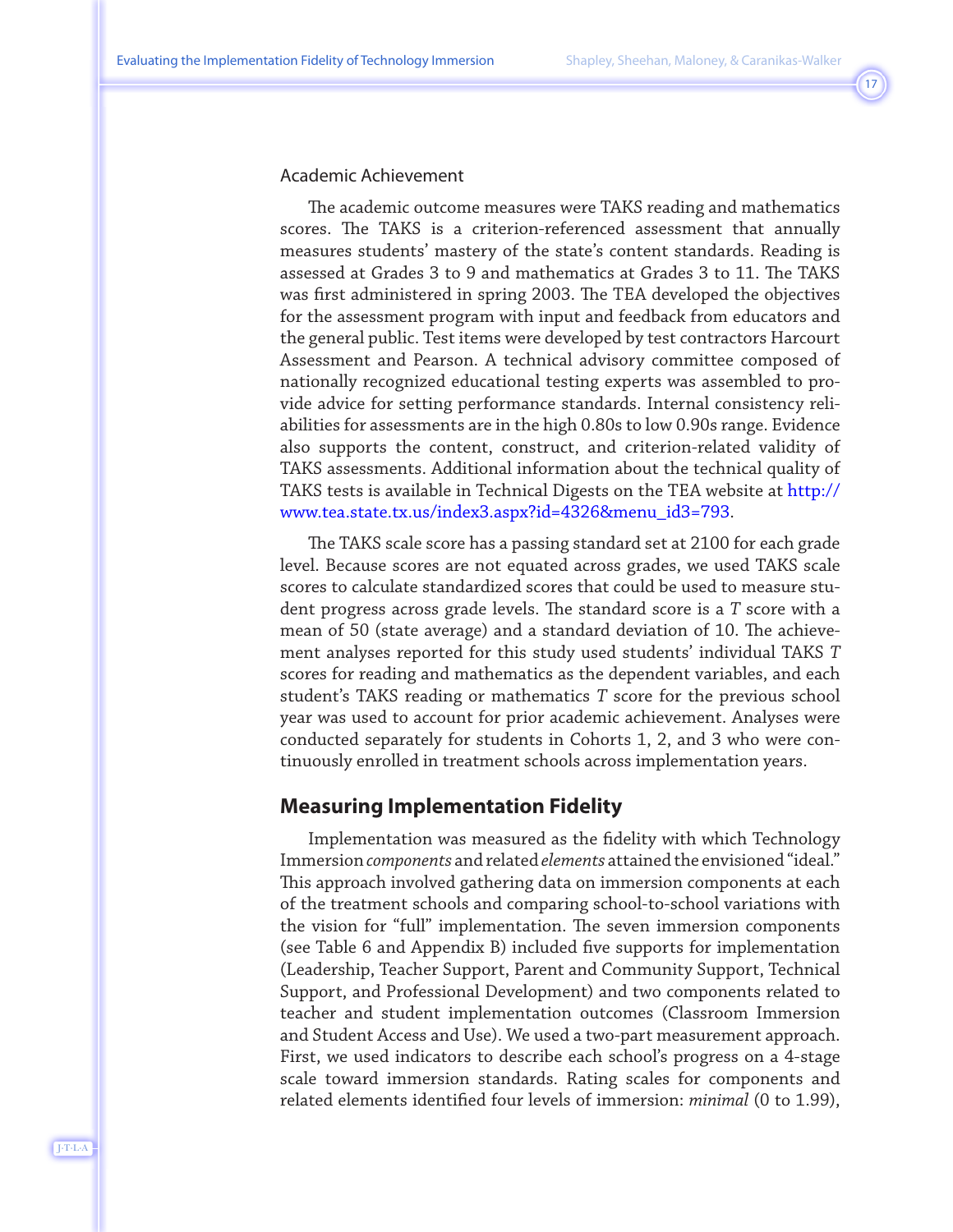*partial* (2.00 to 2.99), *substantial* (3.00 to 3.49), and *full* (3.50 to 4.00). The scoring criteria for the four cut-points were articulated in scoring rubrics developed by researchers who had observed treatment schools' implementation progress during site visits that involved interviews, focus groups, building walkthroughs, and classroom observations. Researchers conducted site visits at baseline (fall 2004) and at the end of each implementation year (2005 through 2008). Scoring rubrics guided the assignment of second-year implementation ratings for each of the 21 treatment schools. Next, the scoring rubrics and second-year implementation ratings for schools were reviewed collectively by researchers, TEA staff and agency liaisons who were assigned to individual schools, and vendor representatives who had first-hand knowledge of their schools' progress. These expert judges generally agreed that schools had been accurately placed in low-to-high implementation categories. Their comments and suggestions for scoring were incorporated into revised versions of the scoring rubrics (see Appendix C).

As a second implementation measure, we used quantitative implementation indices to gauge the level of Technology Immersion using standardized scores (*z* scores). *Z* scores allowed the calculation of composite scores across indicators with varying scales and standard deviations. Table 6 provides descriptions of the Technology Immersion indicators. The data sources used for calculating implementation indicators are detailed in Appendix B. Explicitly defined procedures ensured consistent measurement of implementation indicators from year to year.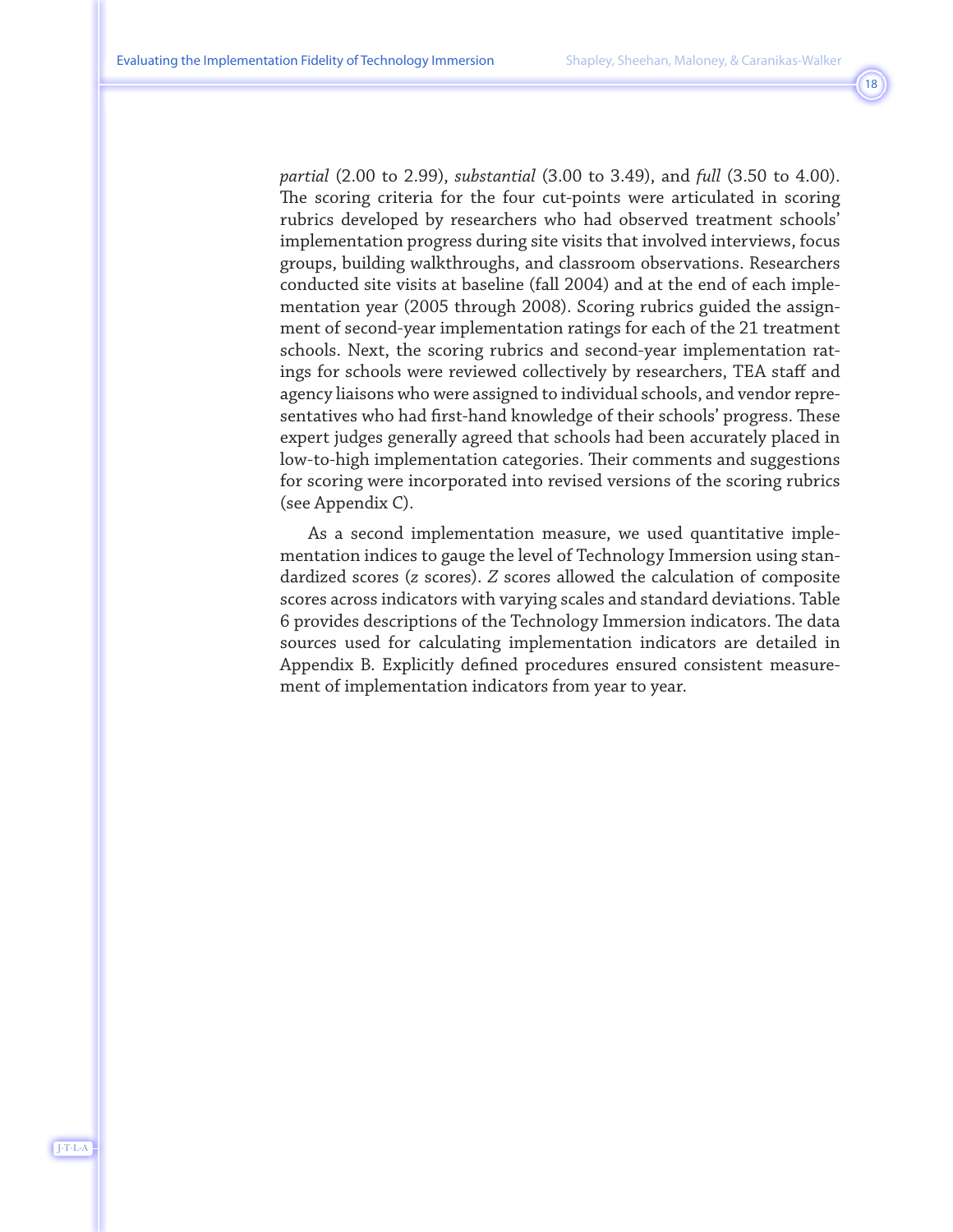#### **Table 6: Description of Implementation Indicators for Technology Immersion**

|                                                                                                                                                                                             | <b>Support for Technology Immersion</b>                                                                                                                                                                                                                              |  |  |  |  |  |  |  |
|---------------------------------------------------------------------------------------------------------------------------------------------------------------------------------------------|----------------------------------------------------------------------------------------------------------------------------------------------------------------------------------------------------------------------------------------------------------------------|--|--|--|--|--|--|--|
| Leadership                                                                                                                                                                                  | To what extent do teachers indicate that administrators establish a clear vision and<br>expectations, encourage integration, provide supports, and involve staff in making<br>decisions about instructional technology.                                              |  |  |  |  |  |  |  |
| Teacher<br><b>Support</b>                                                                                                                                                                   | To what extent do teachers share an understanding about technology use, do<br>teachers continually learn and seek new ideas, are teachers unafraid to learn about<br>and use technologies, and are teachers supportive of integration efforts.                       |  |  |  |  |  |  |  |
| Parent and<br>Community<br><b>Support</b>                                                                                                                                                   | To what extent do teachers believe that parents and the surrounding community<br>support the school's efforts with technology.                                                                                                                                       |  |  |  |  |  |  |  |
| <b>Technical</b><br><b>Support</b>                                                                                                                                                          | To what extent do teachers indicate that technical problems with computers, Internet<br>access, repairs, and material availability pose barriers to Technology Immersion.                                                                                            |  |  |  |  |  |  |  |
|                                                                                                                                                                                             | Contact Hours To what extent does the duration (hours) of technology-related<br>professional development (PD) support the integration of technology into teaching,<br>learning, and the curriculum.                                                                  |  |  |  |  |  |  |  |
| Professional<br><b>Development</b>                                                                                                                                                          | Classroom Support To what extent do core-subject teachers receive coaching<br>or mentoring from an internal source, such as another teacher or technology<br>coordinator, or an external (non-school) source.                                                        |  |  |  |  |  |  |  |
|                                                                                                                                                                                             | Content Focus To what extent do core-subject teachers indicate that PD emphasizes<br>curriculum, instructional methods, and lesson development in core subjects.                                                                                                     |  |  |  |  |  |  |  |
|                                                                                                                                                                                             | Coherence To what extent do core-subject teachers indicate that PD is consistent<br>with personal and school goals, builds on prior learning, and supports state<br>standards and assessments.                                                                       |  |  |  |  |  |  |  |
|                                                                                                                                                                                             | <b>Classroom Immersion</b>                                                                                                                                                                                                                                           |  |  |  |  |  |  |  |
| thinking through technology.                                                                                                                                                                | Technology Integration To what extent do core teachers alter instructional practices, allocate<br>time, integrate research on teaching and learning, improve basic skills, and support higher order                                                                  |  |  |  |  |  |  |  |
| learning experiences.                                                                                                                                                                       | Learner-Centered Instruction To what extent do teachers have students establish learning goals,<br>use information and inquiry skills, complete alternative assessments, and have active and relevant                                                                |  |  |  |  |  |  |  |
|                                                                                                                                                                                             | Student Classroom Activities To what extent do teachers have students use particular technology<br>resources for learning in core-subject classes, such as a word processor for writing, a spreadsheet<br>for calculation or graphing, or the Internet for research. |  |  |  |  |  |  |  |
|                                                                                                                                                                                             | Communication To what extent do teachers use technology to communicate with students, parents,<br>and colleagues or to post information on a class website.                                                                                                          |  |  |  |  |  |  |  |
| Professional Productivity To what extent do teachers use technology to enhance their professional<br>productivity (e.g., keep records, analyze data, develop lessons, deliver information). |                                                                                                                                                                                                                                                                      |  |  |  |  |  |  |  |
| <b>Student Access and Use</b>                                                                                                                                                               |                                                                                                                                                                                                                                                                      |  |  |  |  |  |  |  |
|                                                                                                                                                                                             | Laptop Access To what extent do students have access to wireless laptops throughout the school year.                                                                                                                                                                 |  |  |  |  |  |  |  |
| core-subject classes.                                                                                                                                                                       | Core-Subject Learning How frequently do students use technology resources for learning in                                                                                                                                                                            |  |  |  |  |  |  |  |
| for homework and learning.                                                                                                                                                                  | Home Learning To what extent do students have access to and use laptops outside of the school                                                                                                                                                                        |  |  |  |  |  |  |  |

Note. See Appendix B for a technical description of the measurement of implementation indicators.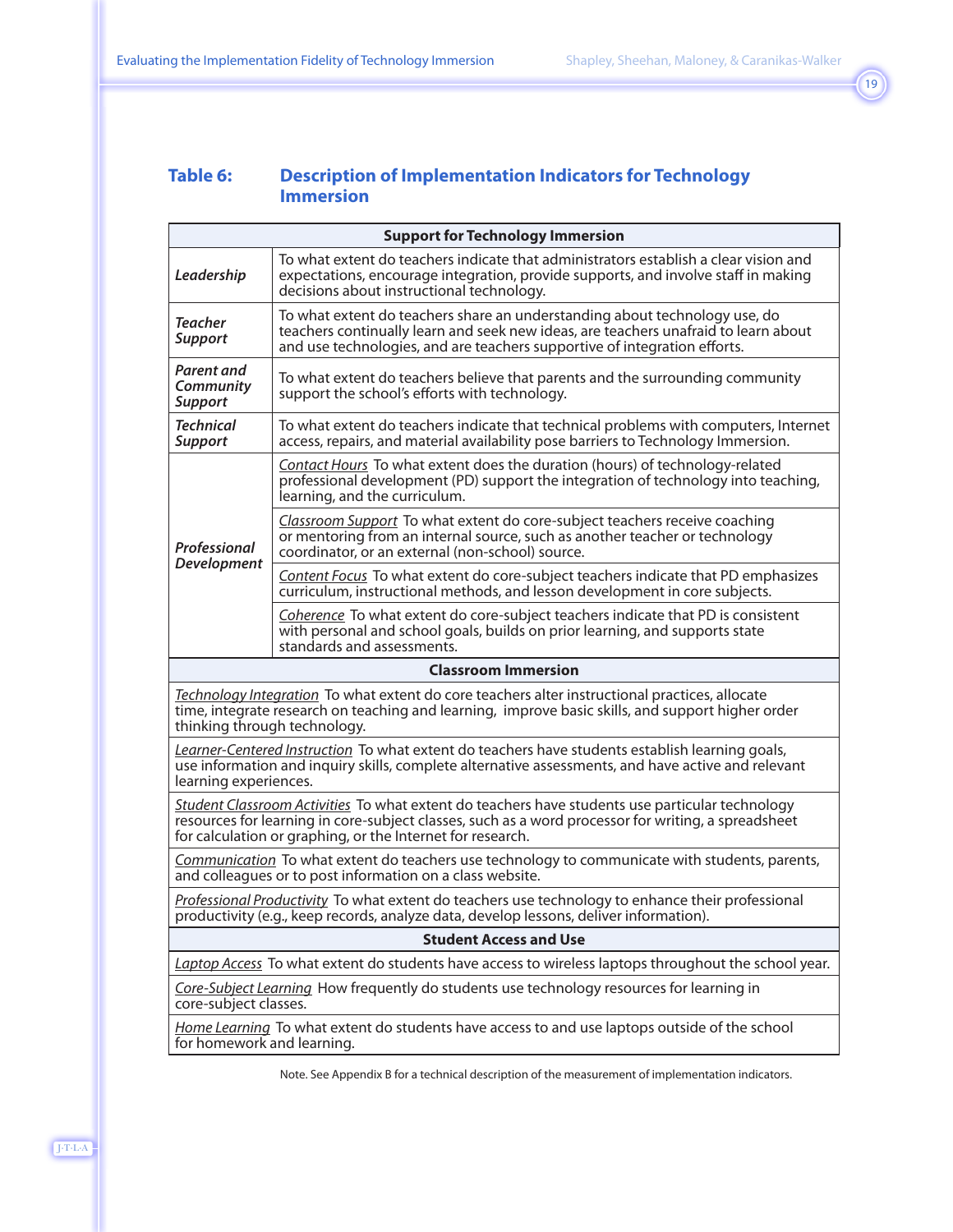#### Scores for Immersion Standards

We used teacher and student survey data to compute implementation scores for indicators that measured progress toward immersion standards (i.e., minimal to full implementation). Adapting a process developed by the RAND Corporation, $1$  the value for each indicator was computed relative to the maximum value (4.00—the value assigned to full implementation). Standardization based on the maximum value allowed comparisons across different types of indicators. For each component and element of Technology Immersion, standardization involved the following computations:

- *Agreement scales* (i.e., strongly agree or strongly disagree with a prescribed practice or behavior): 4 = strongly agree, 3 = agree, 2 = neither agree nor disagree,  $1$  = disagree, and  $0$  = strongly disagree.
- *Frequency scales* (i.e., four- or five-level frequencies of doing a prescribed practice): 4 = highest frequency met, 3 or 2.67 = second highest frequency, 2 or 1.33 = third-highest frequency, 1 = fourth-highest frequency, and 0 = never or do not do.
- *Continuous variables* (i.e., how much time or how often a prescribed practice is done): 4 = meet or exceed requirements, and 0-3.99 = proportional fraction of requirement.

We computed the following immersion standard scores on the 0 to 4 scale.

- A mean immersion standard score for each Technology Immersion support component at each school (e.g., Leadership was an average score for 12 items based on the responses of *all* teachers in a school who completed the survey; Professional Development was a mean score for core-subject teachers at a school based on their average scores for Contact Hours, Classroom Support, Content Focus, and Coherence);
- a mean Classroom Immersion score for each school's core-subject teachers (Classroom Immersion was an average score for Technology Integration, Learner-Centered Instruction, Student Classroom Activities, Communication, and Professional Productivity); and
- a mean Student Access and Use score for Grades 6, 7, and 8 students (Student Access and Use was an average score for Laptop Access Days, Core-Content Learning, and Home Learning).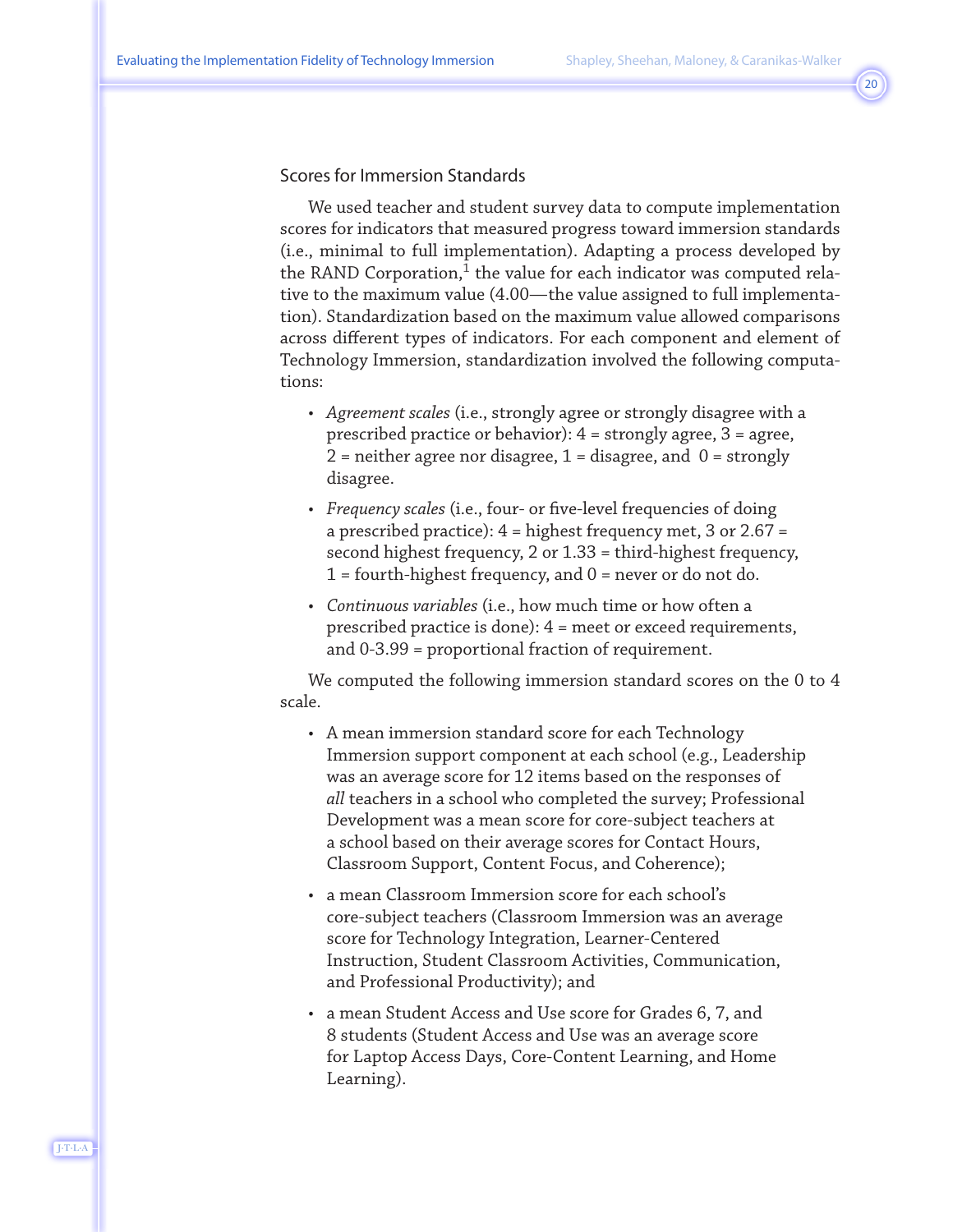#### Scores for Implementation Indices

In addition to the standards-based scoring system described above, we used teacher and student survey data to compute standardized implementation indicators (*z* scores) that could be aggregated to generate:

- a single implementation score for each Technology Immersion component for each school (e.g., Leadership Index was an average z score for 12 items based on the responses of *all* teachers in a school who completed the survey).
- a mean Immersion Support *z* score for the five support components (Immersion Support Index was an average of Leadership Index, Teacher Support Index, Parent and Community Support Index, Technical Support Index, and Professional Development Index);
- a mean Classroom Immersion *z* score for core-subject teachers in a school (Classroom Immersion was an average of Technology Integration, Learner-Centered Instruction, Student Classroom Activities, Communication, and Professional Productivity);
- a mean Student Access and Use *z* score (Student Access and Use was an average of Laptop Access, Core-Content Learning, and Home Learning); and
- an overall mean implementation *z* score for each school (Implementation Index was an average of Support Index, Classroom Immersion Index, and Student Access and Use Index).

#### **Data Analyses**

This study combined three analytic approaches to examine the implementation of Technology Immersion at the 21 treatment schools. First, we used descriptive statistics (mean standard scores, percentages of schools at implementation levels) to describe how the Technology Immersion model and its component parts were implemented. Second, we used implementation indices (mean *z* scores) to create school profiles and to examine associations between implementation components. Finally, we used two-level hierarchical linear models (with individual students nested within their reading and mathematics teachers) to investigate associations between treatment fidelity indicators (*z* scores) and student academic outcomes.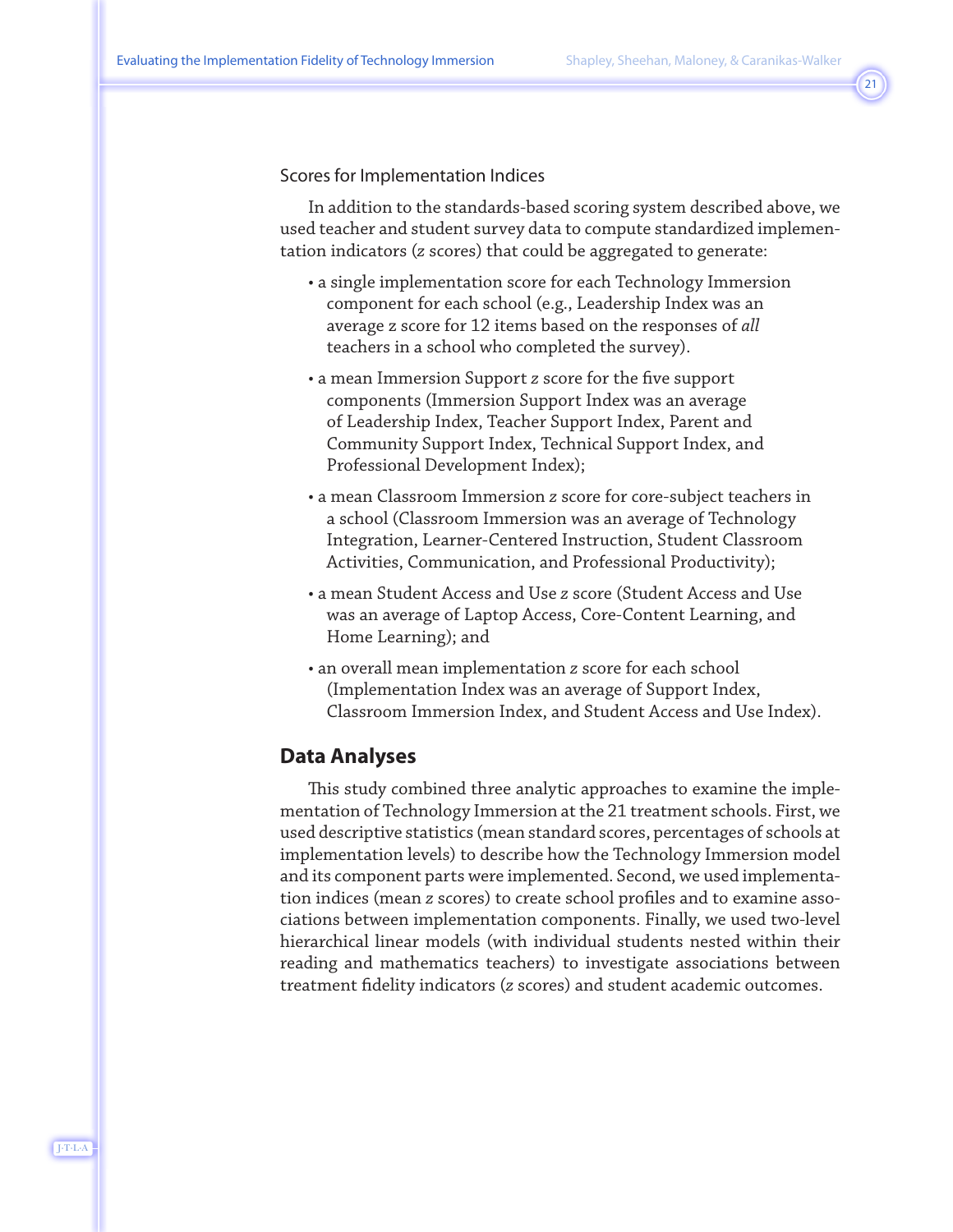### **Results**

In sections to follow, we first present results for implementation standards (measured at four levels) that describe the extent to which the Technology Immersion model's support components and instructional and learning components were implemented as designed. These scores showed whether middle schools attained the standards that represented what a substantially or fully immersed campus should achieve. Next, findings for implementation indices (*z* scores) provide an overall measure of the level of Technology Immersion (Implementation Index) and compare the relative level of implementation for individual components across schools. Finally, we present analyses of associations between implementation fidelity and student academic achievement.

#### **Implementation of Technology Immersion— Implementation Standard Scores**

As explained previously, progress toward Technology Immersion standards was measured at four levels (*minimal*, 0-1.99; *partial*, 2.00- 2.99; *substantial*, 3.00-3.49; and *full immersion*, 3.50-4.00). Five components assessed the strength of supports for Technology Immersion (Leadership, Teacher Support, Parent/Community Support, Technical Support, Professional Development), whereas one component gauged the extent of teachers' Classroom Immersion and another component measured Student Access and Use (of technology). Figure 2 displays the mean implementation scores by component and project year. Mean standard scores for components generally showed small increases across years, with the exception of Technical Support (which remained fairly stable: 2.73, 2.82, and 2.76) and Student Access and Use (which declined each year: 2.17, 2.15, and 2.07). Fourth-year mean implementation support scores ranging from 2.69 (Professional Development) to 3.19 (Teacher Support) showed that supports for immersion from school administrators, teachers, the community, technical staff, and professional development providers did not reach *full* implementation standards (mean score of 3.50 to 4.00). Consistent with the second and third project years, teachers, on average, reported only *partial* levels of Classroom Immersion in the fourth year (*M* = 2.67), and students, as a whole, reported *partial* levels of technology access and use  $(M = 2.07)$ .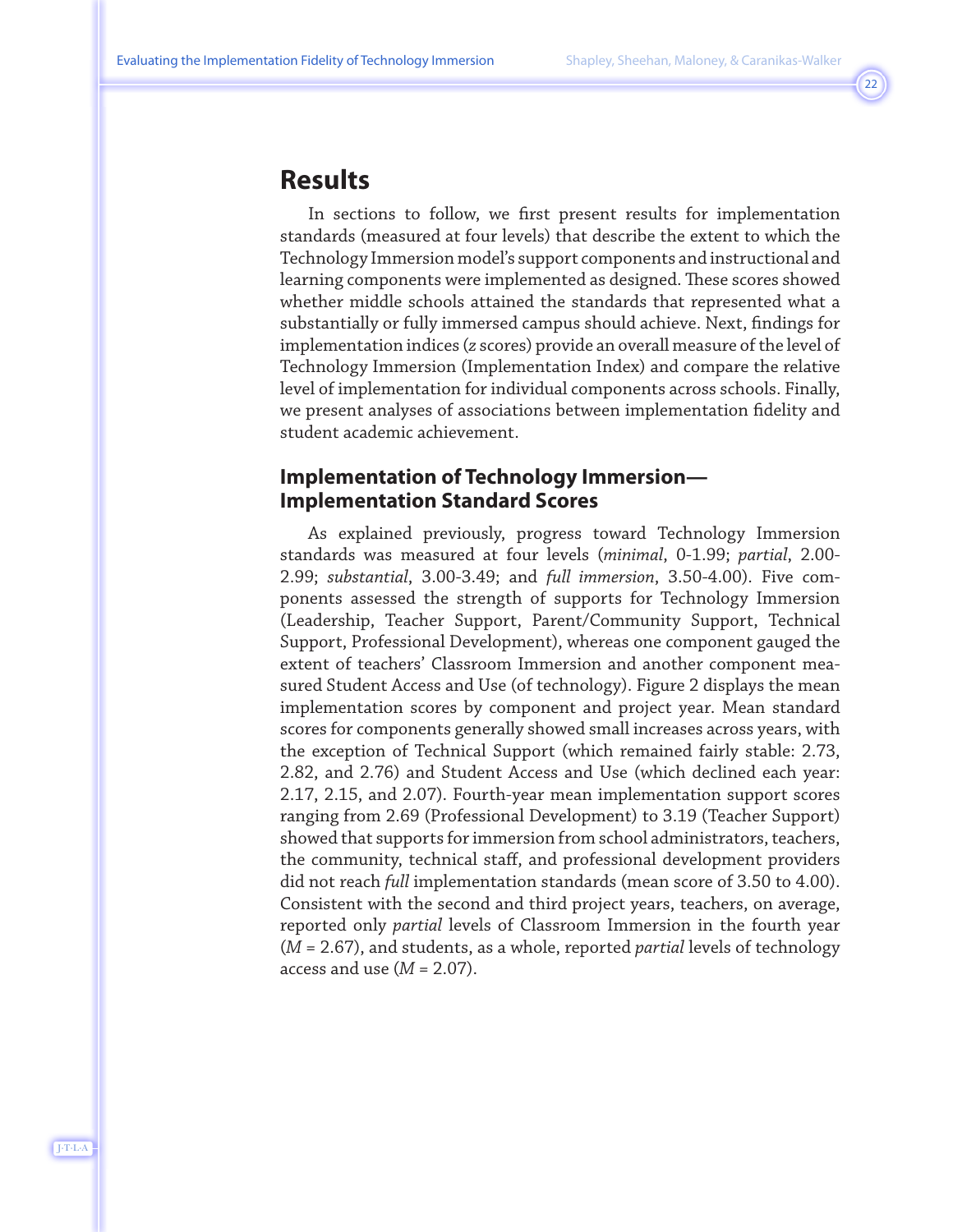#### **Figure 2: Mean level of implementation (measured on a 0 to 4 scale) for seven Technology Immersion components (N = 21 middle schools) by year.2**



Results for Year 4, reported in Table 7 and discussed below, showed that the level of implementation for individual components varied across schools.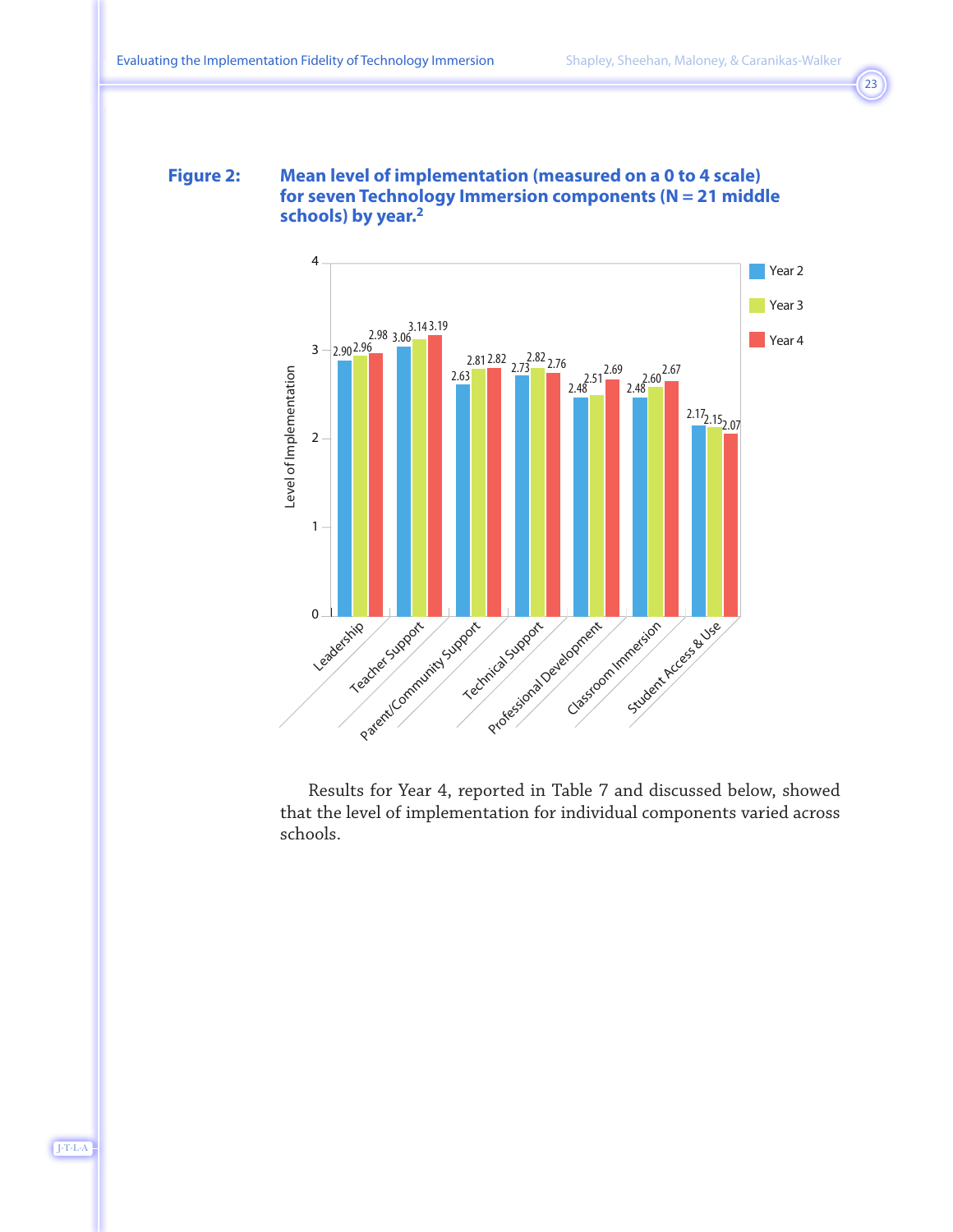|                          |      | Average<br>Implementation | Percentage of Schools at each<br><b>Implementation Level</b> |                |                    |             |  |
|--------------------------|------|---------------------------|--------------------------------------------------------------|----------------|--------------------|-------------|--|
| Component                | Mean | SD                        | <b>Minimal</b>                                               | <b>Partial</b> | <b>Substantial</b> | <b>Full</b> |  |
| <b>Immersion Support</b> |      |                           |                                                              |                |                    |             |  |
| Leadership               | 2.98 | 0.26                      | $\mathbf{0}$                                                 | 48             | 52                 | $\Omega$    |  |
| Teacher Support          | 3.19 | 0.27                      | $\mathbf{0}$                                                 | 24             | 67                 | 10          |  |
| Parent/Community Support | 2.82 | 0.36                      | $\mathbf{0}$                                                 | 71             | 24                 | 5           |  |
| <b>Technical Support</b> | 2.76 | 0.36                      | $\mathbf{0}$                                                 | 67             | 29                 | 5           |  |
| Professional Development | 2.69 | 0.49                      | 9                                                            | 52             | 33                 | 5           |  |
| Classroom Immersion      | 2.67 | 0.32                      | 5                                                            | 76             | 19                 | $\Omega$    |  |
| Student Access and Use   | 2.07 | 0.43                      | 43                                                           | 57             | $\Omega$           | $\Omega$    |  |

#### **Table 7: Level of Technology Immersion (Year 4) Measured by Implementation Standard Scores**

Note. SD = Standard Deviation. Level of implementation for components measured on a 0 to 4 scale.

#### **Level of School Support**

#### Leadership

Given the importance of administrators' support for Technology Immersion, teachers have been asked to rate the quality of administrative leadership at their schools. Administrators demonstrated leadership through behaviors such as involving staff in decisions, setting clear expectations for technology use, encouraging and participating in professional development events, and providing resources and support. Results in Figure 2 showed that administrative leadership was relatively stable across three years. Percentages reported in Table 7 for the fourth year show that teachers at about half of schools (52%) reported substantial levels of leadership, which indicated that these teachers either *agreed* or *strongly agreed* that administrators provided technology-related leadership. Teachers in an additional half of schools (48%) reported just partial levels of administrative support.

#### Teacher Support

Teacher "buy-in" for Technology Immersion is critically important because students' school experiences with technology are largely dictated by their teachers. Thus, it was noteworthy that teachers reported increased levels of support for technology innovation across years. In the fourth year, teachers at two campuses (10%) reported a full level of support. That is, teachers at these schools *strongly agreed* that they shared an understanding about technology use for student learning, were continu-

J·T·L·A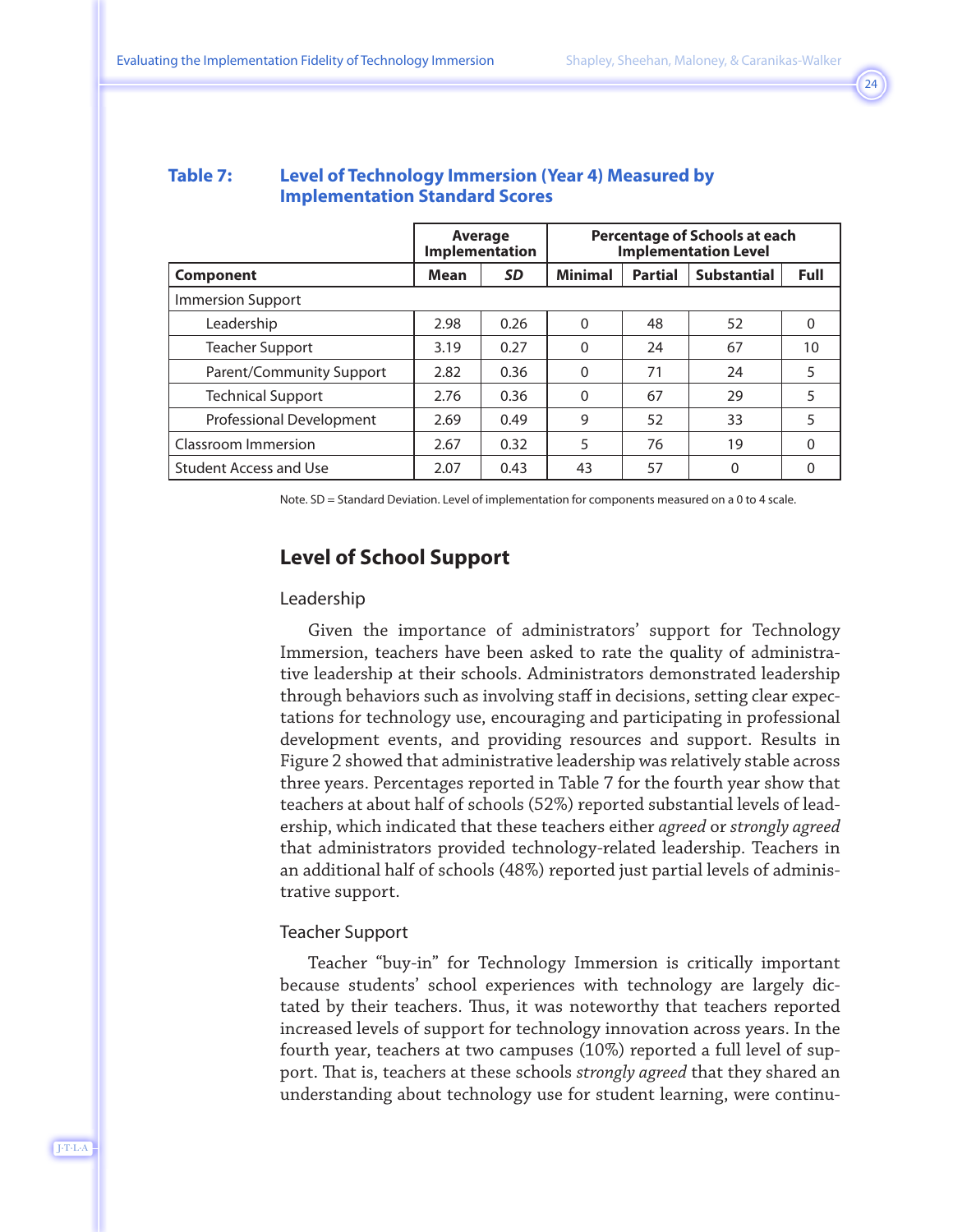ally learning and seeking new ideas, were not afraid to learn about and use new technologies, and were supportive of integration efforts. Teachers at two-thirds of schools (67%) reported a substantial level of support for technology innovation, whereas teachers at a quarter of campuses (24%) reported only partial levels of support.

#### Parent and Community Support

Because parents must share responsibility for an expensive laptop computer with their child or children, their understanding of and support for Technology Immersion is imperative. Additionally, the enthusiastic support of community members, including elected members of the local school board and business people, may influence implementation through mechanisms such as the adoption of supportive policies or provision of financial resources. In the fourth year, teachers at about a third of schools reported substantial levels (24%) to full levels (5%) of parent and community support, with teachers generally agreeing that parents and the surrounding community supported their efforts with technology. Conversely, teachers at 71% of schools reported just partial levels of parent and community support. Thus, garnering adequate parent and community support remained a problem at many schools in the fourth year.

#### Technical Support

Technical support for immersion should be provided by vendor technicians as well as district and campus staff who assist with implementation and offer timely support when technical problems arise. Results showed that the average level of technical support was similar across years. However, results for the fourth year showed that teachers at about a third of schools reported substantial levels (29%) or full levels (5%) of technical support, whereas teachers at two-thirds of schools reported just partial levels of technical support (67%). Teachers at schools with partial implementation were generally *unsure* that school computers were kept in working order, requests for assistance were addressed in a timely way, Internet connections worked adequately, and classroom materials were readily available. Clearly, technical problems continued to challenge teachers at many schools in the fourth year.

#### Professional Development

Technology Immersion packages included a professional development component designed to support all educators on an implementing campus. The immersion model required professional development that instructed teachers in effective classroom integration and was delivered through proven methods (i.e., learning through a variety of delivery systems, collaboration, sustained learning opportunities, and ongoing coaching and

J·T·L·A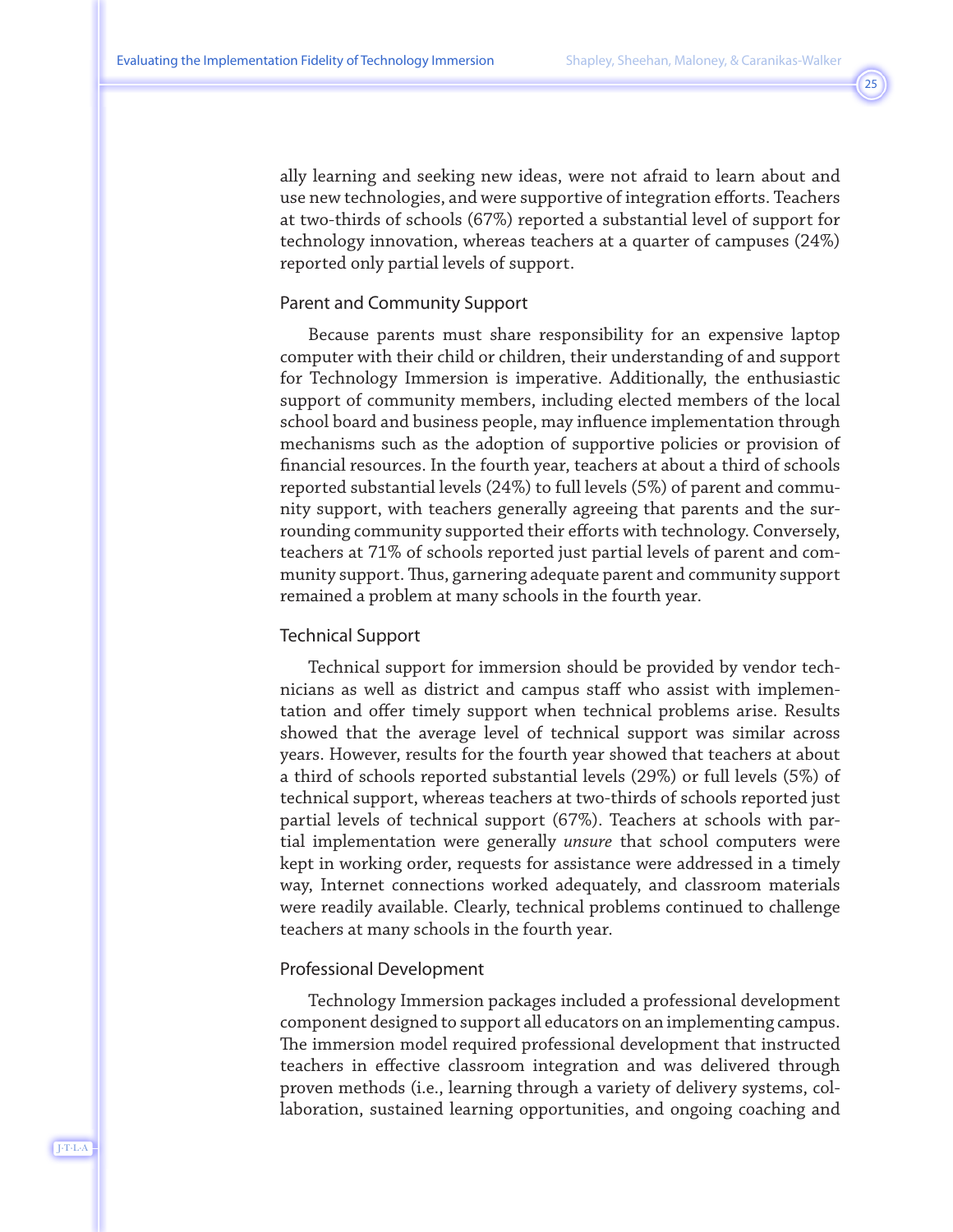support). In addition to professional development provided by immersion package vendors, each school was offered a grant in the fourth year to participate in the Intel Teach Program (i.e., grant funds to train Intel Master Teachers [MTs] and stipends for at least 10 participant teachers to be trained by the MTs). Of the 21 treatment schools, 17 schools received grants to train at least one MT who provided school-based training for their peers.

Although professional development was for all teachers at a school, our implementation measure concentrated on core-subject teachers because of their close association with measured student academic outcomes. Yearto-year comparisons displayed in Figure 2 for the composite Professional Development indicator (mean score for four standards-based elements) showed that the level of professional development improved slightly in the fourth year (likely due to the Intel program). Even so, fourth-year results displayed in Table 7 showed that the majority of campuses had minimal (9%) to partial (52%) levels of professional development, while a third of campuses achieved substantial (33%) or full (5%) levels of professional development.

Figure 3 compares the implementation levels for each of the four elements that contributed to the composite Professional Development measures. Despite annual increases in Contact Hours, core teachers reported receiving less than the prescribed number of hours of technology-related professional development (50 or more hours per year). The mean implementation score for Year 4 (2.79) indicated that teachers, on average, participated in 37 hours or fewer of technology-related professional development. Additionally, teachers, reported just partial levels of classroom support indicating that teachers as a whole *rarely* (a few times a year) or *never* received classroom coaching or mentoring from an internal source (such as another teacher or technology coordinator) or external source (such as a vendor-provided professional trainer). Moreover, teachers' mean rating for Coherence indicated that professional development was consistent with their personal goals and experiences *to a minimal extent* (partial implementation). Core-subject teachers expressed stronger agreement about the content-focus of professional development. The mean fourthyear score (3.09) indicated that teachers' professional development had a *minor* to *major* emphasis on curriculum, instructional methods, and lesson development in core-content areas.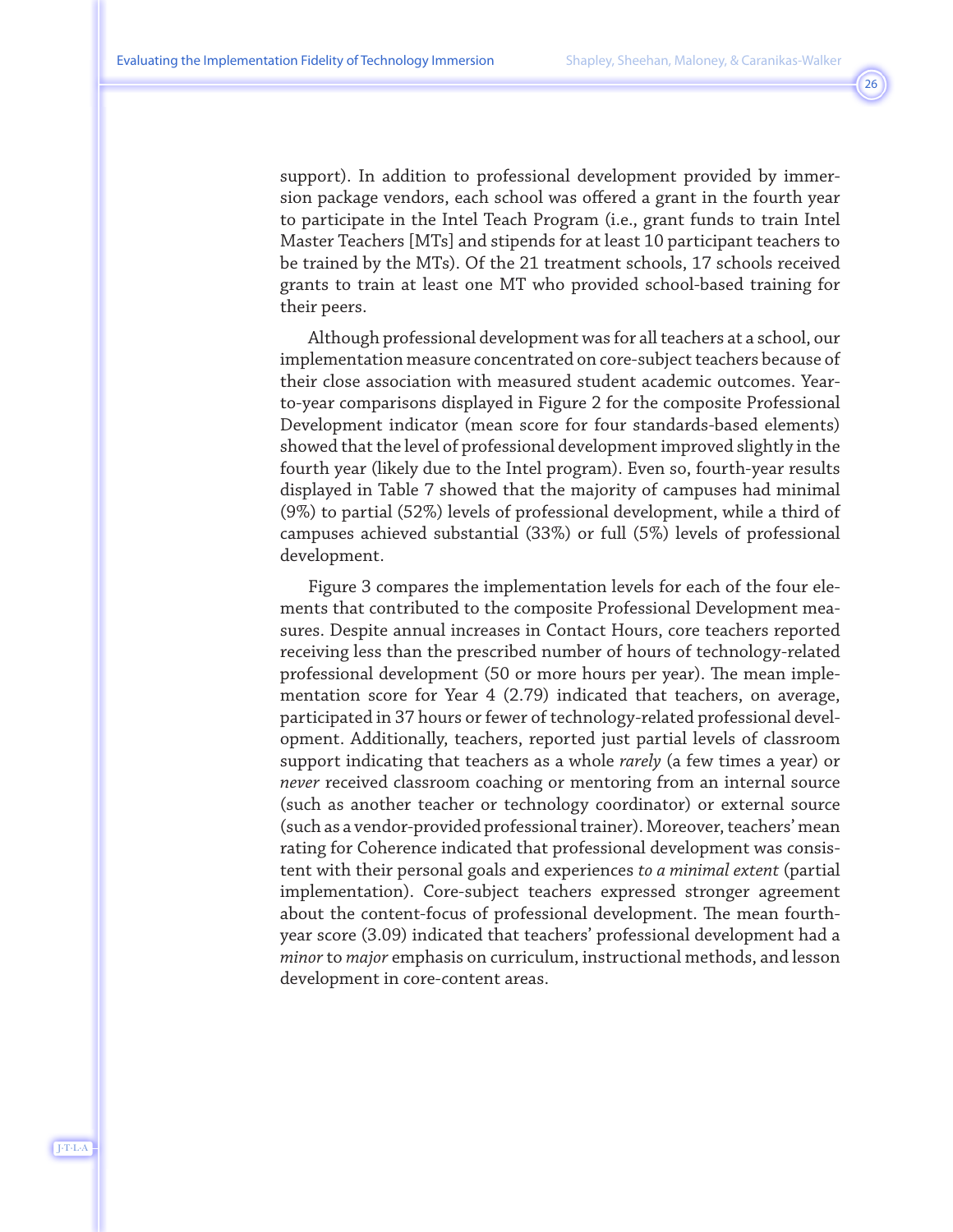#### **Figure 3: Level of Implementation (measured on a 0 to 4 scale) for elements of the Professional Development component by** *mean implementation score* **and year**



#### **Level of Classroom Immersion**

Given the needed equipment, digital resources, and support for Technology Immersion, teachers are expected to design technologyenhanced learning environments and integrate technology into teaching, learning, and the curriculum. Fourth-year results for teachers' composite level of Classroom Immersion (Table 7) showed that core-subject teachers at about a fifth of schools (19%) had reached substantial levels of Classroom Immersion. On the other hand, teachers at the majority of schools reported only partial levels of Classroom Immersion (76%), and teachers at one school (5%) had a minimal level of Classroom Immersion in the fourth year.

Figure 4 illustrates teachers' implementation progress relative to the five elements of Classroom Immersion: Technology Integration, Learner-Centered Instruction, Student Classroom Activities (with technology), Communication, and Professional Productivity. On average, teachers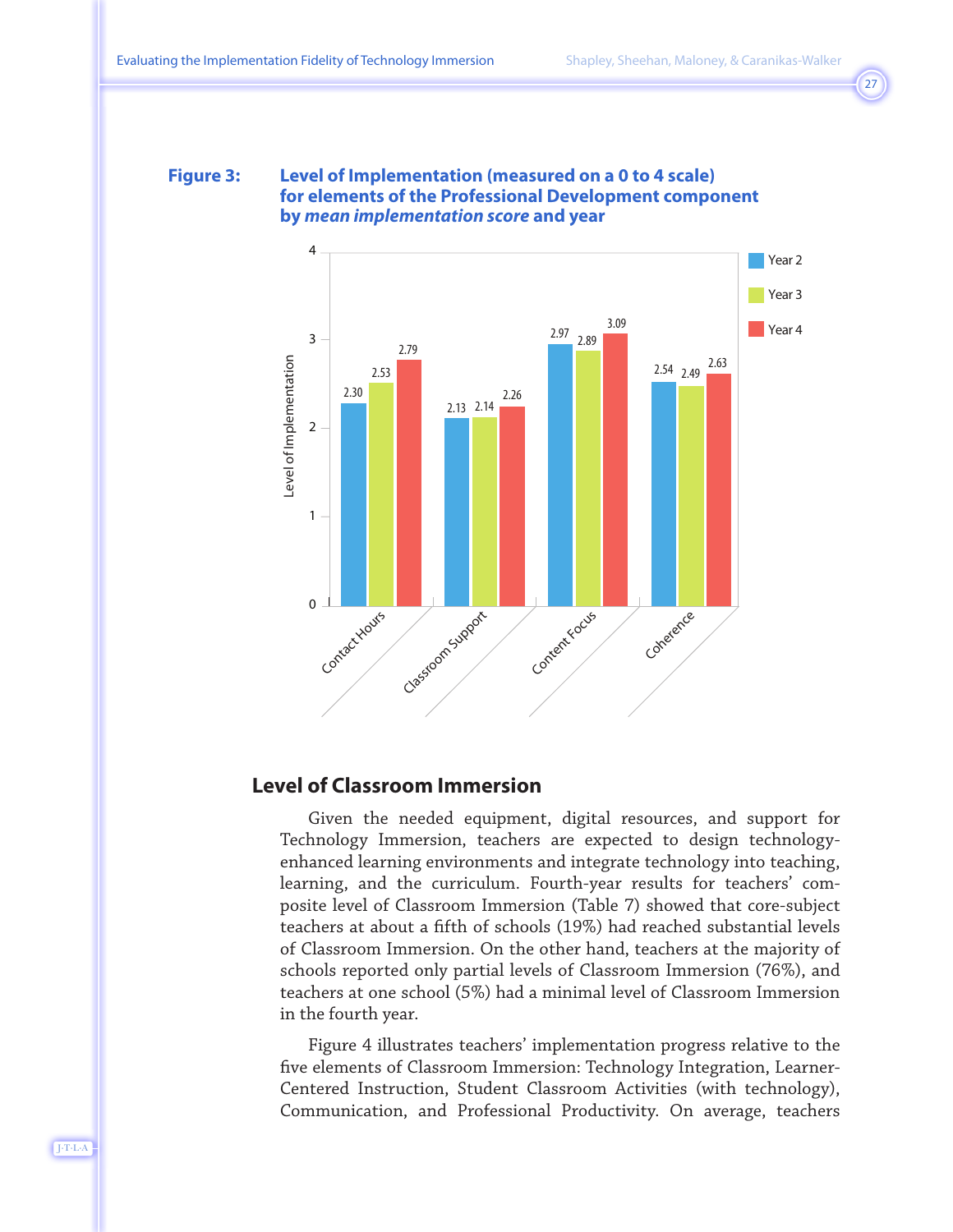reported partial levels of implementation across years for four of five elements. Teachers' technology use for their own Professional Productivity reached a substantial level of implementation in the fourth year (M = 3.04). Comparisons across years indicated that teachers, on average, became somewhat more positive about technology integration, learner-centered instructional methods, and the use of technology as a communication and professional productivity tool. In contrast, the frequency with which core-subject teachers had *students* in their classrooms use technology for learning activities remained fairly stable across years. In general, teachers at many schools seemed to view technology as a more valuable tool for themselves than for their students.

#### **Figure 4: Level of Implementation (measured on a 0 to 4 scale) for five elements of Classroom Immersion by** *mean implementation score* **and year**



J·T·L·A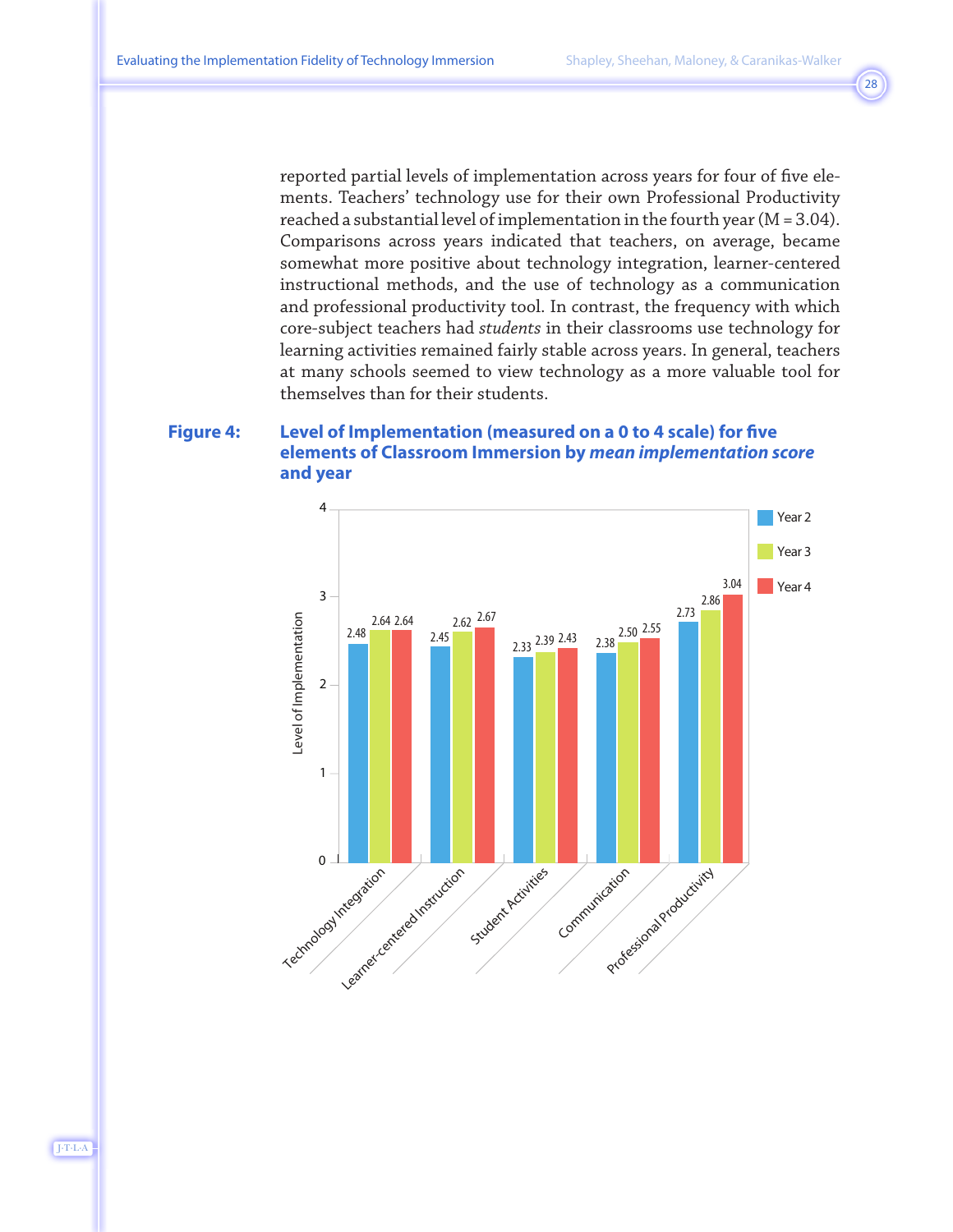#### **Level of Student Technology Access and Use**

The transformation of students' classroom experiences is a vital part of Technology Immersion; however, the model also aims for students to have access to technology outside of school that allows them to become more independent and self-determined learners. Overall, data reported by students indicated that Student Access and Use remained relatively stable across the second and third project years but declined slightly in the fourth year. Between the second and fourth years, the percentages of schools with partial levels of Student Access and Use decreased (from 76% to 57%, respectively) whereas the percentages of schools with minimal access and use increased (from 24% to 43%, respectively). None of the schools reached substantial to full levels of Student Access and Use.

Figure 5 shows the average implementation levels for three elements: Laptop Access Days, Core-Content Learning, and Home Learning. First, in a fully immersed school, all students should have access to their wireless laptops and resources nearly the entire school year (about 170 to 180 days). Schools as a whole, however, had difficulty keeping laptops in the hands of students. Year-to-year comparisons indicated that students' Laptop Access Days declined in the third year (from 2.69 to 2.50) but improved in the fourth year (2.64). Thus, students, on average, had laptops available for a larger number of days in the fourth year. Students' access to laptops was affected by factors such as time for repairs, technical issues, disciplinary infractions, and parent resistance. In contrast to laptop access, students' use of their laptops in English/language arts, mathematics, science, and social studies classes and for home learning decreased in the fourth year. Students as a whole reported a minimal level of Core-Content Learning (*M* = 1.95), suggesting that they *rarely* (a few times a year) or *never* used laptops in core-subject classrooms. Across years, students used laptops in their classrooms most often to conduct Internet research, create presentations, write with a word processor, and to complete a test or quiz. Students also reported a minimal level of laptop use for home learning (*M* = 1.63) indicating that students, on average, used their laptops outside of school for homework and learning either *not at all* or *to a trivial extent*.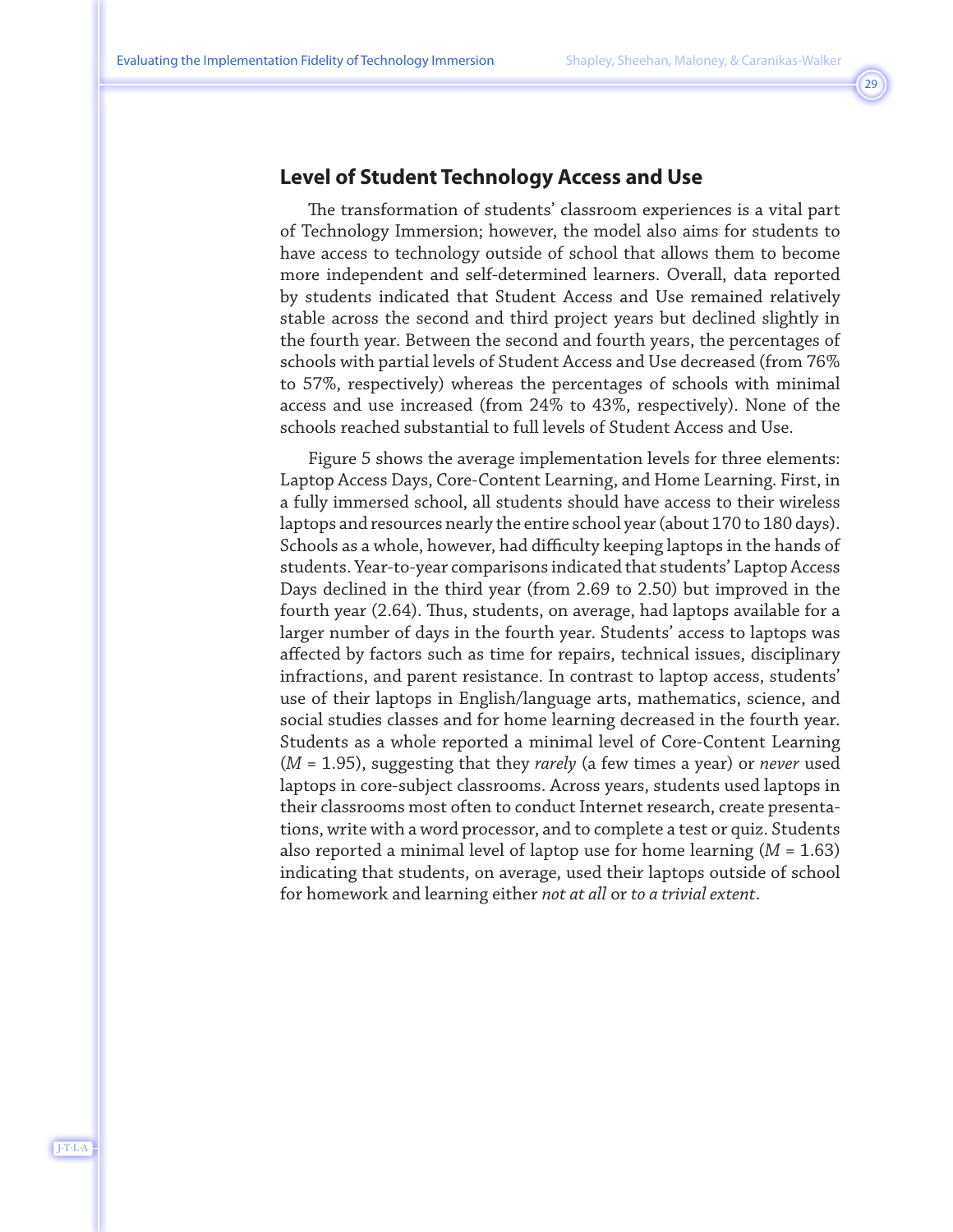#### **Figure 5: Level of Implementation (measured on a 0 to 4 scale) for three elements of Student Access and Use by**  *mean implementation score* **and year**



In sum, overall results for the implementation of Technology Immersion as measured by standards-based scores showed that the levels of support for implementation increased to some extent across project years. Similarly, teachers' reported slightly increased levels of Classroom Immersion, although it largely reflected their growing use of technology for their own productivity. In contrast, the level of Student Access and Use declined in the fourth year. Findings also showed that the level of implementation varied by campus. By the end of the fourth year, none of the middle schools achieved *full immersion*, and evidence suggested that just a few campuses reached *substantial immersion*. A majority of schools had *minimal* to *partial immersion*.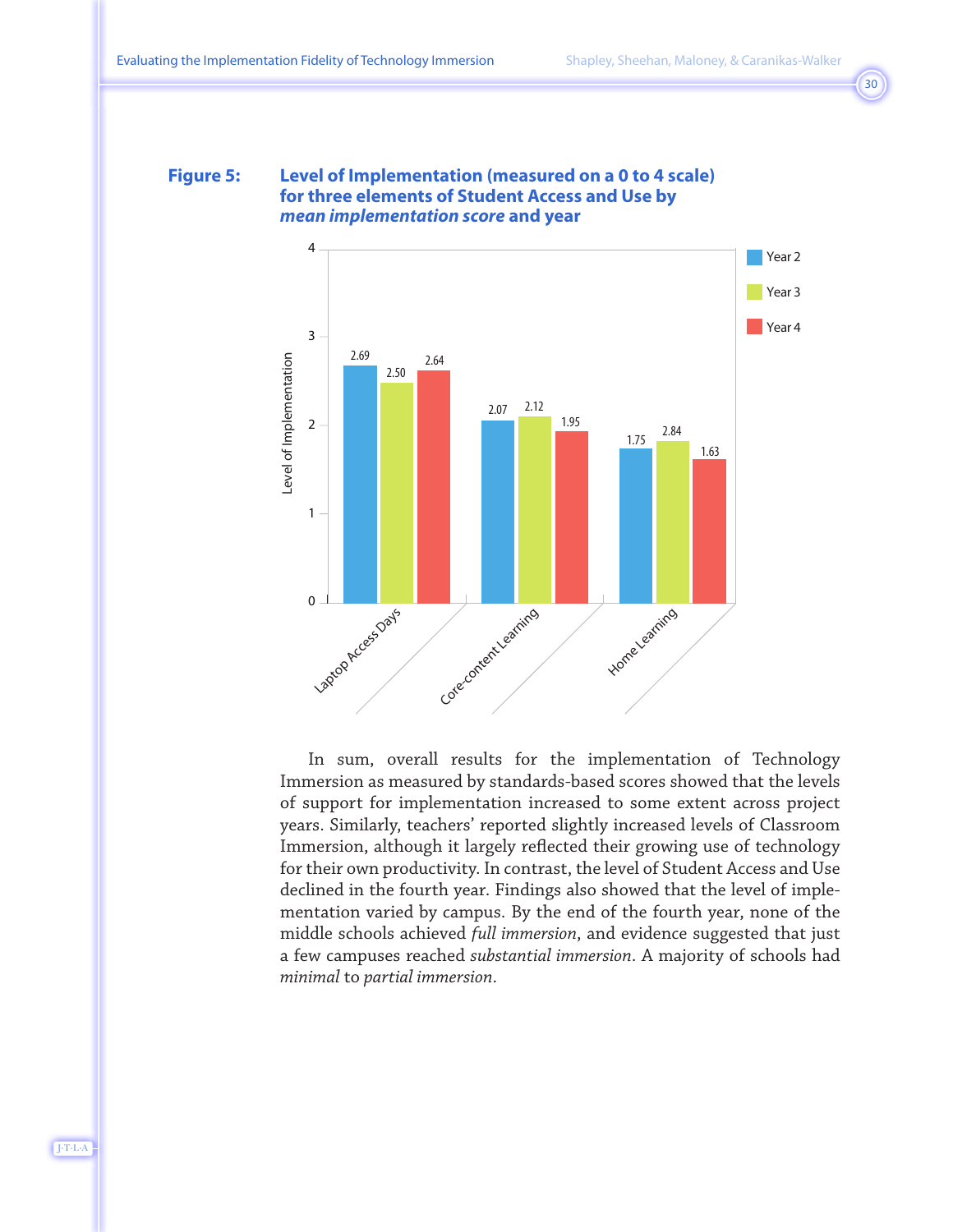#### **Implementation of Technology Immersion— Implementation Indices**

To further illustrate each school's level of immersion in the fourth year, Table 8 presents the composite campus Implementation Index (*z* score) alongside implementation indices (*z* scores) for each of the seven components. The Implementation Index is an average score for the Immersion Support Index, Classroom Immersion Index, and Student Access and Use Index. *Z* scores have a mean of zero and a standard deviation of 1.0. Thus, the campus score indicates how many standard deviations from the mean a score lies. Schools with scores above zero have higher values on the components of Technology Immersion, whereas schools with index values below zero show less evidence of immersion. Despite some variations in component scores, middle schools with positive values on the Implementation Index tended to have component scores that indicated a stronger presence of the immersion attributes such as administrative leadership and teacher support for immersion. In contrast, middle schools that had the most negative values on the Implementation Index generally had negative values for nearly all of the immersion components.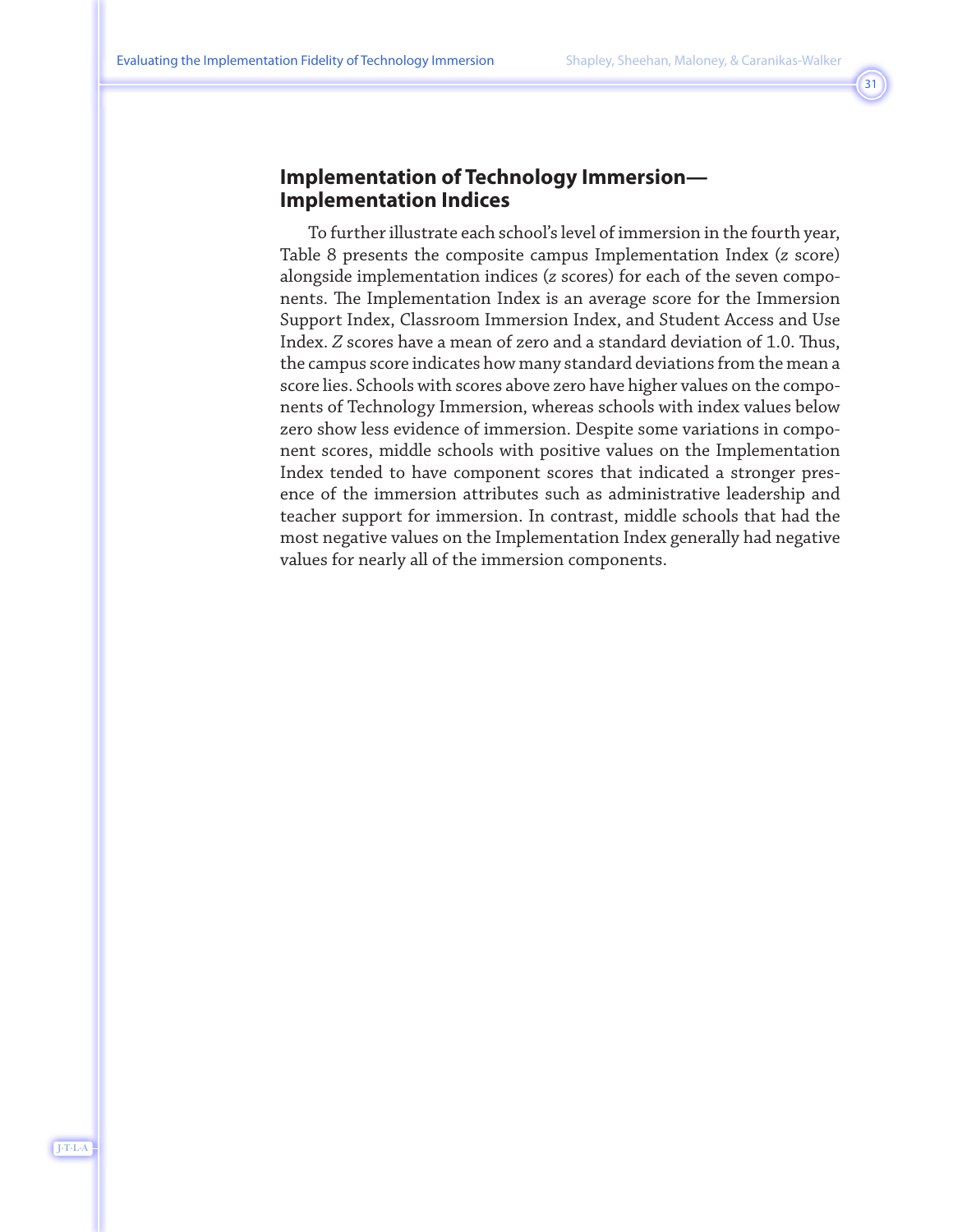#### **Table 8: Fourth-Year Implementation of Technology Immersion by School**

|                              |                            |                                                  | <b>Immersion Support Index</b>   |                                                    |                           |                                               |                                               |                                |
|------------------------------|----------------------------|--------------------------------------------------|----------------------------------|----------------------------------------------------|---------------------------|-----------------------------------------------|-----------------------------------------------|--------------------------------|
| <b>Middle</b><br>School (MS) | Leadership<br><b>Index</b> | <b>Teacher</b><br><b>Support</b><br><b>Index</b> | Parent/<br>Comm.<br><b>Index</b> | <b>Technical</b><br><b>Support</b><br><b>Index</b> | <b>PD</b><br><b>Index</b> | Classroom<br><b>Immersion</b><br><b>Index</b> | <b>Student</b><br>Access/<br><b>Use Index</b> | Implementation<br><b>Index</b> |
| MS <sub>1</sub>              | 1.69                       | 2.19                                             | 2.25                             | 2.05                                               | 0.88                      | 1.23                                          | 2.02                                          | 2.58                           |
| MS <sub>2</sub>              | 1.00                       | 0.36                                             | 0.15                             | 0.48                                               | 0.54                      | 1.52                                          | 1.77                                          | 1.78                           |
| MS <sub>3</sub>              | 1.30                       | 0.54                                             | 1.60                             | 1.11                                               | $-0.28$                   | 0.75                                          | 0.49                                          | 1.08                           |
| MS <sub>4</sub>              | 0.45                       | 2.27                                             | 0.73                             | $-0.16$                                            | 2.08                      | 1.71                                          | $-0.99$                                       | 0.99                           |
| MS <sub>5</sub>              | 0.42                       | 0.50                                             | 0.38                             | $-0.83$                                            | 0.75                      | 0.10                                          | 0.47                                          | 0.40                           |
| MS <sub>6</sub>              | 0.01                       | 0.36                                             | $-1.06$                          | 0.19                                               | 0.52                      | $-0.13$                                       | 0.97                                          | 0.39                           |
| MS <sub>7</sub>              | 0.49                       | $-0.56$                                          | $-0.09$                          | 0.98                                               | 0.41                      | $-0.05$                                       | 0.25                                          | 0.25                           |
| MS <sub>8</sub>              | 0.50                       | 0.13                                             | 0.70                             | 0.72                                               | 0.01                      | $-0.45$                                       | 0.20                                          | 0.15                           |
| MS <sub>9</sub>              | $-0.19$                    | 0.35                                             | $-0.11$                          | $-0.74$                                            | 0.94                      | $-0.19$                                       | 0.39                                          | 0.12                           |
| <b>MS10</b>                  | $-0.53$                    | 0.03                                             | $-0.57$                          | $-1.48$                                            | 0.80                      | 0.45                                          | $-0.33$                                       | $-0.17$                        |
| <b>MS11</b>                  | $-0.83$                    | 0.94                                             | $-1.58$                          | $-1.67$                                            | $-1.30$                   | 1.57                                          | $-0.81$                                       | $-0.22$                        |
| MS 12                        | 0.81                       | $-0.23$                                          | $-0.88$                          | $-0.17$                                            | $-0.71$                   | 0.25                                          | $-0.42$                                       | $-0.23$                        |
| <b>MS13</b>                  | $-0.02$                    | $-0.81$                                          | 0.85                             | 0.95                                               | $-0.02$                   | 0.66                                          | $-1.50$                                       | $-0.25$                        |
| <b>MS14</b>                  | 0.39                       | $-0.23$                                          | 0.43                             | $-0.02$                                            | 0.09                      | $-0.35$                                       | $-0.41$                                       | $-0.25$                        |
| <b>MS15</b>                  | $-1.29$                    | $-0.23$                                          | 0.39                             | 1.08                                               | 0.96                      | $-1.31$                                       | 0.20                                          | $-0.38$                        |
| MS 16                        | 0.85                       | $-0.10$                                          | $-0.50$                          | $-0.13$                                            | $-1.77$                   | $-0.77$                                       | 0.14                                          | $-0.49$                        |
| <b>MS17</b>                  | $-1.61$                    | $-1.58$                                          | $-0.12$                          | $-0.12$                                            | $-1.05$                   | $-1.21$                                       | 0.79                                          | $-0.72$                        |
| <b>MS18</b>                  | $-2.33$                    | $-0.28$                                          | 0.81                             | 0.79                                               | $-2.05$                   | $-2.07$                                       | 0.73                                          | $-0.98$                        |
| <b>MS19</b>                  | $-0.51$                    | $-1.38$                                          | $-1.34$                          | $-1.08$                                            | $-0.20$                   | $-0.44$                                       | $-1.08$                                       | $-1.24$                        |
| MS 20                        | $-0.98$                    | $-1.19$                                          | $-0.96$                          | $-1.61$                                            | 0.04                      | $-0.45$                                       | $-1.21$                                       | $-1.33$                        |
| MS 21                        | 0.36                       | $-1.10$                                          | $-1.32$                          | $-0.34$                                            | $-0.61$                   | $-0.82$                                       | $-1.69$                                       | $-1.49$                        |

Note. Implementation indices are z scores with a mean of zero and a standard deviation of 1.0. Scores above zero indicate a greater presence of Technology Immersion components and higher levels of implementation. The Implementation Index is an average score for the Immersion Support Index, Classroom Immersion Index, and Student Access and Use Index.

Findings suggest that the implementation indices are relatively effective in discriminating higher and lower implementing schools. Still, there are exceptions to the prevailing trends. Some schools, such as MS 3, had generally higher implementation values for most of the indicators except Professional Development (–0.28). This suggests that professional development for teachers was a lower priority at this school in the fourth year. MS 4 had generally high levels of school support and Classroom Immersion, but students had a low score for Student Access and Use (–0.99) because they were not allowed to use their laptops at home for learning. In other schools, such as MS 17 and MS 18, students reported higher levels of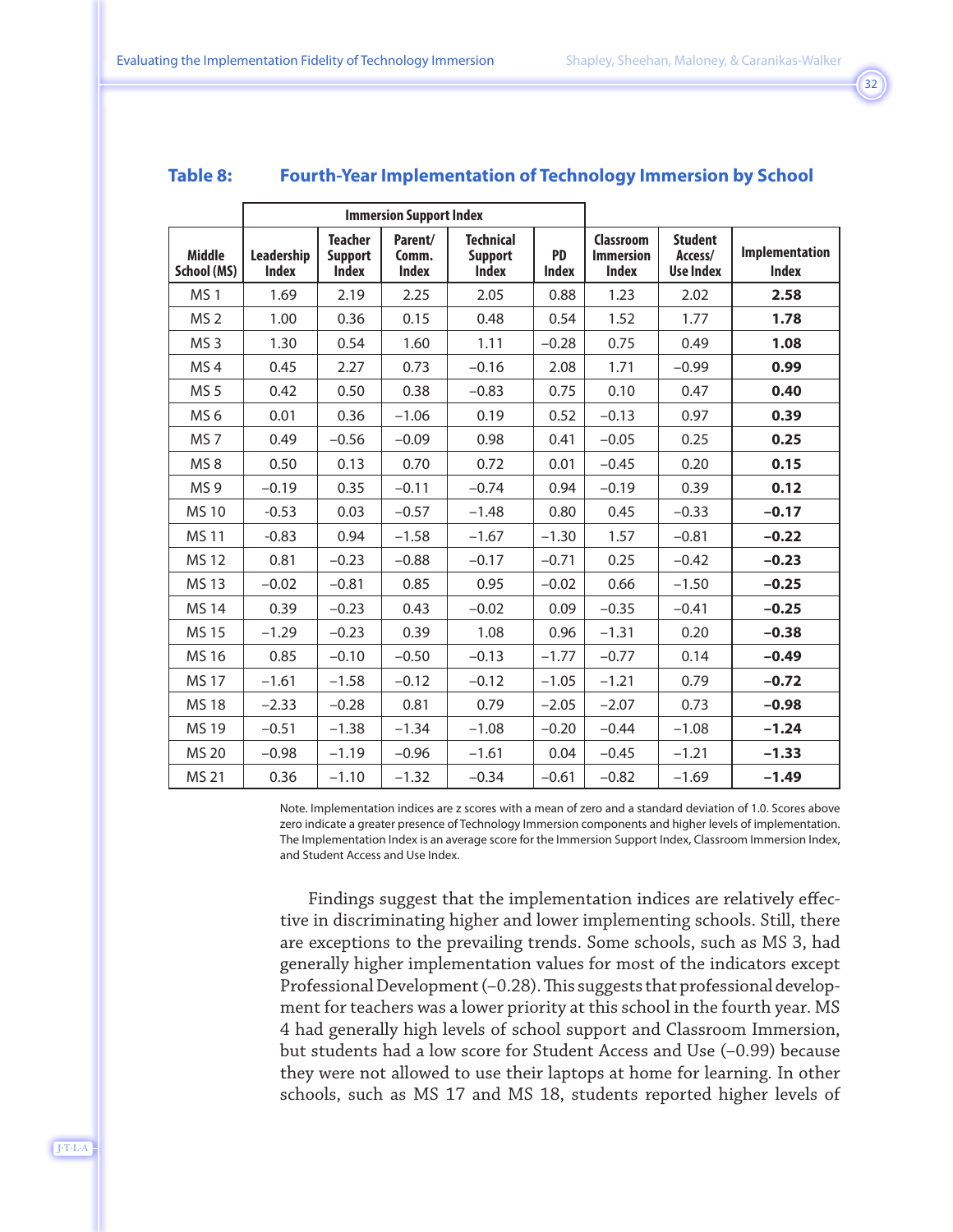technology access and use even though strong implementation supports were not in place, and their teachers' levels of Classroom Immersion were low. Results for the Implementation Index combined with evidence from standards-based scores suggest that about a quarter of middle schools (6), with Implementation Index scores ranging from 0.39 to 2.58 standard deviations above the mean, had a stronger presence of the components of Technology Immersion compared to other schools, and thus a higher level of implementation that more nearly approximated expected standards.

Table 9 displays the correlations between the seven components of Technology Immersion (*z* scores), with statistically significant coefficients denoted in bold. Core-subject teachers' extent of Classroom Immersion was associated at a statistically significant level with their perceptions of the strength of the school's administrative leadership (*r* = .59), teachers' collective support for technology innovation  $(r = .67)$ , and the quality of professional development (*r* = .47). Surprisingly, there was virtually no association between core-subject teachers' level of Classroom Immersion and Student Access and Use (*r* = .04). Instead, students' reported access to and use of laptops was positively associated at a statistically significant level with teachers' perceptions of the strength of Parent and Community Support (*r* = .50) and the quality of Technical Support (*r* = .52) for immersion. In general, students had more robust technology experiences when all teachers in the school supported innovation, technical supports addressed maintenance issues that created barriers to technology use, and parents and community members supported the school's technology efforts.

#### **Table 9: Fourth-Year Correlations of Technology Immersion Components**

|                               |                  | <b>Immersion Support</b>  |                          |                      |           |                               |                              |
|-------------------------------|------------------|---------------------------|--------------------------|----------------------|-----------|-------------------------------|------------------------------|
| Middle School (MS)            | Leadership       | <b>Teacher</b><br>Support | <b>Parent</b><br>Support | Technical<br>Support | <b>PD</b> | Classroom<br><b>Immersion</b> | <b>Student</b><br>Access/Use |
| Leadership                    | 1.00             |                           |                          |                      |           |                               |                              |
| <b>Teacher Support</b>        | $.48*$           | 1.00                      |                          |                      |           |                               |                              |
| Parent/Community Support      | .30              | $.47*$                    | 1.00                     |                      |           |                               |                              |
| <b>Technical Support</b>      | .34              | .25                       | $.76***$                 | 1.00                 |           |                               |                              |
| Professional Development      | .33 <sub>1</sub> | $.47*$                    | .28                      | .09                  | 1.00      |                               |                              |
| Classroom Immersion           | $.59***$         | $0.67**$                  | .15                      | $-.03$               | $.47*$    | 1.00                          |                              |
| <b>Student Access and Use</b> | .21              | .38                       | $.50*$                   | $.52*$               | .09       | .04                           | 1.00                         |

Note. *N* = 21 Technology Immersion schools. PD = Professional Development. \**p* < .05. \*\**p* < .01. \*\*\**p* < .001.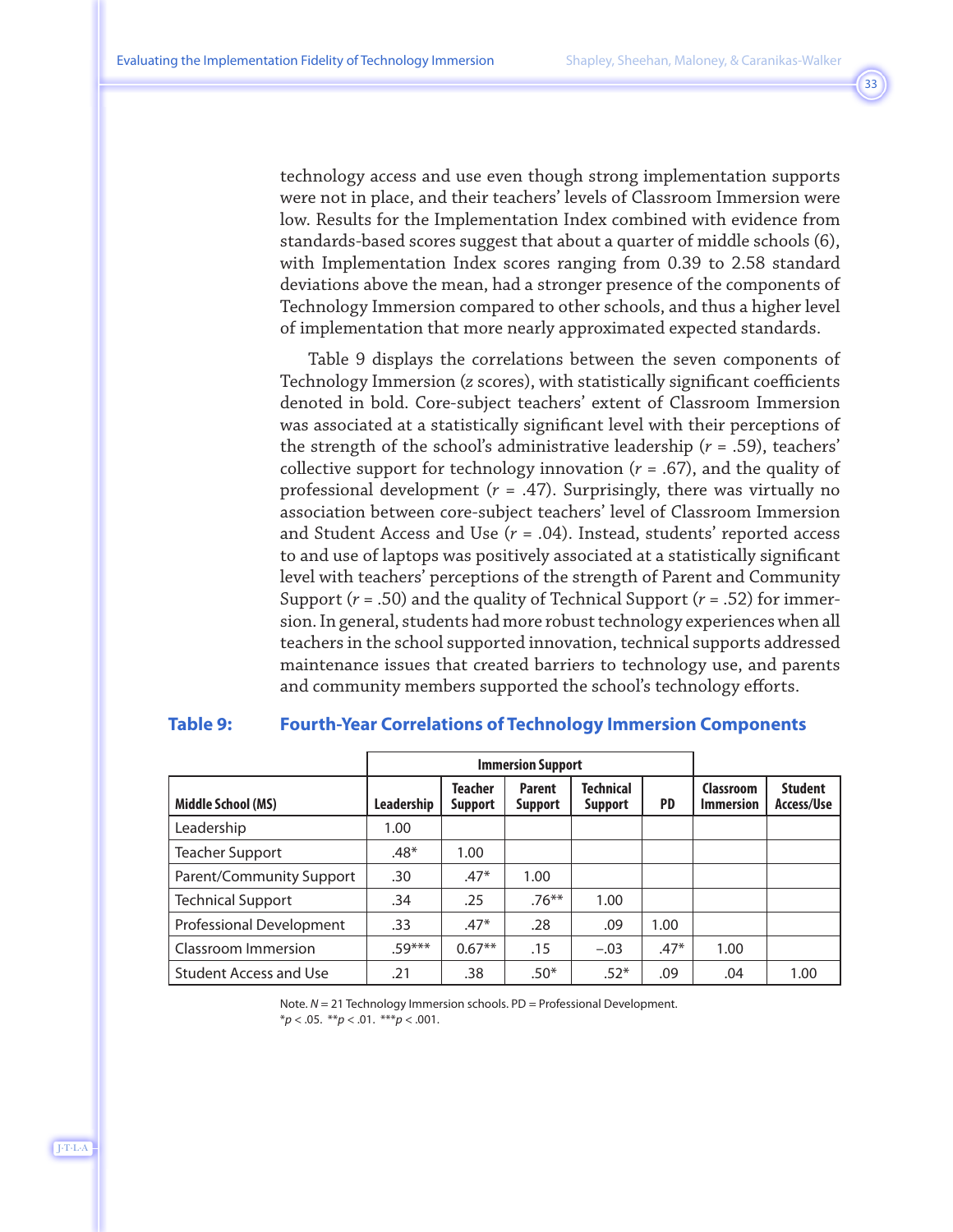### **Association between Implementation and Academic Outcomes**

Implementation evidence for the fourth year, similar to previous years, revealed wide variation across schools and teachers. Given differences in implementation from school-to-school and from classroom-toclassroom, we investigated the relationships between implementation levels and student academic achievement. For analyses, we used standardized implementation indicators (z scores) that could be analyzed individually or aggregated as component scores. Analyses involved predictors that measured school supports for immersion (Immersion Support Index), the extent of teachers' classroom immersion (Classroom Immersion Index), and the extent of students' technology access and use (Student Access and Use Index). Our dependent variables were students' TAKS reading and mathematics *T* scores (standardized scores with a mean of 50 and standard deviation of 10). Students included in analyses were continuously enrolled in Technology Immersion schools across project years, and thus, about a third of students were lost due to attrition. Student retention rates were fairly consistent across cohorts and years: Cohort 1 (59%), Cohort 2 (58%, 61%), and Cohort 3 (69%, 66%). Analyses for student cohorts involved approximately 1,000 to 1,400 students. Across cohorts and years, similar numbers of core-subject teachers were included in analyses for reading (34 to 39 language arts teachers) and mathematics (37 to 40 mathematics teachers).

#### **HLM Analysis**

HLM refers to hierarchical linear models, statistical models used for analyzing data in a clustered or nested structure. In education, data structures are often hierarchical—that is, lower-level units are nested within higher-level units. For example, students are nested within classrooms (two levels). HLM models allow researchers to "think about the possible mechanisms on each of the levels separately and then join the separate models in a joint analysis" (Raudenbush & Bryk, 2002, p. xxi). For this study, we used a series of two-level HLM models, in which students were nested within teachers, to investigate whether the levels of implementation for two teacher-related implementation components (Immersion Support Index, Classroom Immersion Index) and one student-specific component (Student Access and Use Index) were significant predictors of students' TAKS reading and mathematics scores. We used HLM models to analyze the effects of implementation on academic achievement for two implementation and testing years: (a) third-year implementation, TAKS 2007, Cohorts 1, 2, and 3; and (b) fourth-year implementation, TAKS 2008, Cohorts 2 and 3. In sections below, conceptual summaries are provided along with HLM equations.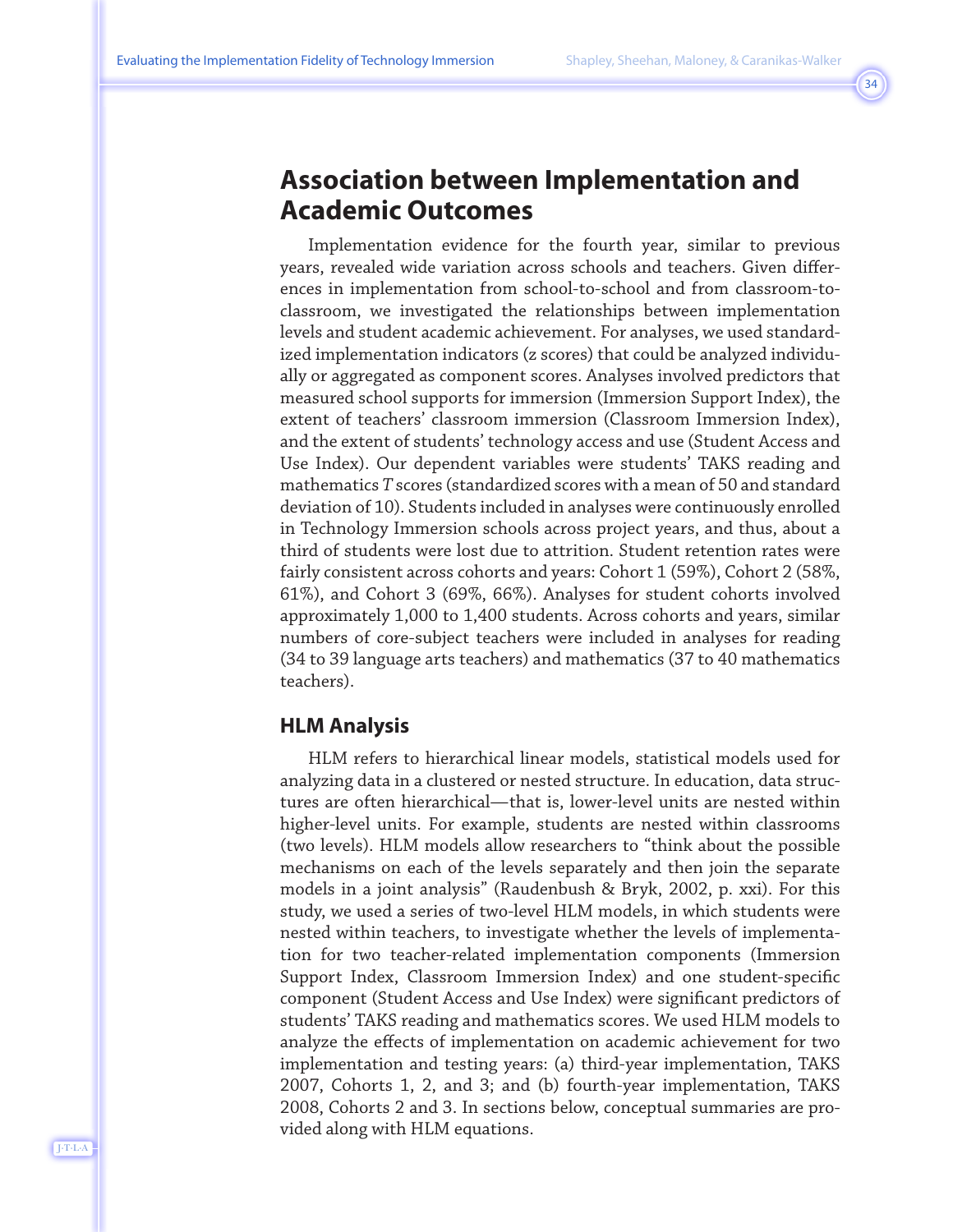#### Level 1: Student-Level Model

At the student level, we denote the academic outcome (TAKS reading or mathematics achievement) for student *i* nested in teacher *j* as *Yij*. This outcome is represented as a function of individual student characteristics and model error (*rij*). In Model 1, students' spring 2007 TAKS *T* scores were regressed on spring 2006 TAKS *T* scores (or spring 2008 *T* scores were regressed on spring 2007 *T* scores), Student Access and Use (*z* score), economic status (0 if not disadvantaged, 1 if disadvantaged), African American status (0 if not African American, 1 if African American), Hispanic status (0 if not Hispanic, 1 if Hispanic), and gender (0 if male, 1 if female). That is,

 $Y_{ij} = \mathbb{S}_{0j} + \mathbb{S}_{1j}$ (Spring 2006/2007 T score [grand mean centered]<sub>ij</sub> +  $B_{2i}$ (Student Access and Use [grand mean centered])<sub>ii</sub> +  $B_{3i}$ (*Economic status)ij* + ß*4j(African American status)ij* + ß*5j(Hispanic status)ij* +  $\mathcal{B}_{6j}$ (*Female*)<sub>ij</sub> +  $r_{ij}$ .

The regression coefficients (ß*0j* through ß*6j*) indicate how achievement is distributed for teacher j as a function of the measured student characteristics.

In Model 2, spring 2007/2008 TAKS *T* scores were regressed on spring 2006/2007 TAKS *T* scores, Laptop Access Days (*z* score), Core-Content Learning (*z* score), Home Learning (*z* score), economic status (0 if not disadvantaged, 1 if disadvantaged), African American status (0 if not African American, 1 if African American), Hispanic status (0 if not Hispanic, 1 if Hispanic), and gender (0 if male, 1 if female). That is,

 $Y_{ii} = \text{fs}_{0i} + \text{fs}_{1i}$ (Spring 2006/2007 T score [grand mean centered])<sub>ii</sub> + ß*2j(Laptop Access Days [grand mean centered])ij* + ß*3j(Core-Content Learning [grand mean centered])ij* + ß*4j(Home Learning [grand mean centered])ij* + ß*5j(Economic status)ij* + ß*6j(African American status)ij* +  $\mathbb{S}_{7j}(Hispanic status)_{ij} + \mathbb{S}_{8j}(Female)_{ij} + r_{ij}.$ 

Statistics in Table 10 show that the variance in TAKS reading *T* scores that was between teachers ranged from 10.6% to 25.8%, and the variance in TAKS mathematics *T* scores that was between teachers ranged from 12.0% to 33.8%. Thus, in the models described above, the teacher means (ß*0j*) were specified as randomly varying. The coefficient for spring 2006/2007 *T* scores (ß*1j*) was also specified as randomly varying (significant reduction in model deviance). The coefficients for the remaining independent variables in the models were specified as fixed.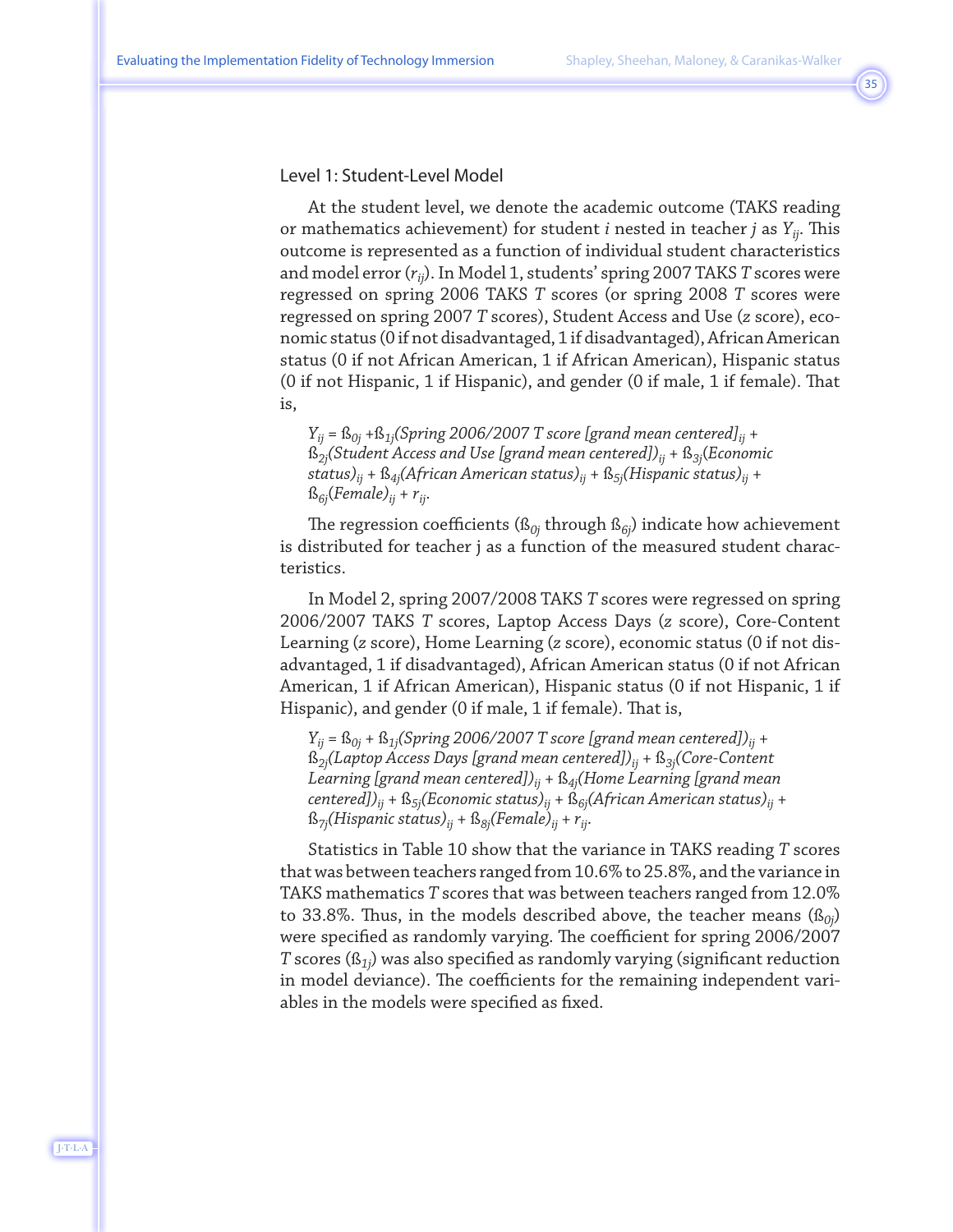#### **Table 10: Between-Teacher Variance (Intraclass Correlation Coefficients) for TAKS Reading and Mathematics Scores**

|                    | <b>Cohort 1</b> | <b>Cohort 2</b> |         | <b>Cohort 3</b> |         |  |
|--------------------|-----------------|-----------------|---------|-----------------|---------|--|
|                    | Grade 8         | Grade 7         | Grade 8 | Grade 6         | Grade 7 |  |
| <b>TAKS</b>        | 2007            | 2007            | 2008    | 2007            | 2008    |  |
| Reading            | 25.8%           | 24.1%           | 20.1%   | 17.2%           | 10.6%   |  |
| <b>Mathematics</b> | 33.8%           | 23.0%           | 24.4%   | 12.0%           | 17.0%   |  |

Note. The total variability of TAKS scores can be divided between variation among students and variation among teachers. The percentage of this total variation in TAKS scores between teachers (classrooms) is reported here.

#### Level 2: Teacher-Level Model

At the teacher level (Level 2), researchers investigated whether two teacher-related implementation components, Immersion Support Index (*z* score) and Classroom Immersion Index (*z* score), as well as school poverty were significant predictors of students' TAKS reading and mathematics scores (*Yij*), after adjusting for students' prior achievement and demographic characteristics, and student-level implementation indicators. School poverty was a continuous variable indicating the percentage of economically disadvantaged students in a school, with a mean of 68% to 71%. The combined prediction equation for Model 1 is:

*Yij* = ϒ*00* + ϒ*01(School poverty[grand mean centered])j +* ϒ*02(Immersion Support [grand mean centered])j* + ϒ*03(Classroom Immersion [grand mean centered])j* + ϒ*10(Spring 2006/2007 T score)ij* + ϒ*20(Student Access*  and Use)<sub>ii</sub> +  $\Upsilon_{30}$ (Economic status)<sub>ii</sub> +  $\Upsilon_{40}$ (African American status)<sub>ii</sub> + ϒ*50(Hispanic status)i*<sup>j</sup> + ϒ*60(Female)ij* + μ*0j* + μ*1j\*(Spring 2006/2007 T*   $score)_{ij} + r_{ij}$ .

The Model 2 prediction equation is:

*Yij* = ϒ*00* + ϒ*01(School poverty[grand mean centered])j* + ϒ*02(Immersion Support [grand mean centered])j* + ϒ*03(Classroom Immersion [grand mean centered])j* + ϒ*10(Spring 2006/2007 T score)ij* + ϒ*20(Laptop Access Days)ij* + ϒ*30(Core-Content Learning)ij* + ϒ*40(Home Learning)ij* +  $\Upsilon_{50}$ (Economic status)<sub>ij</sub> +  $\Upsilon_{60}$ (African American status)<sub>ij</sub> +  $\Upsilon_{70}$ (Hispanic  $\sigma$ status)<sub>ij</sub> +  $\Upsilon_{80}$ (Female)<sub>ij</sub> +  $\mu_{0j}$  +  $\mu_{1j}$ \*(Spring 2006/2007 T score)<sub>ij</sub> + r<sub>ij</sub>.

In the Level 2 models,  $Y_{01}$ ,  $Y_{02}$ , and  $Y_{03}$  represent the impact of the teacher-level explanatory variables on the achievement outcome, controlling for all other predictors; and ϒ*10*, ϒ*20*, … ϒ*80* represent the impact of the student-level explanatory variables on the outcome controlling for all other predictors; μ*0j* is the unique effect of teacher *j* on mean achievement and μ*1j* is the unique effect of teacher *j* on the achievement slope (expected change in achievement), after controlling for other predictors.

J·T·L·A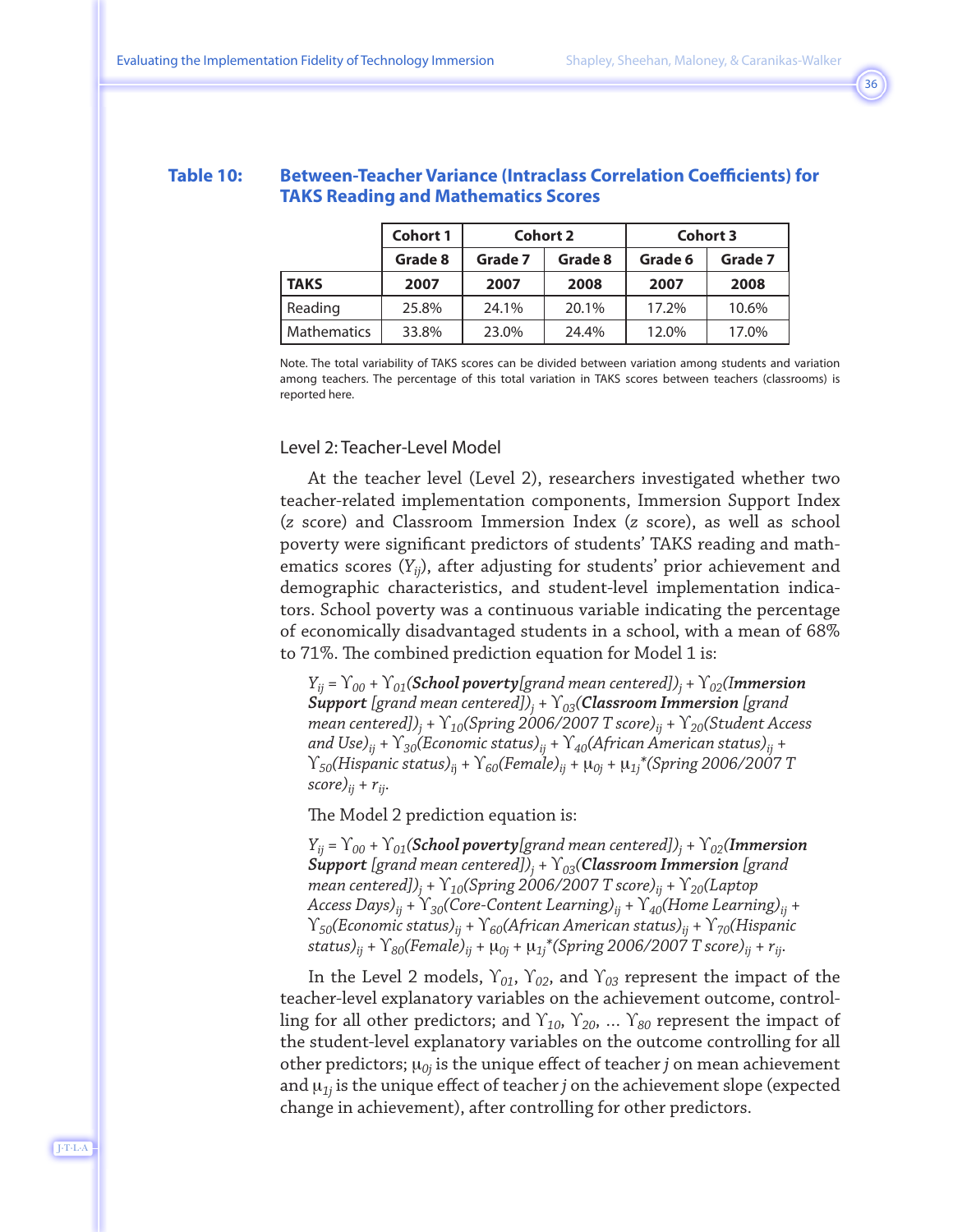In summary, the student-level models (Level 1) investigated whether Student Access and Use (or the elements of Student Access and Use) predicted higher 2007 or 2008 TAKS scores, after adjusting for initial achievement, student demographic characteristics, school poverty, Immersion Support, and Classroom Immersion. The teacher-level models (Level 2) investigated whether the Immersion Support Index (average school *z* score) and Classroom Immersion Index (language arts or mathematics teacher's individual *z* score) predicted higher 2007 or 2008 TAKS scores, after adjusting for school poverty, students' prior achievement and demographic characteristics, and Student Access and Use.<sup>3</sup>

#### **TAKS Reading**

Estimates of the effects of implementation on Cohorts 1, 2, and 3 students' TAKS reading *T* scores are presented in Table 11. At the teacher level in Model 1, we investigated whether the strength of language arts teachers' school support for implementation (Immersion Support) and their reported levels of Classroom Immersion were predictors of students' reading achievement. Results revealed that only one of the teacher-level implementation measures was a statistically significant predictor of TAKS reading scores. After controlling for student variables (prior achievement, demographic characteristics, Student Access and Use) and other teacher variables (school poverty and Classroom Immersion), Immersion Support was a positive predictor of Cohort 1 eighth graders' reading achievement. Moreover, language arts teachers' level of Classroom Immersion was an inconsistent predictor of students' TAKS reading achievement. After adjusting for other variables in the analysis, Cohort 2 students, who had language arts teachers with average levels of Classroom Immersion, had slightly higher TAKS reading *T* scores (0.69 and 0.22 points, respectively) than students whose teachers had below average Classroom Immersion scores. Conversely, Cohorts 1 and 3 students who had language arts teachers with average levels of Classroom Immersion had lower TAKS scores (–0.23, –0.71, and –0.21 *T*-score points) than students whose language arts teachers had below average Classroom Immersion.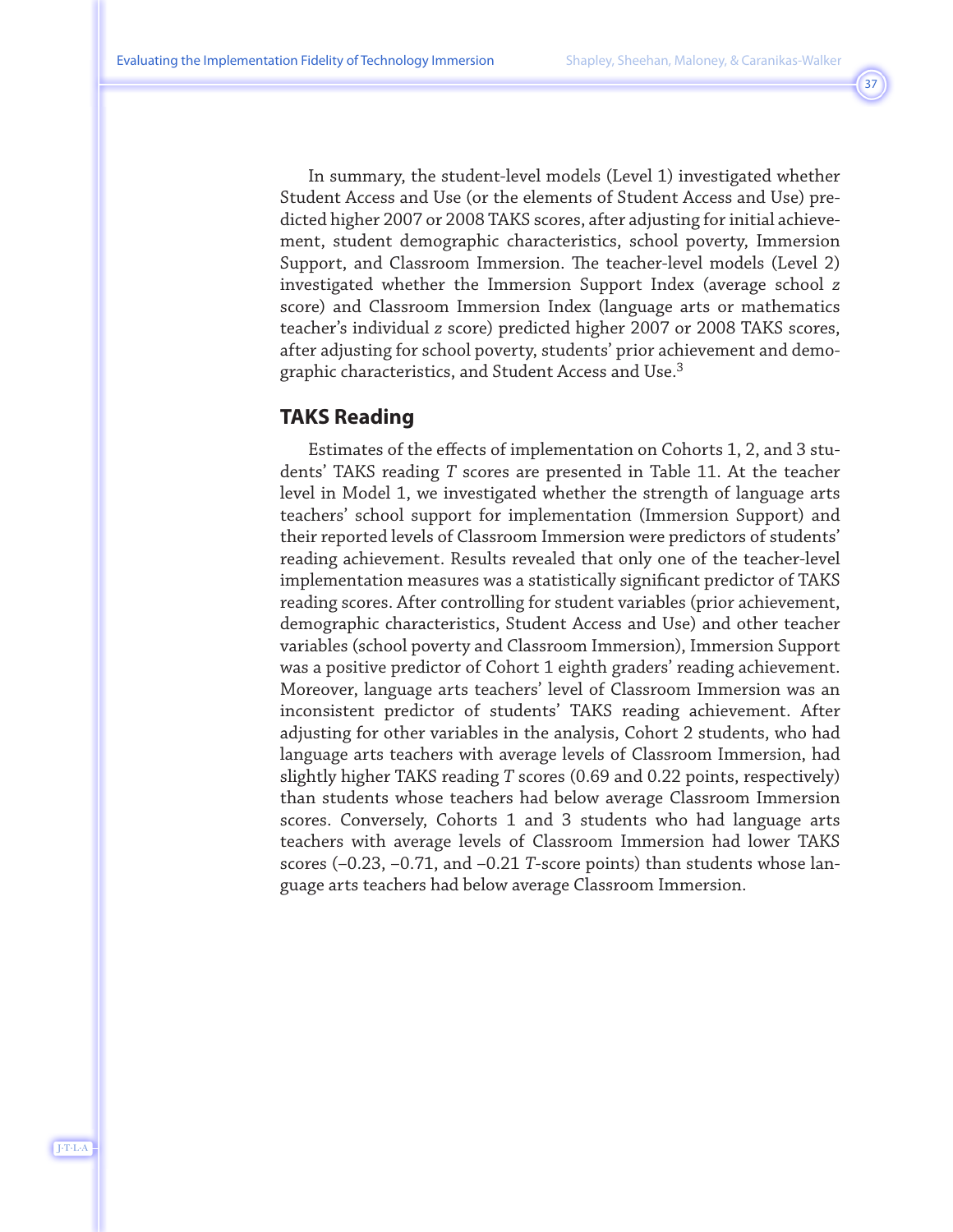#### **Table 11: Hierarchical Regression Models Predicting the Effects of Technology Immersion Implementation Indicators on TAKS Reading Achievement**

|                                       | <b>Cohort 1</b> |                                            |                                                                                           |            | <b>Cohort 2</b>                           |            |                                             | <b>Cohort 3</b> |                 |          |  |
|---------------------------------------|-----------------|--------------------------------------------|-------------------------------------------------------------------------------------------|------------|-------------------------------------------|------------|---------------------------------------------|-----------------|-----------------|----------|--|
|                                       |                 | <b>Eighth Graders</b><br>$2007, N = 1,217$ | <b>Seventh Graders</b><br><b>Eighth Graders</b><br>$2007, N = 1,297$<br>$2008, N = 1,101$ |            | <b>Sixth Graders</b><br>$2007, N = 1,606$ |            | <b>Seventh Graders</b><br>$2008, N = 1,168$ |                 |                 |          |  |
|                                       | Gamma<br>Coeff. | t-value                                    | Gamma<br>Coeff.                                                                           | t-value    | Gamma<br>Coeff.                           | t-value    | Gamma<br>Coeff.                             | t-value         | Gamma<br>Coeff. | t-value  |  |
| Model 1                               |                 |                                            |                                                                                           |            |                                           |            |                                             |                 |                 |          |  |
| Intercept                             | 49.803          | 128.06***                                  | 50.984                                                                                    | 74.56***   | 50.264                                    | 128.56***  | 48.869                                      | $103.51***$     | 49.204          | 99.61*** |  |
| Teacher-level predictors              |                 |                                            |                                                                                           |            |                                           |            |                                             |                 |                 |          |  |
| School<br>poverty                     | 3.112           | 1.76                                       | 3.125                                                                                     | 0.97       | $-0.016$                                  | $-1.18$    | 1.185                                       | 0.75            | $-0.021$        | $-1.15$  |  |
| <b>Immersion</b><br><b>Support</b>    | 1.340           | $5.62***$                                  | $-0.129$                                                                                  | $-0.25$    | 0.064                                     | 0.52       | $-0.030$                                    | $-0.10$         | $-0.315$        | $-1.16$  |  |
| Classroom<br><b>Immersion</b>         | $-0.234$        | $-0.64$                                    | 0.688                                                                                     | 1.21       | 0.215                                     | 1.45       | $-0.705$                                    | $-2.02$ t       | $-0.211$        | 0.73     |  |
| Student-level predictors              |                 |                                            |                                                                                           |            |                                           |            |                                             |                 |                 |          |  |
| Spring<br>2006/2007<br><b>T</b> score | 0.537           | $23.03***$                                 | 0.654                                                                                     | $19.77***$ | 0.689                                     | $21.38***$ | 0.532                                       | 27.99***        | 0.666           | 34.78*** |  |
| <b>Student</b><br>Access<br>and Use   | 0.542           | $2.05*$                                    | 0.895                                                                                     | $2.56*$    | 0.466                                     | 1.38       | 0.523                                       | 1.88+           | 0.791           | $1.93+$  |  |
| Eco. Disad-<br>vantaged               | $-1.039$        | $-2.53*$                                   | $-0.625$                                                                                  | $-1.13$    | $-0.601$                                  | $-1.33$    | $-0.266$                                    | $-0.68$         | $-0.875$        | $-1.63$  |  |
| African<br>American                   | $-0.285$        | $-0.31$                                    | $-2.562$                                                                                  | $-2.91**$  | $-1.862$                                  | $-2.12*$   | $-0.837$                                    | $-1.21$         | $-1.649$        | $-2.18*$ |  |
| Hispanic                              | $-0.949$        | $-2.07*$                                   | $-2.443$                                                                                  | $-2.84***$ | $-0.164$                                  | $-0.43$    | $-0.939$                                    | $-1.91$         | $-0.518$        | $-0.83$  |  |
| Female                                | 0.394           | 1.10                                       | $-0.027$                                                                                  | $-0.06$    | 0.674                                     | $1.95+$    | 0.785                                       | $2.98**$        | 0.216           | 0.52     |  |

*(Continued)*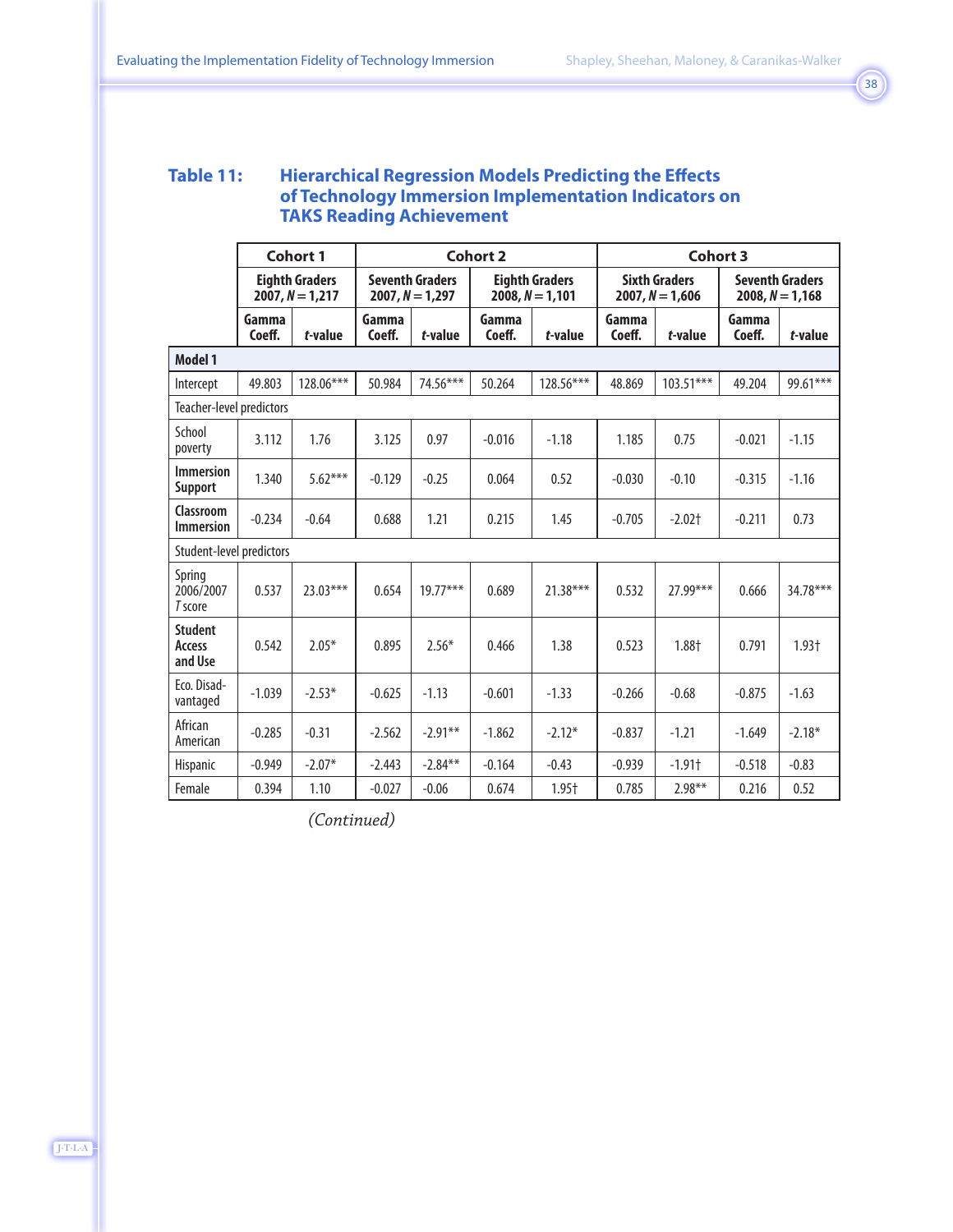#### **Table 11: Hierarchical Regression Models Predicting the Effects of Technology Immersion Implementation Indicators on TAKS Reading Achievement (continued)**

|                                       |                 | <b>Cohort 1</b>                            |                 |                                             | <b>Cohort 2</b> |                                            |                 | <b>Cohort 3</b>                           |                 |                                             |
|---------------------------------------|-----------------|--------------------------------------------|-----------------|---------------------------------------------|-----------------|--------------------------------------------|-----------------|-------------------------------------------|-----------------|---------------------------------------------|
|                                       |                 | <b>Eighth Graders</b><br>$2007, N = 1,217$ |                 | <b>Seventh Graders</b><br>$2007, N = 1,297$ |                 | <b>Eighth Graders</b><br>$2008, N = 1,101$ |                 | <b>Sixth Graders</b><br>$2007, N = 1,606$ |                 | <b>Seventh Graders</b><br>$2008, N = 1,168$ |
|                                       | Gamma<br>Coeff. | t-value                                    | Gamma<br>Coeff. | t-value                                     | Gamma<br>Coeff. | t-value                                    | Gamma<br>Coeff. | t-value                                   | Gamma<br>Coeff. | t-value                                     |
| <b>Model 2</b>                        |                 |                                            |                 |                                             |                 |                                            |                 |                                           |                 |                                             |
| Intercept                             | 49.803          | 130.90***                                  | 51.196          | 75.77***                                    | 50.326          | $126.61***$                                | 48.883          | $104.32***$                               | 49.274          | $100.01***$                                 |
| Teacher-level predictors              |                 |                                            |                 |                                             |                 |                                            |                 |                                           |                 |                                             |
| School<br>poverty                     | 3.287           | 1.65                                       | 2.916           | 0.93                                        | $-0.019$        | $-1.32$                                    | 1.026           | 0.65                                      | $-0.032$        | $-1.88$                                     |
| <b>Immersion</b><br><b>Support</b>    | 1.325           | $5.45***$                                  | 0.143           | 0.32                                        | 0.105           | 0.85                                       | $-0.030$        | $-0.10$                                   | $-0.263$        | $-0.98$                                     |
| <b>Classroom</b><br><b>Immersion</b>  | $-0.261$        | $-0.72$                                    | 0.762           | 1.33                                        | 0.239           | 1.55                                       | $-0.688$        | $-2.03*$                                  | 0.365           | 1.41                                        |
| Student-level predictors              |                 |                                            |                 |                                             |                 |                                            |                 |                                           |                 |                                             |
| Spring<br>2006/2007<br><b>T</b> score | 0.537           | 22.03***                                   | 0.640           | 18.44***                                    | 0.686           | 20.83***                                   | 0.531           | 27.80***                                  | 0.658           | 34.87***                                    |
| Laptop<br>Access<br>Days              | $-0.033$        | $-0.32$                                    | 0.120           | 0.41                                        | 0.195           | 0.89                                       | 0.060           | 0.22                                      | $-0.186$        | $-0.73$                                     |
| Core-<br>Content<br>Learning          | 0.246           | 0.81                                       | $-0.485$        | $-2.00*$                                    | $-0.098$        | $-0.41$                                    | $-0.050$        | $-0.30$                                   | $-0.344$        | $-1.54$                                     |
| Home<br>Learning                      | 0.311           | 1.37                                       | 1.010           | $6.14***$                                   | 0.304           | 1.27                                       | 0.394           | $3.01***$                                 | 0.985           | $4.77***$                                   |
| Eco. Disad-<br>vantaged               | $-1.054$        | $-2.60*$                                   | $-0.558$        | $-1.06$                                     | $-0.627$        | $-1.39$                                    | $-0.289$        | $-0.74$                                   | $-0.765$        | $-1.41$                                     |
| African<br>American                   | $-0.284$        | $-0.31$                                    | $-2.423$        | $-2.84**$                                   | $-1.872$        | $-2.12*$                                   | $-0.785$        | $-1.16$                                   | $-1.624$        | $-2.27*$                                    |
| <b>Hispanic</b>                       | $-0.931$        | $-1.96*$                                   | $-2.630$        | $-3.05**$                                   | $-0.202$        | $-0.52$                                    | $-0.904$        | $-1.86$ <sup>+</sup>                      | $-0.648$        | $-1.07$                                     |
| Female                                | 0.415           | 1.19                                       | $-0.142$        | $-0.32$                                     | 0.641           | 1.88                                       | 0.752           | $2.82**$                                  | 0.152           | 0.37                                        |

Note. TAKS 2007 = third implementation year; TAKS 2008 = fourth implementation year. Number of language arts teachers 2007: Cohort 1 = 39, Cohort 2 = 37, Cohort 3 = 41.

Number of language arts teachers 2008: Cohort 2 = 37, Cohort 3 = 34.

†*p* < .10. \**p* < .05. \*\**p* < .01. \*\*\**p* < .001.

In contrast to teacher-level predictors, the level of Student Access and Use (of technology) was a stronger and more consistent predictor of reading achievement. After controlling for students' prior reading achievement, demographic characteristics, and teacher-level variables (school poverty and implementation components), the Student Access and Use effect on TAKS reading achievement was consistently positive for Cohort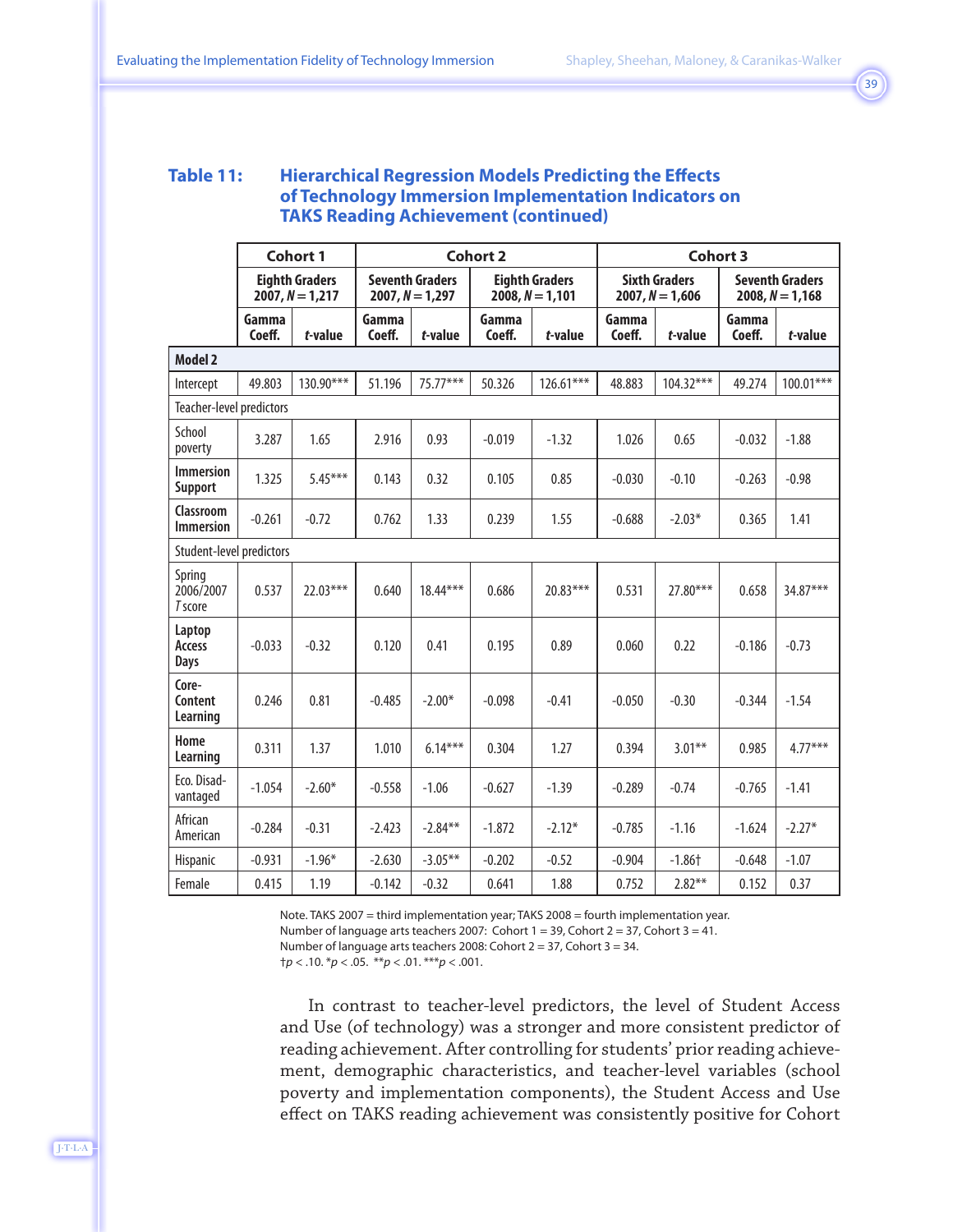1 (0.54 *T*-score point), Cohort 2 (0.90 and 0.47 points), and Cohort 3 (0.52 and 0.79 points). Results generally were either statistically significant or marginally significant.

Additionally, we conceptualized Student Access and Use as having multiple elements (Laptop Access Days, Core-Content Learning, and Home Learning), and thus, were interested in separately predicting variation for each element. Table 11 provides statistics for the HLM models used to predict each of the three elements (Model 2). Findings revealed that Home Learning—which measured the extent of a student's laptop use outside of school for homework in each of the four core-subject areas and for learning games—was the strongest implementation predictor of reading achievement. The Home Learning effect on TAKS reading scores was positive for Cohort 1 (0.31 *T*-score point), Cohort 2 (1.01 and 0.30 points), and Cohort 3 (0.39 and 0.99 points). Results were statistically significant for sixth graders (Cohort 3) and seventh graders (both Cohorts 2 and 3). As an example, after controlling for all of the other variables in the analysis, an economically advantaged, non-minority, male seventh grader (Cohort 3) with a score one standard deviation above average for Home Learning (*z* = 1.00), had a 0.99 *T*-score point higher TAKS reading score. Moreover, with each additional standard deviation increase in Home Learning, students' reading achievement was predicted to increase.

In contrast to Home Learning, the number of days during the school year that students had laptops available for use (Laptop Access Days) was not a statistically significant predictor of students' reading achievement. The frequency that students reported using their laptops across their four core-subject classes (Core-Content Learning) was a positive predictor of reading achievement for Cohort 1 (although not by a statistically significant margin), but a negative predictor of reading achievement for Cohorts 2 and 3 students, after controlling for other variables in the analysis.

#### **TAKS Mathematics**

We also estimated the effects of implementation on students' TAKS mathematics *T* scores. Like reading, we examined implementation effects for students and teachers (see Table 12). Comparable to reading, in Model 1, the school- and teacher-level implementation indicators were typically not statistically significant predictors of students' TAKS mathematics scores. After controlling for other variables in the analysis, Immersion Support was a positive predictor for Cohort 1 students' mathematics achievement but a mixed predictor for Cohorts 2 and 3 students' mathematics scores. Similarly, after statistical adjustments for the other variables in the analysis, mathematics teachers' reported Classroom Immersion level was an inconsistent predictor of TAKS math achievement for Cohorts 1, 2, and 3 students.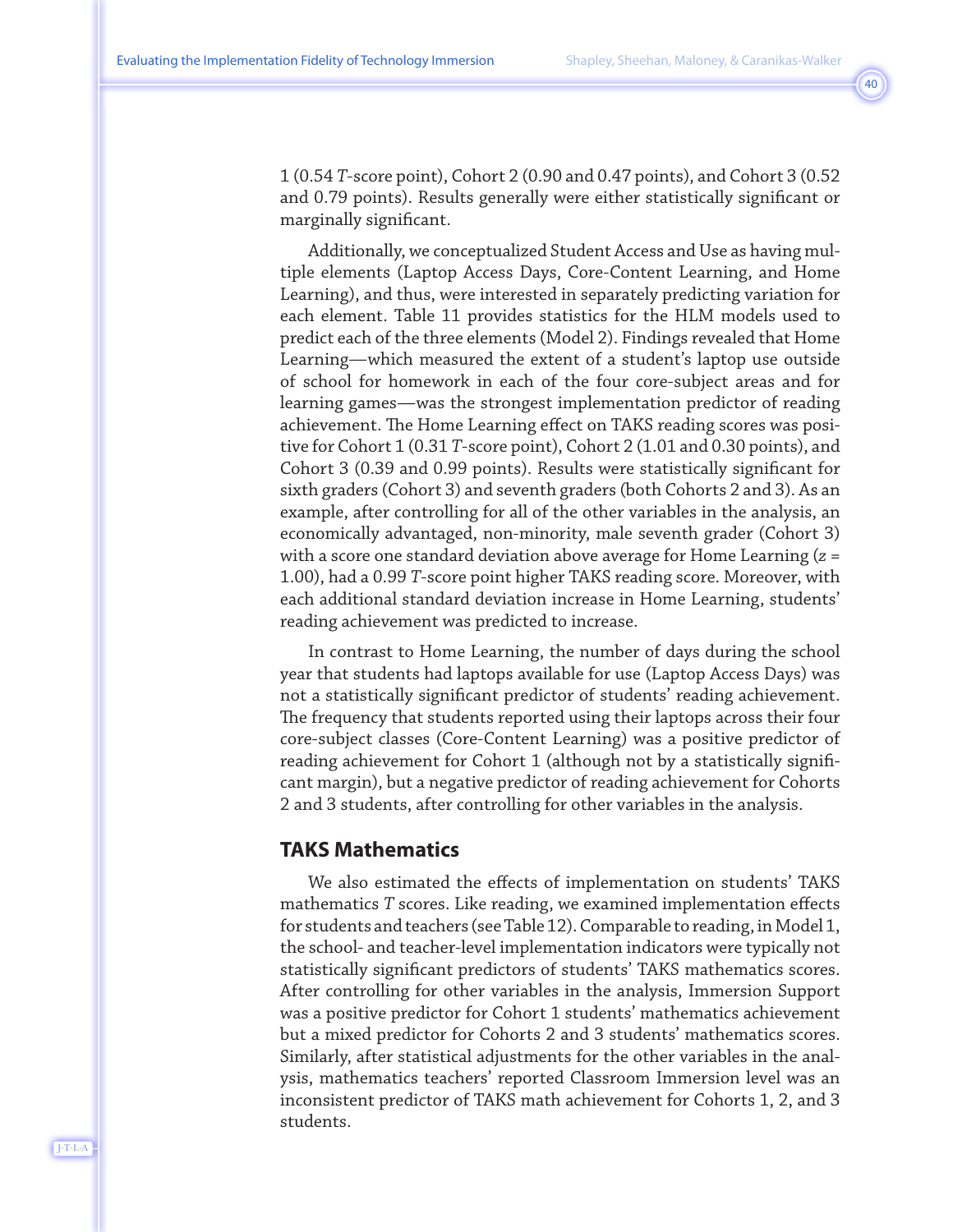#### **Table 12: Hierarchical Regression Models Predicting the Effects of Technology Immersion Implementation Indicators on TAKS Mathematics Achievement**

|                                       | <b>Cohort 1</b> |                                            |                                                                                         |          | <b>Cohort 2</b> |                                           |                 |                                             | <b>Cohort 3</b> |             |
|---------------------------------------|-----------------|--------------------------------------------|-----------------------------------------------------------------------------------------|----------|-----------------|-------------------------------------------|-----------------|---------------------------------------------|-----------------|-------------|
|                                       |                 | <b>Eighth Graders</b><br>$2007. N = 1.174$ | <b>Seventh Graders</b><br><b>Eighth Graders</b><br>$2008, N = 999$<br>$2007, N = 1,382$ |          |                 | <b>Sixth Graders</b><br>$2007, N = 1,389$ |                 | <b>Seventh Graders</b><br>$2008, N = 1.165$ |                 |             |
|                                       | Gamma<br>Coeff. | t-value                                    | Gamma<br>Coeff.                                                                         | t-value  | Gamma<br>Coeff. | t-value                                   | Gamma<br>Coeff. | t-value                                     | Gamma<br>Coeff. | t-value     |
| Model 1                               |                 |                                            |                                                                                         |          |                 |                                           |                 |                                             |                 |             |
| Intercept                             | 51.550          | 83.22***                                   | 48.703                                                                                  | 85.70*** | 50.542          | 108.15***                                 | 47.917          | $80.95***$                                  | 50.313          | $101.20***$ |
| Teacher-level predictors              |                 |                                            |                                                                                         |          |                 |                                           |                 |                                             |                 |             |
| School<br>poverty                     | 8.713           | $2.84***$                                  | 4.608                                                                                   | 1.55     | 0.011           | 0.57                                      | 5.418           | 1.55                                        | $-0.010$        | $-0.40$     |
| <b>Immersion</b><br>Support           | 1.464           | $2.99**$                                   | 0.643                                                                                   | 0.98     | $-0.168$        | $-0.55$                                   | $-0.206$        | $-0.26$                                     | 0.026           | 0.07        |
| Classroom<br><b>Immersion</b>         | $-0.174$        | $-0.23$                                    | 0.621                                                                                   | $1.76+$  | 0.451           | 1.03                                      | 0.292           | 0.59                                        | $-0.614$        | $-1.49$     |
| Student-level predictors              |                 |                                            |                                                                                         |          |                 |                                           |                 |                                             |                 |             |
| Spring<br>2006/2007<br><b>T</b> score | 0.707           | 28.19***                                   | 0.731                                                                                   | 28.15*** | 0.702           | $32.65***$                                | 0.689           | $32.23***$                                  | 0.730           | 35.24***    |
| <b>Student</b><br>Access<br>and Use   | 0.809           | $3.34***$                                  | 0.864                                                                                   | $3.40**$ | 0.303           | 1.01                                      | 0.889           | $2.97**$                                    | 0.505           | 1.39        |
| Eco. Disad-<br>vantaged               | $-0.736$        | $-1.96*$                                   | 0.129                                                                                   | 0.31     | $-0.607$        | $-1.41$                                   | $-0.518$        | $-0.94$                                     | $-0.632$        | $-1.26$     |
| African<br>American                   | $-1.037$        | $-1.63$                                    | $-0.553$                                                                                | $-1.11$  | $-1.528$        | $-2.19*$                                  | $-1.219$        | $-1.34$                                     | $-2.475$        | $-2.74***$  |
| <b>Hispanic</b>                       | $-0.611$        | $-0.82$                                    | $-1.187$                                                                                | $-2.31*$ | $-0.436$        | $-1.08$                                   | $-0.667$        | $-0.98$                                     | $-0.998$        | $-1.73$     |
| Female                                | $-0.477$        | $-1.52$                                    | $-0.178$                                                                                | $-0.60$  | $-0.338$        | $-0.86$                                   | 1.025           | $2.67**$                                    | 0.509           | $1.78+$     |

*(Continued)*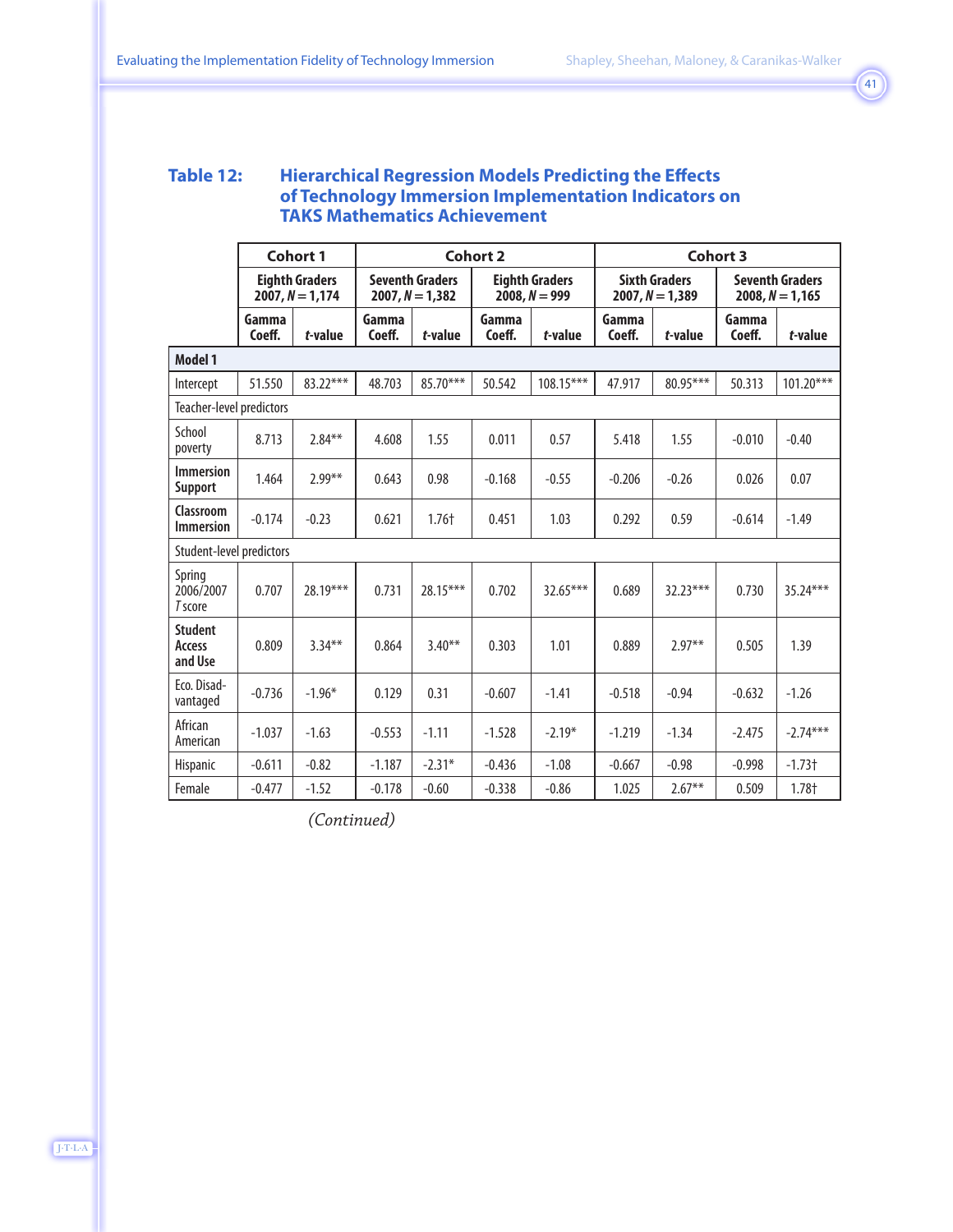#### **Table 12: Hierarchical Regression Models Predicting the Effects of Technology Immersion Implementation Indicators on TAKS Mathematics Achievement (continued)**

|                                      |                 | <b>Cohort 1</b>                            |                                             |          | <b>Cohort 2</b> |                                          |                 |                                           | <b>Cohort 3</b>                             |                      |
|--------------------------------------|-----------------|--------------------------------------------|---------------------------------------------|----------|-----------------|------------------------------------------|-----------------|-------------------------------------------|---------------------------------------------|----------------------|
|                                      |                 | <b>Eighth Graders</b><br>$2007, N = 1,174$ | <b>Seventh Graders</b><br>$2007, N = 1,382$ |          |                 | <b>Eighth Graders</b><br>$2008, N = 999$ |                 | <b>Sixth Graders</b><br>$2007, N = 1,389$ | <b>Seventh Graders</b><br>$2008, N = 1,165$ |                      |
|                                      | Gamma<br>Coeff. | t-value                                    | Gamma<br>Coeff.                             | t-value  | Gamma<br>Coeff. | t-value                                  | Gamma<br>Coeff. | t-value                                   | Gamma<br>Coeff.                             | t-value              |
| <b>Model 2</b>                       |                 |                                            |                                             |          |                 |                                          |                 |                                           |                                             |                      |
| Intercept                            | 51.612          | 85.74***                                   | 48.787                                      | 85.55*** | 50.588          | $109.51***$                              | 47.912          | 79.65***                                  | 50.343                                      | 98.36***             |
| Teacher-level predictors             |                 |                                            |                                             |          |                 |                                          |                 |                                           |                                             |                      |
| School<br>poverty                    | 8.304           | $2.82***$                                  | 4.617                                       | 1.61     | 0.007           | 0.35                                     | 5.191           | 1.49                                      | $-0.013$                                    | $-0.51$              |
| <b>Immersion</b><br><b>Support</b>   | 1.432           | $3.06***$                                  | 0.703                                       | 1.09     | $-0.159$        | $-0.52$                                  | $-0.186$        | $-0.24$                                   | 0.214                                       | 0.57                 |
| <b>Classroom</b><br><b>Immersion</b> | $-0.244$        | $-0.34$                                    | 0.612                                       | 1.80+    | 0.416           | 0.98                                     | 0.340           | 0.70                                      | $-0.584$                                    | $-1.42$              |
| Student-level predictors             |                 |                                            |                                             |          |                 |                                          |                 |                                           |                                             |                      |
| Spring<br>2006/2007<br>T score       | 0.699           | 27.99***                                   | 0.728                                       | 27.24*** | 0.698           | 33.54***                                 | 0.686           | $31.42***$                                | 0.725                                       | 35.57***             |
| Laptop<br><b>Access</b><br>Days      | $-0.002$        | $-0.01$                                    | 0.244                                       | 1.81     | 0.019           | 0.12                                     | 0.278           | 1.02                                      | 0.181                                       | 0.72                 |
| Core-<br>Content<br>Learning         | 0.019           | 0.07                                       | 0.032                                       | 0.15     | $-0.146$        | $-0.72$                                  | 0.057           | 0.29                                      | $-0.322$                                    | $-1.70+$             |
| Home<br>Learning                     | 0.675           | $3.52***$                                  | 0.508                                       | $2.54*$  | 0.324           | $1.74+$                                  | 0.504           | $2.68***$                                 | 0.482                                       | $2.07*$              |
| Eco. Disad-<br>vantaged              | $-0.801$        | $-2.12*$                                   | 0.140                                       | 0.33     | $-0.627$        | $-1.48$                                  | $-0.506$        | 0.91                                      | $-0.605$                                    | $-1.19$              |
| African<br>American                  | $-1.061$        | $-1.68$                                    | $-0.539$                                    | $-1.08$  | $-1.542$        | $-2.23*$                                 | $-1.169$        | $-1.27$                                   | $-2.418$                                    | $-2.70**$            |
| <b>Hispanic</b>                      | $-0.562$        | $-0.78$                                    | $-1.249$                                    | $-2.42*$ | $-0.442$        | $-1.10$                                  | $-0.647$        | $-0.94$                                   | $-1.017$                                    | $-1.78$ <sup>+</sup> |
| Female                               | $-0.490$        | $-1.54$                                    | $-0.215$                                    | $-0.69$  | $-0.376$        | $-0.98$                                  | 0.974           | $2.49*$                                   | 0.438                                       | 1.48                 |

Note. TAKS 2007 = third implementation year; TAKS 2008 = fourth implementation year.

Number of mathematics teachers 2007: Cohort 1 = 39, Cohort 2 = 40, Cohort 3 = 33.

Number of mathematics teachers 2008: Cohort 2 = 37, Cohort 3 = 38.

†*p* < .10. \**p* < .05. \*\**p* < .01. \*\*\**p* < .001.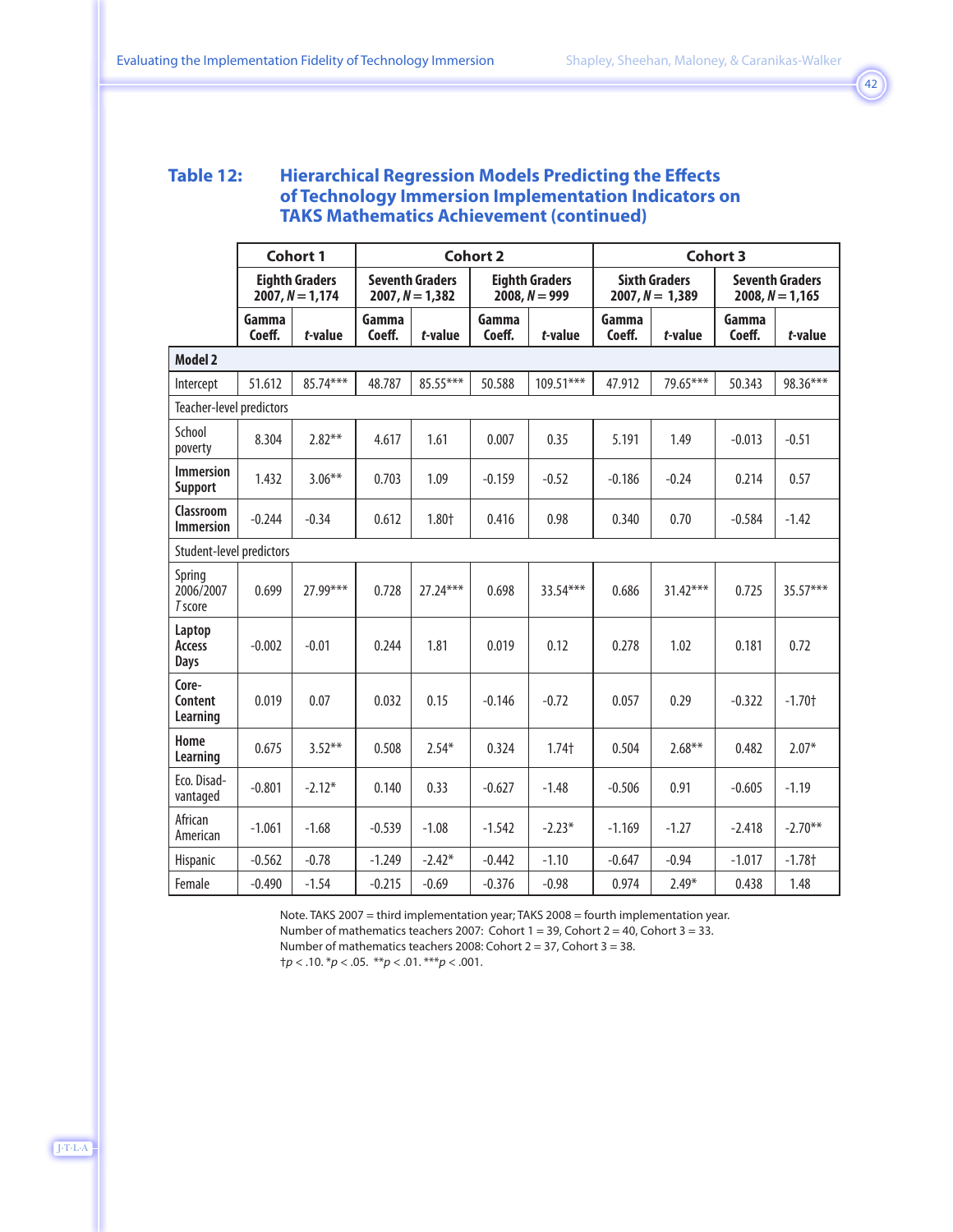Similar to reading achievement, Student Access and Use was a consistently positive predictor of students' TAKS mathematics scores. Controlling for students' prior math achievement, demographic characteristics, and teacher-level variables (implementation components as well as school poverty), the sizes of the Student Access and Use effects were statistically significant for 2007 TAKS scores associated with third-year implementation (0.81, 0.86, and 0.89 *T*-score points for Cohorts 1, 2, and 3 students, respectively). Student Access and Use was a positive although not statistically significant predictor of 2008 TAKS mathematics scores associated with fourth-year implementation.

Comparable to TAKS reading achievement, we wanted to have a better understanding of the association between students' reported technology access and use and mathematics test scores. Thus, we used an HLM model to predict mathematics achievement for each of the three Student Access and Use elements (Laptop Access Days, Core-Content Learning, and Home Learning). Results for Model 2 presented in Table 12 show that the extent to which students reported using their laptops for Home Learning was a positive and statistically significant predictor of TAKS mathematics scores. As an example, after controlling for the other variables, an economically advantaged, non-minority, male eighth grader in Cohort 1 with a Home Learning score about one standard deviation above average (*z* = 0.99) had a 0.68 *T*-score point higher TAKS mathematics score. With each additional standard deviation increase in Home Learning, students' mathematics achievement was predicted to increase incrementally.

### **Discussion**

This study advances research on one-to-one computing environments by defining a comprehensive Technology Immersion model (i.e., a laptop computer for every student and teacher, wireless Internet access, curricular and assessment resources, professional development, and ongoing technical and pedagogical support), positing a theoretical framework for how the model is expected to work, and examining how implementation indicators link to student outcomes. The Technology Immersion model assumes that school-wide provisions of technology resources and supports will produce teachers who are more technologically adept, use laptops and digital resources to transform their teaching, and have students use technology more often in their classrooms. Improved school and classroom environments, in turn, should allow students to have more engaging schoolwork, and laptops should extend student learning beyond school walls and the school day. Changes in students' learning experiences, accordingly, are expected to improve academic achievement as measured by state assessments. In the sections to follow, we discuss how Technology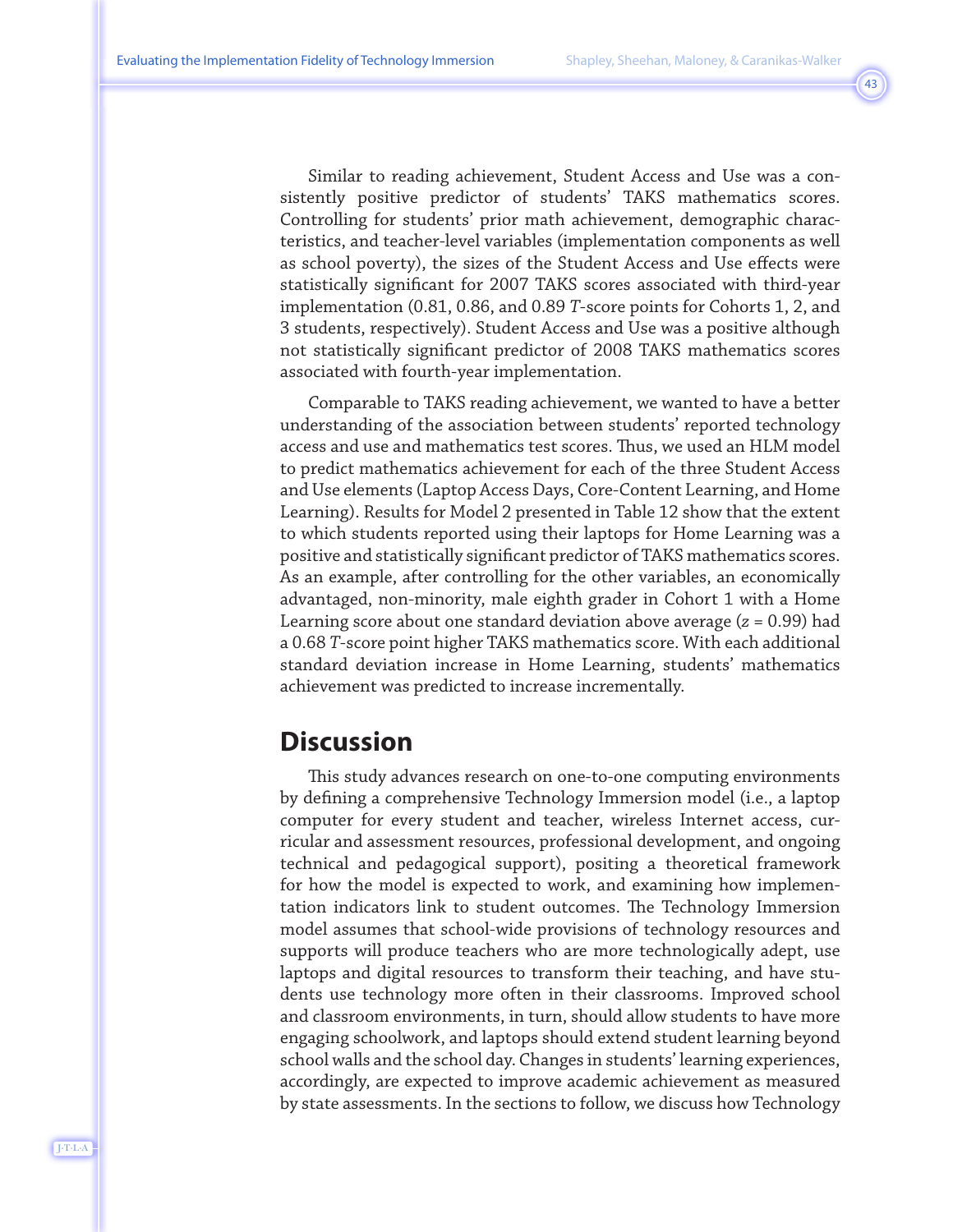Immersion was implemented at 21 pilot schools, factors that influenced progress, and associations with student achievement. In some instances, our explanations reflect the views expressed by school administrators, teachers, and students during interviews and focus groups conducted as part of school site visits near the end of the fourth implementation year (Shapley, Sheehan, Maloney, & Caranikas-Walker, 2009). Additionally, we discuss the implications of our findings for other educators who are undertaking one-to-one laptop initiatives.

#### **Implementation of Technology Immersion**

*Full implementation of the Technology Immersion model was challenging, with just 6 of 21 schools reaching substantial levels of implementation by the end of the fourth year.* The Technology Immersion model was expected to overcome obstacles that in the past have posed barriers to effective technology use in schools by promoting robust access to technology resources in concert with substantive supports from school leaders, teachers, parents, technicians, and professional development providers. Mean immersion standard scores, measured on a 4-stage progression encompassing *minimal* (0 to 1.99), *partial* (2.00 to 2.99), *substantial* (3.00 to 3.49), and *full immersion* (3.50 to 4.00) levels, revealed small yearly increases across most of the implementation support components (Leadership, Teacher Support, Parent/Community Support, and Professional Development) as well as modest increases in teachers' overall level of Classroom Immersion. Unexpectedly, the level of Student Access and Use declined slightly across three years (from 2.17 to 2.07). An examination of the correlations among fourth-year implementation measures revealed notable differences and similarities in the kinds of supports that advanced teachers' or students' technology use. For core-subject teachers, higher levels of Classroom Immersion were associated with the strength of administrative leadership, teachers' collective support for innovative practices, and the quality of professional development. Students, on the other hand, had more robust access to and use of technology when all teachers in the school supported technology innovation, support from technicians addressed maintenance issues that created obstacles to laptop use, and parents and community members supported the school's one-to-one laptop initiative. A common element was the importance of support from *all* teachers in the school. When teachers at a school shared understandings about the use of technology for learning and were supportive of technology integration, implementation was stronger at both the classroom and student levels.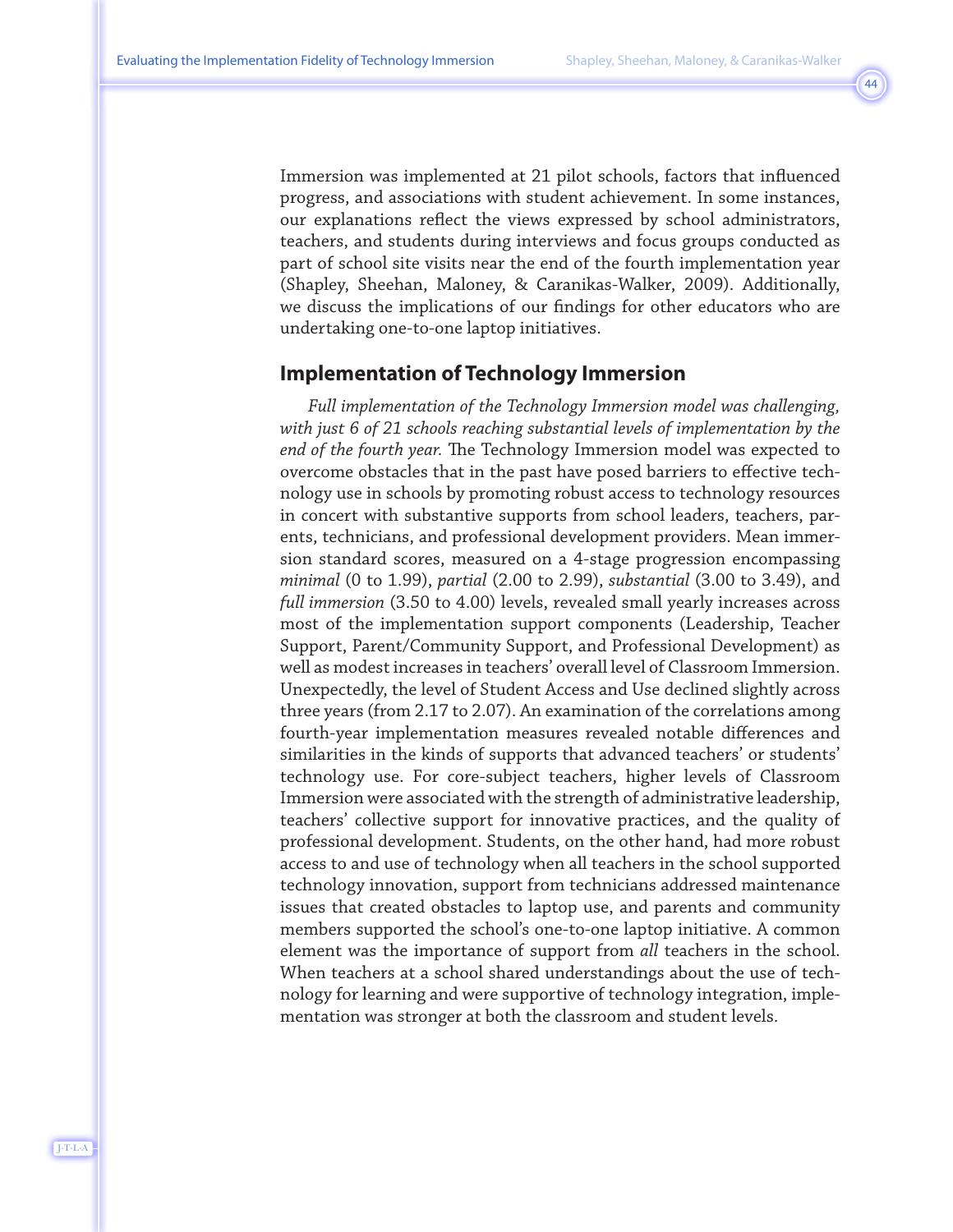*Core-subject teachers at 4 of 21 schools achieved substantial levels of Classroom Immersion in the fourth year, whereas teachers at 16 schools had partial implementation levels and teachers at one school had minimal Classroom Immersion.* As a whole, the standards-based implementation scores for Classroom Immersion increased slightly across years (from 2.48 to 2.69). Teachers' use of technology for their own purposes (Professional Productivity) increased the most (2.73 to 3.04), while the frequency with which teachers allowed students in their classes to use technology for learning (Student Activities) remained relatively stable across years (from 2.33 to 2.43). Thus, teachers, on average, used technology increasingly to support their own teaching but there was little change in the frequency of students' technology use in classes. Nevertheless, some teachers at almost every school embraced technology and had higher Classroom Immersion ratings, but teachers reached higher Classroom Immersion levels as a group if they worked in schools with the most supportive environments.

*Students' access to laptops and use of laptops for learning fell short of expectations.* By the end of the fourth year, there were no schools that had reached substantial to full levels of Student Access and Use, with all students having consistent access to laptops, using laptops almost daily in core-subject classes, and using laptops outside of school for homework and learning. Moreover, the percentages of schools with at least *partial* levels of Student Access and Use decreased across evaluation years (76%, 68%, and 57%), while the percentages of schools with *minimal* student access and use increased (24%, 32%, and 43%). Several factors affected students' opportunities to use their laptops, including mainly time lost for repairs due to aging laptops, schools that opted to transfer laptops from individual students to carts or classroom sets, schools that restricted students' use of laptops outside of school, and teachers' preferences regarding classroom laptop use. Putting laptops on carts or distributing laptops as classroom sets appeared to provide more consistent student access to laptops (although not "ownership") at some schools in the fourth year however, such configurations did not increase the frequency of students' classroom activities with laptops, and taking laptops out of the hands of individual students either reduced or eliminated their opportunities to use laptops outside of school for learning.

*The lack of a start-up year for planning was a major barrier to effective implementation.* The majority of middle schools received their Technology Immersion Pilot (TIP) grant awards just before the start of the first implementation year. Thus, many administrators and teachers in spring 2008 thought implementation would have progressed more smoothly if there had been a start-up year to plan for immersion. Various respondents said a planning year would have allowed them to involve teachers in the decision to become an "immersed" school, to develop a plan for managing laptops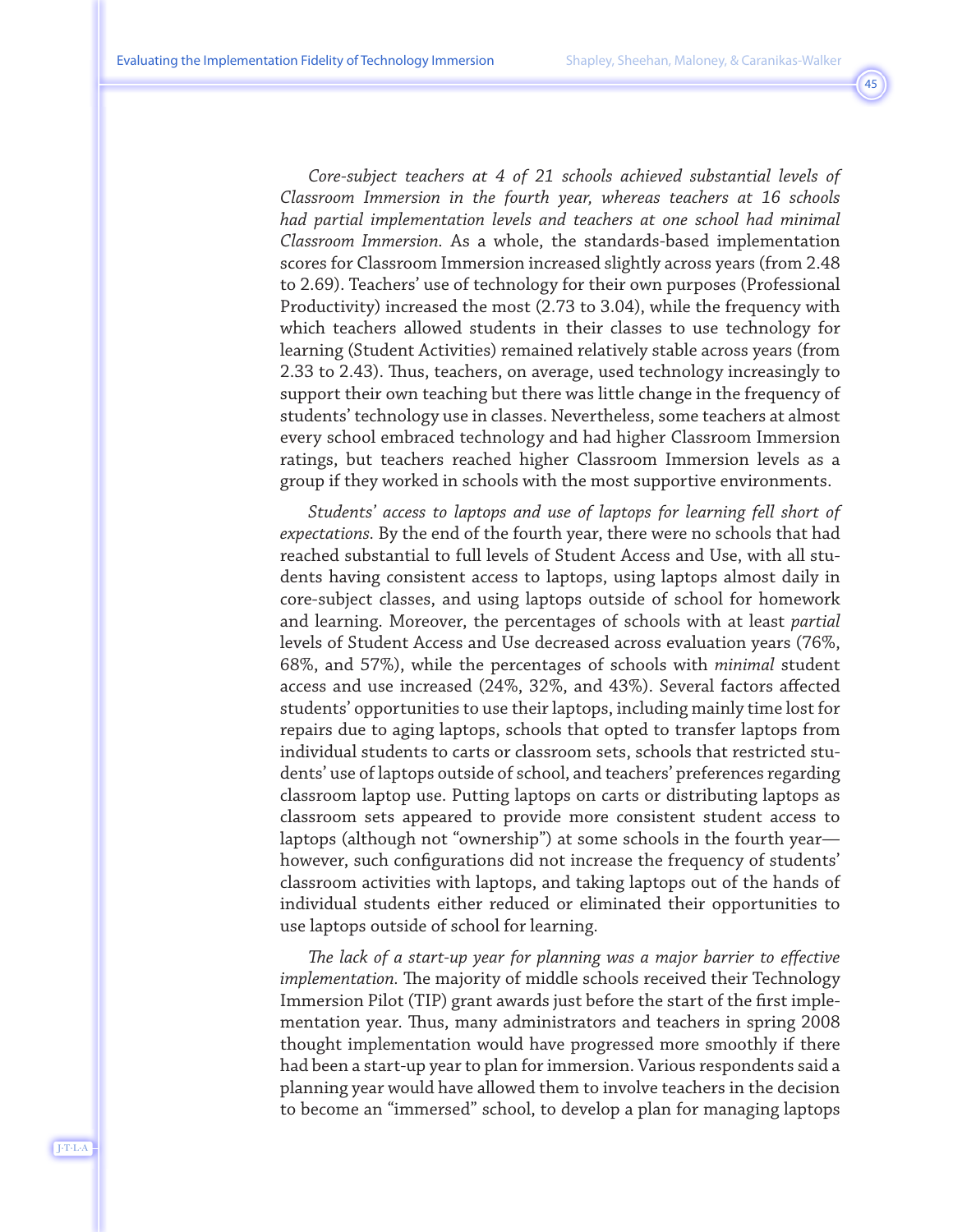(especially at larger campuses with as many as 1,500 laptops), to build the school's infrastructure for wireless technology, to provide professional development for teachers to strengthen their technical skills and ability to plan technology-integrated lessons, and to give teachers a chance to "try out" lessons with laptops in the classroom before students had their own laptops.

*Respondents at higher implementing schools reported that committed leaders, thorough planning, teacher buy-in, preliminary professional development for teachers, and a commitment to the transformation of student learning were keys to their successful implementation of Technology Immersion.* Respondents at middle schools that had been more successful attributed effective implementation to several factors. Foremost, despite a quick start, district and school administrators had a well-conceived plan for implementation, were excited about the project, and listened to teacher input. Administrators had high expectations for technology use but allowed time for teachers to become comfortable. One teacher explained:

We had the right combination of encouragement and push… Leadership, encouragement, and push. It wasn't punitive, it was positive…but they kept up the pressure…That constant, positive pressure moved me forward.

Professional development for teachers was a high priority. Training typically began before the first year started and was ongoing across implementation years. These schools also had collegial cultures. Teachers learned by "seeing what other teachers were doing and how they were implementing technology." "We were all in this together," explained one teacher. The improvement of students' learning experiences was a driving force for higher quality implementation at these schools. Despite myriad laptop management issues, respondents believed the challenges had been worthwhile because one-to-one student laptops and digital resources had increased the depth of learning across subject areas, exposed students to more real-life experiences, and allowed students to demonstrate greater responsibility. Conversely, many respondents at lower implementing schools reported that administrative turnover, noncommittal teachers, insufficient professional development, inadequate school infrastructures, and laptop management problems were impediments to effective implementation of the Technology Immersion model.

The implementation trends reported for Technology Immersion are generally consistent with other research on whole-school reform and one-to-one initiatives. Specifically, higher levels of implementation were associated with administrative leaders who set the direction for change, developed supportive policies, fostered collaborative school cultures, and acquired resources (e.g., Bradburn & Osborne, 2007; Kurki et al., 2005;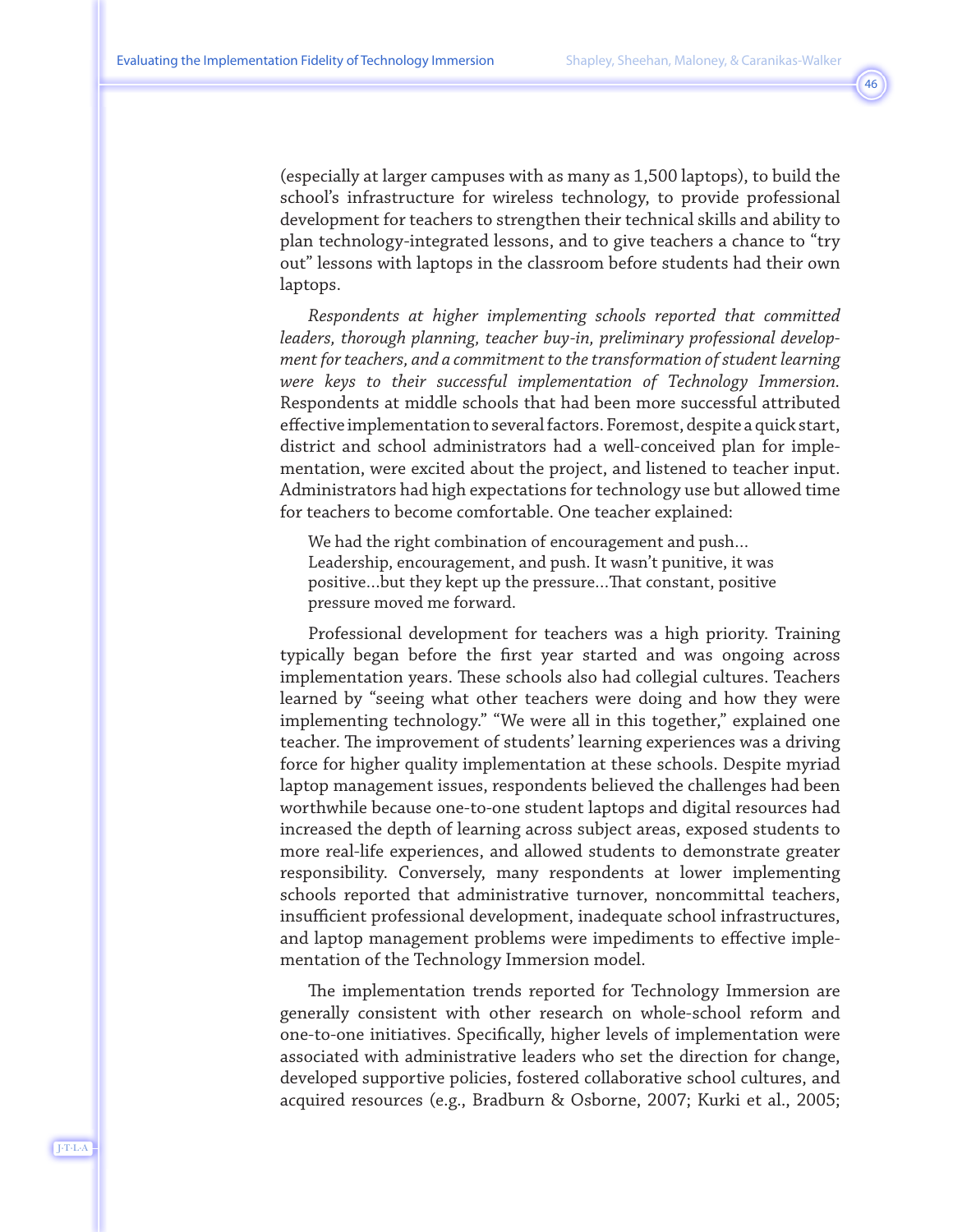Vernez et al., 2006; Zucker & McGhee, 2005). Effective leaders recognized the critical importance of teachers' commitment to change (Vernez et al., 2006), and the need to influence their beliefs about technology's potential for effective teaching and learning (Penuel, 2006; Russell et al., 2002; Windschitl & Sahl, 2002). Consistent with other studies, schools had difficulty changing instructional practices (Vernez et al., 2006). Many teachers at immersion schools, especially veterans, opted to continue traditional practices and rejected practices that required innovation and instructional change (Cuban, 2001; Russell et al., 2004). Teachers who made greater progress participated in high-quality sustained professional development that built their technology skills and understanding of curricular integration, and they had follow-up support as they implemented new practices in their classes (Bradburn & Osborne, 2007; Lowther et al., 2003; Neugent & Fox, 2007; Owen et al., 2005-06).

Despite efforts aimed at promoting a comprehensive reform model, many Technology Immersion schools, like CSR schools, tended to implement model components selectively (Vernez et al., 2006). Technology Immersion schools were most likely to modify the requirement that students have laptops available for use 24/7 (24 hours a day, 7 days a week). Decisions sometimes reflected educators' financial or security concerns, but restrictions also arose from some educators' beliefs that middle-school students were too immature to assume responsibility for expensive laptops outside of school or that students would not use their laptops productively outside of classrooms.

#### **Association between Implementation and Student Achievement**

The ultimate goal of immersing middle schools in technology was to increase students' academic achievement as measured by state assessments. Knowing that prior research has linked implementation quality with positive effects on students' achievement (Borman et al., 2003; Borman, 2005), and recognizing the implementation variations across Technology Immersion schools and classrooms, it was important to understand whether stronger implementation of Technology Immersion was associated with higher test scores. We limited our analysis to students' reading and mathematics TAKS scores because students completed tests for those subjects each year, and thus, pre-tests were available to control for prior achievement. Our analysis aimed to assess the predictive strength of variables that measured the extent to which the Technology Immersion model was implemented as designed at the school, teacher, and student levels. We used two-level HLM models with individual students nested within their language arts and mathematics teachers to test the "value added" to student achievement by teachers' Immersion Support (a school-level mea-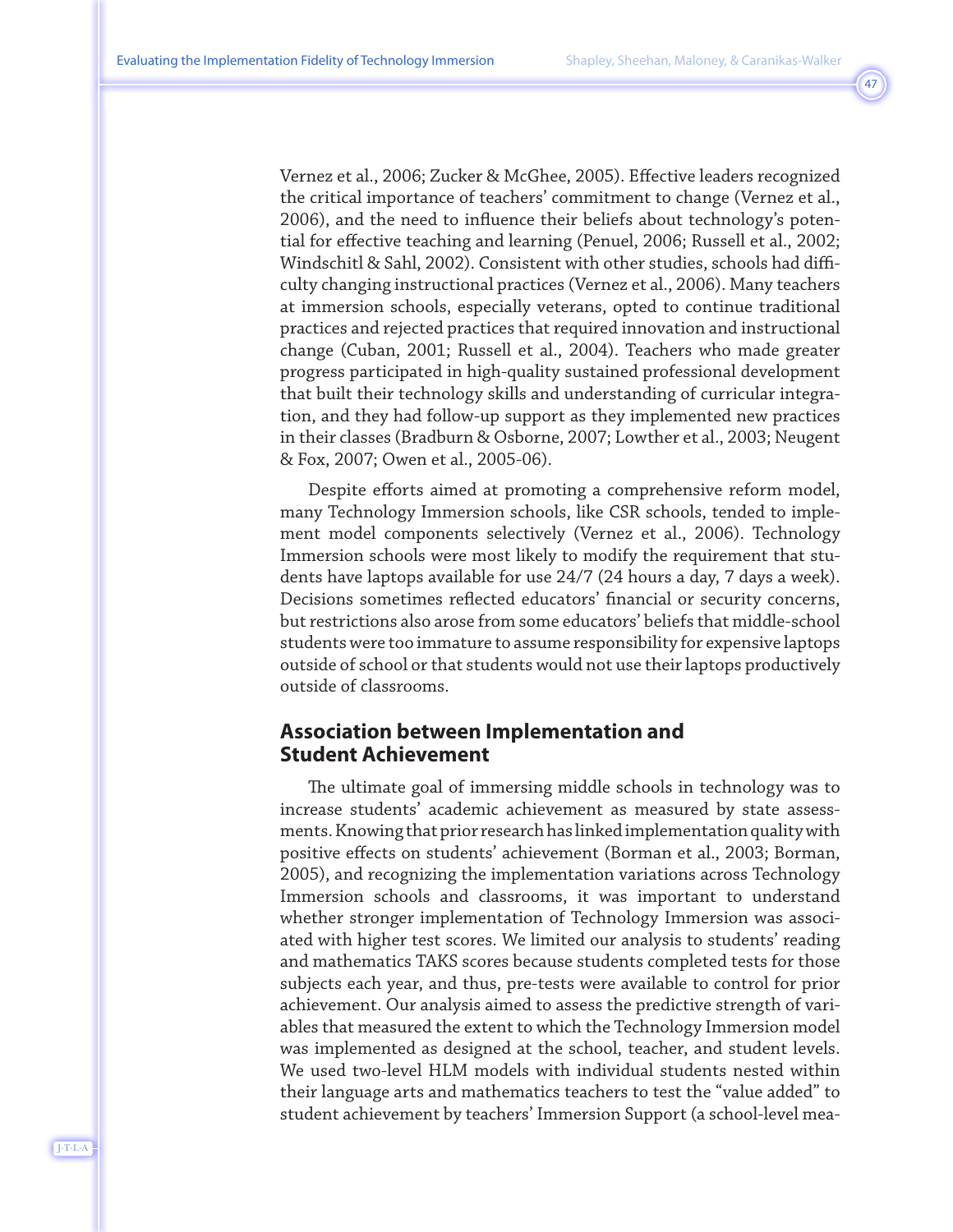sure reflecting all teachers) and language arts and mathematics teachers' Classroom Immersion (individual teacher measure), and to test the "value added" to academic achievement by Student Access and Use (individual student measure) and three elements of access and use (Laptop Access Days, Core-Content Learning, and Home Learning). Evidence from the third and fourth implementation years allowed researchers to examine relationships for schools that had sufficient time to reach more advanced stages of implementation and to examine the replication of findings across years.

*The implementation strength of Student Access and Use (of technology) was a consistently positive predictor of students' TAKS reading and mathematics scores.* In our HLM models (Model 1), Student Access and Use was an aggregate implementation measure of the extent to which a student had access to a laptop throughout the school year (number of days), the frequency of technology use for learning in core-content classes, and the extent of laptop use for homework and learning games. Student-level results showed that after controlling for a student's prior achievement and demographic characteristics and other implementation variables, the composite measure of Student Access and Use was a consistently positive predictor of students' TAKS reading scores for Cohorts 1, 2, and 3 students across two implementation years. Gamma coefficients generally were either statistically significant or marginally significant. Similar to reading, Student Access and Use was a consistently positive predictor of students' TAKS mathematics scores. Gamma coefficients for the third implementation year were statistically significant for Cohorts 1, 2, and 3 students, but the coefficients for the fourth implementation year were not statistically significant.

*Students' use of their laptops for Home Learning—a measure of the extent to which a student used a laptop outside of school for homework in the four core-subject areas or for learning games—was the strongest implementation predictor of students' TAKS reading and mathematics scores.* Additional HLM models (Model 2) examined the extent to which each of the elements of Student Access and Use predicted student achievement, after controlling for other variables in the analysis. Of the three elements of Student Access and Use, a student's use of a laptop for Home Learning (i.e., use of a laptop outside of school for homework in core-subject areas and for learning games) was the strongest implementation predictor of both TAKS reading and mathematics achievement. Home Learning was a positive predictor of TAKS reading scores for Cohorts 1, 2, and 3 students. Results were statistically significant for sixth and seventh graders but not eighth graders. The extent of laptop use for Home Learning was a positive and statistically significant predictor of TAKS mathematics scores for Cohorts 1, 2, and 3 students. In contrast, a student's reported number of Laptop Access Days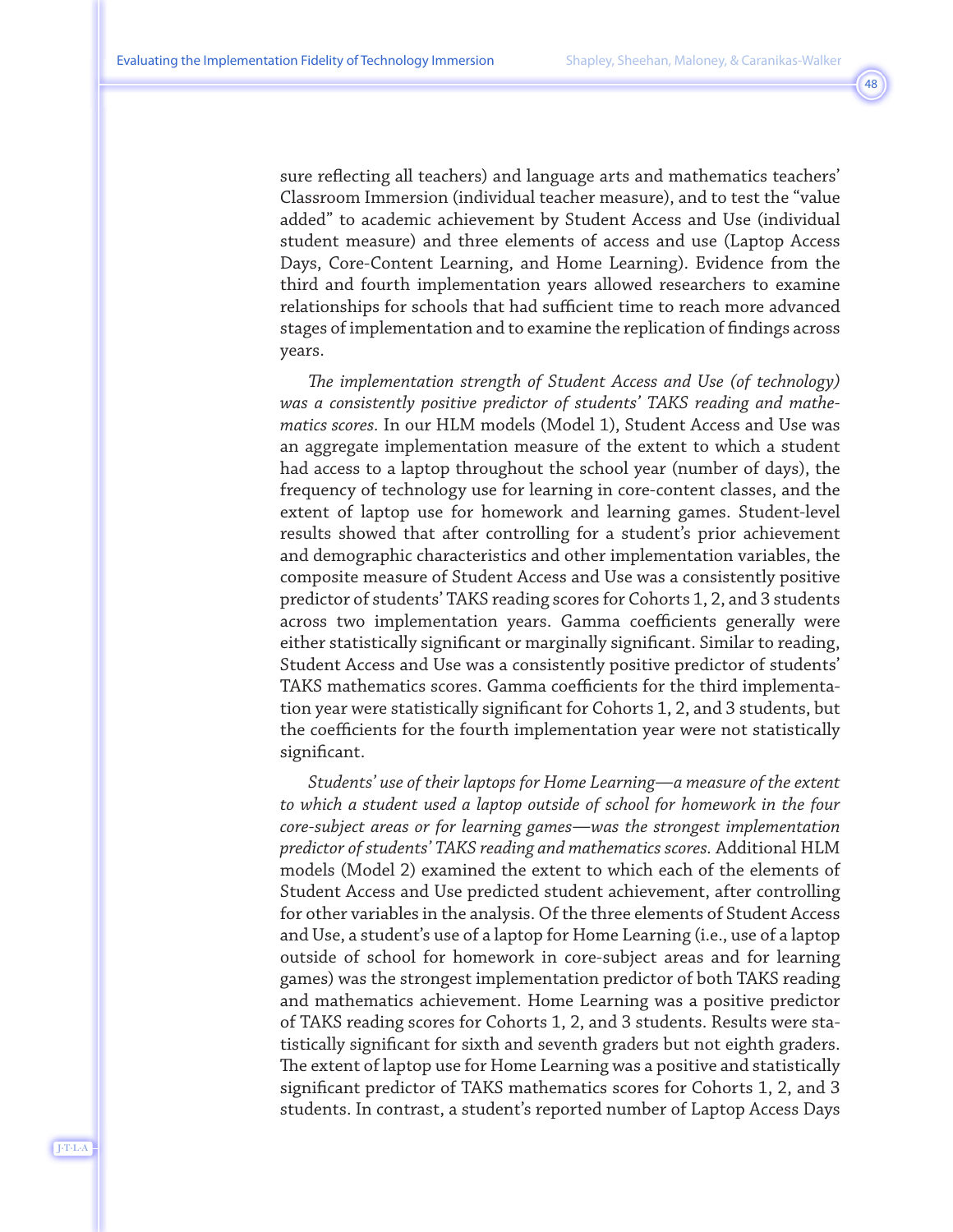and the frequency that a student reported using a laptop for Core-Content Learning were mixed predictors (positive and negative) and were typically not statistically significant predictors of test scores.

It should be noted, however, that about a third of students were lost through attrition. Consequently, reported results represent outcomes for students who were continuously enrolled in middle schools and findings may not generalize to the more mobile group of students who left schools. Nevertheless, students who remained in schools, like the full student population, were largely economically disadvantaged and members of minority groups. Thus, the finding for Home Learning is important because it underscores the role that individual student laptops play in promoting ubiquitous learning and equalizing the out-of-school learning opportunities for students in disadvantaged family and school situations (Burbules, 2007; Dede, 2007). Individual student laptops, in contrast to laptops on carts or computers available in libraries, labs, and classrooms, expanded where and how student learning occurred. Students at higher Technology Immersion schools typically had access to their laptops "24/7," and teachers at these schools encouraged students' use of laptops outside of school by engaging students in projects or assignments in class that motivated students to continue working outside of school. Also, access to electronic resources and textbooks on laptops motivated many students to continue working on assignments at home (Shapley, Maloney, Caranikas-Walker, & Sheehan, 2008).

*The school's level of Immersion Support and teachers' reported levels of Classroom Immersion were inconsistent predictors of students' TAKS reading and mathematics scores.* After controlling for student-level variables and other teacher-level variables in analyses, the school's level of Immersion Support (a composite measure of implementation supports) was an inconsistent predictor of student achievement. Similarly, the levels of Classroom Immersion reported by language arts teachers were inconsistent, and for the most part, not statistically significant predictors of students' TAKS reading scores. Likewise, the levels of Classroom Immersion reported by mathematics teachers were inconsistent and not statistically significant predictors of students' TAKS mathematics scores. There are several potential explanations for teacher-level findings. First, measures of Immersion Support may have an indirect rather than a direct association with student achievement through the provision of supports for changes in teachers' instructional practices and students' learning experiences. Whole-school supports also may have a stronger relationship with composite measures of student achievement (e.g., percentages of students passing all TAKS tests) rather than students' test scores for individual subject areas.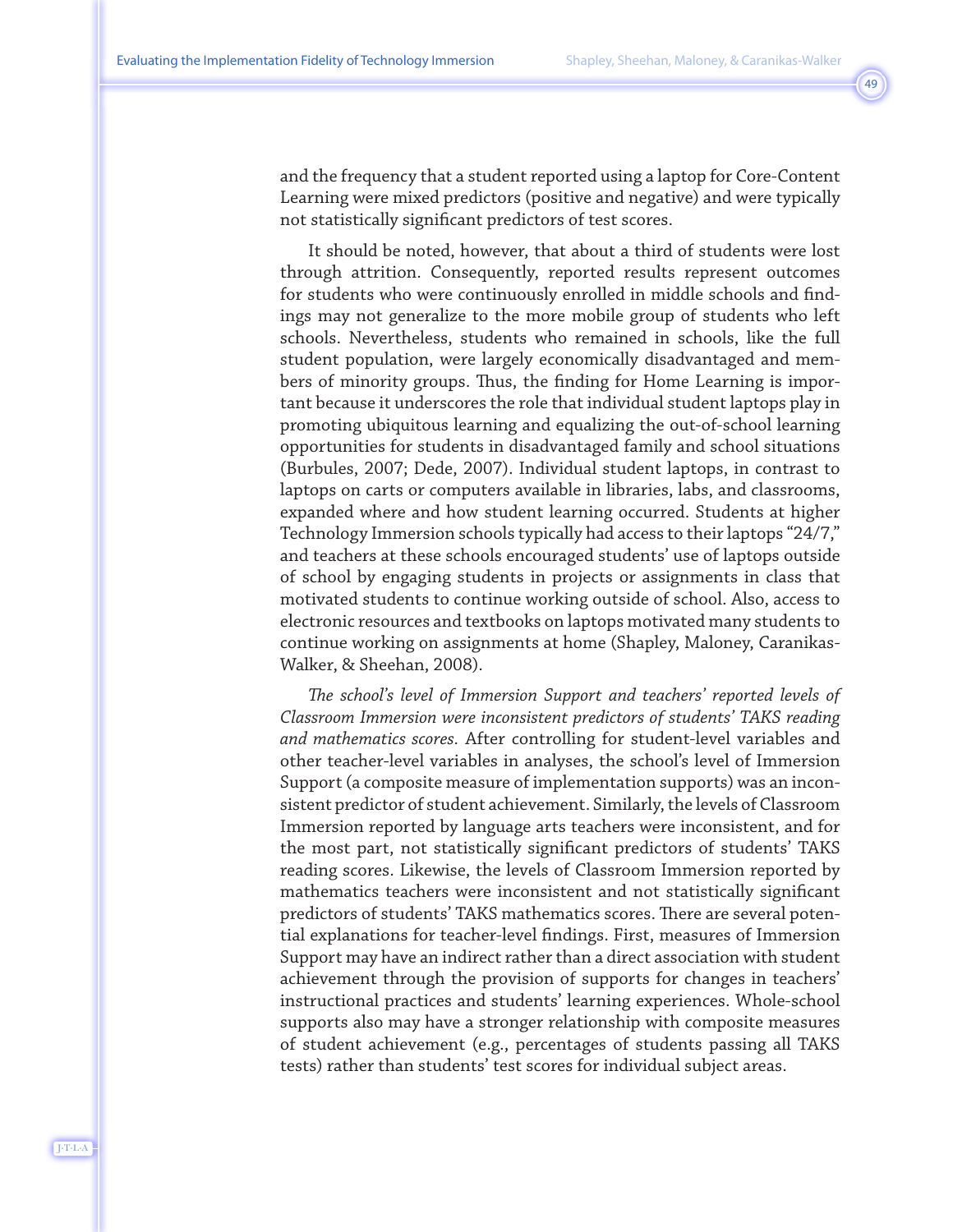At the individual teacher level, the measured elements of Classroom Immersion were designed to capture teachers' growth in ideological beliefs (Technology Integration, Learner-Centered Instruction), the frequency of classroom activities with technology (Student Activities), the use of technology to extend classroom boundaries (Communication), and the use of technology for administrative and instructional purposes (Professional Productivity). Scores for individual variables and the composite Classroom Immersion Index were useful in measuring teachers' development in areas that have been associated with positive effects on students' learning experiences (Shapley et al., 2009). However, there may be other technologyrelated variables that link more directly to student academic achievement. For example, some researchers recommend the use of specific measures of technology use rather than more general measures of how often technology is used (Bebell, Russell, & O'Dwyer, 2004; O'Dwyer, Russell, Bebell, & Tucker-Seeley, 2005; O'Dwyer, Russell, Bebell, & Seeley, 2008). Thus, future exploratory analyses might test the associations between students' test scores and the specific technology uses reported by teachers or students (e.g., students express themselves in writing; enter, calculate, and graph information; visually represent or investigate concepts). Studentreported activities with technology in classrooms will likely provide the most salient predictors of academic effects because students' experiences varied within classrooms due to inconsistent access to laptops caused by lost days for repairs, disciplinary infractions, or other reasons.

Alternatively, it is also possible that the quality of Classroom Immersion in language arts and mathematics classes (*partial immersion*, on average) or the frequency of student laptop use in core-content classes (*rarely* or *never* used, on average) have not reached levels that are effective enough to impact student achievement. Additionally, immersion effects on achievement may reflect the interdisciplinary efforts of many teachers rather than single core-subject teachers. For instance, the use of laptops for social studies research and compositions may positively affect reading outcomes. Similarly, exposure to investigations and problem-solving activities in science may positively affect mathematics scores.

In conclusion, findings from four implementation years suggest that Technology Immersion can be implemented with fidelity. If districts and schools are committed to the model's specifications, especially students' personal access to laptops within and outside of school, the prospects for raising academic achievement are promising. Certainly, effective technology integration involved much more than just buying laptops for students. Technology Immersion requires a comprehensive approach that transforms the school culture, changes the nature of teaching and learning, and expands the educational boundaries of the school and classrooms. This study confirms that fundamental school change is difficult and requires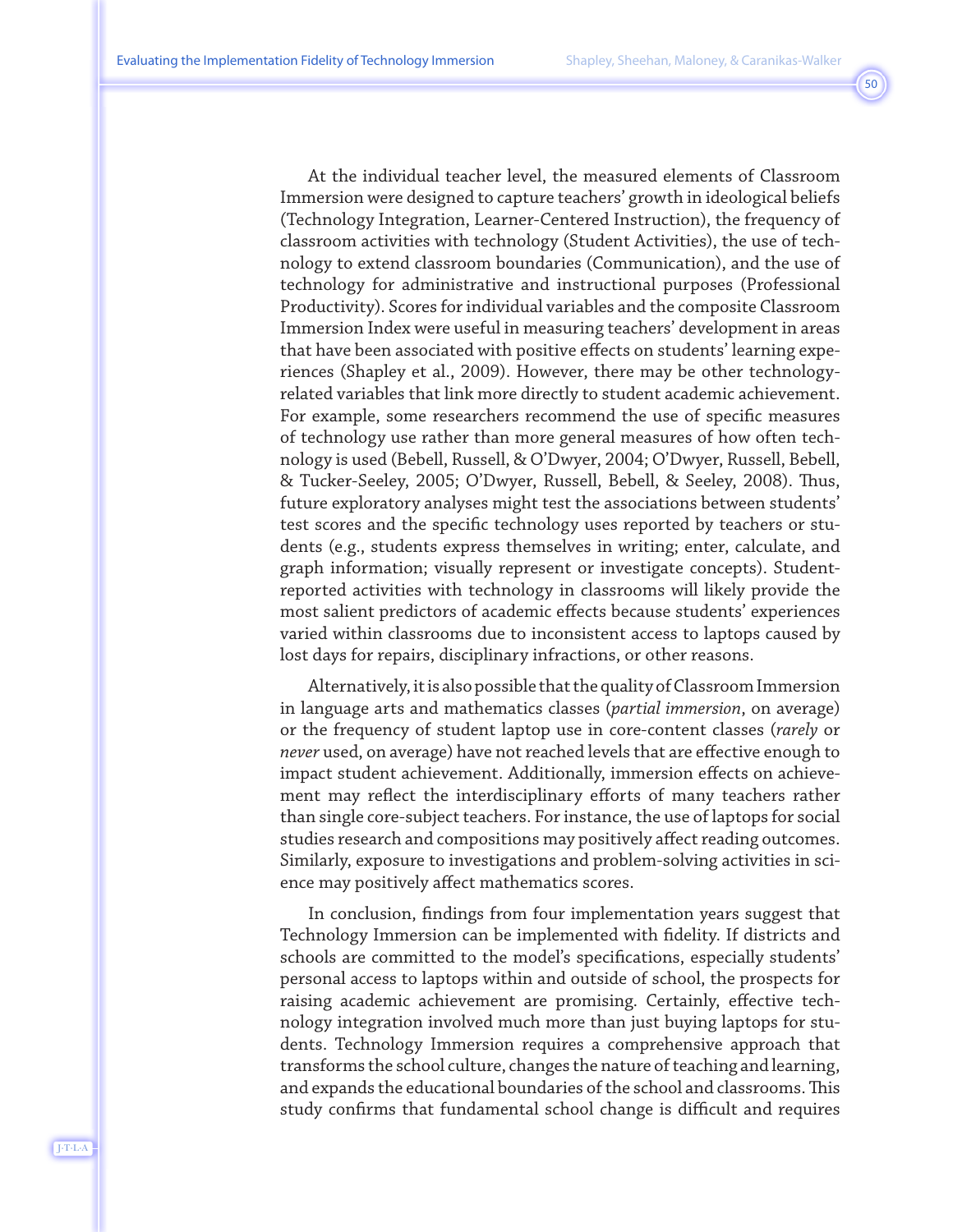a long-term commitment at all levels of the school system (board members, superintendent, principals, teachers, students, and parents). Given the challenges and costs of implementing Technology Immersion, statewide implementation of the model may not be feasible. However, those districts and schools that are committed to Technology Immersion should have federal and state support for their innovative school-reform efforts.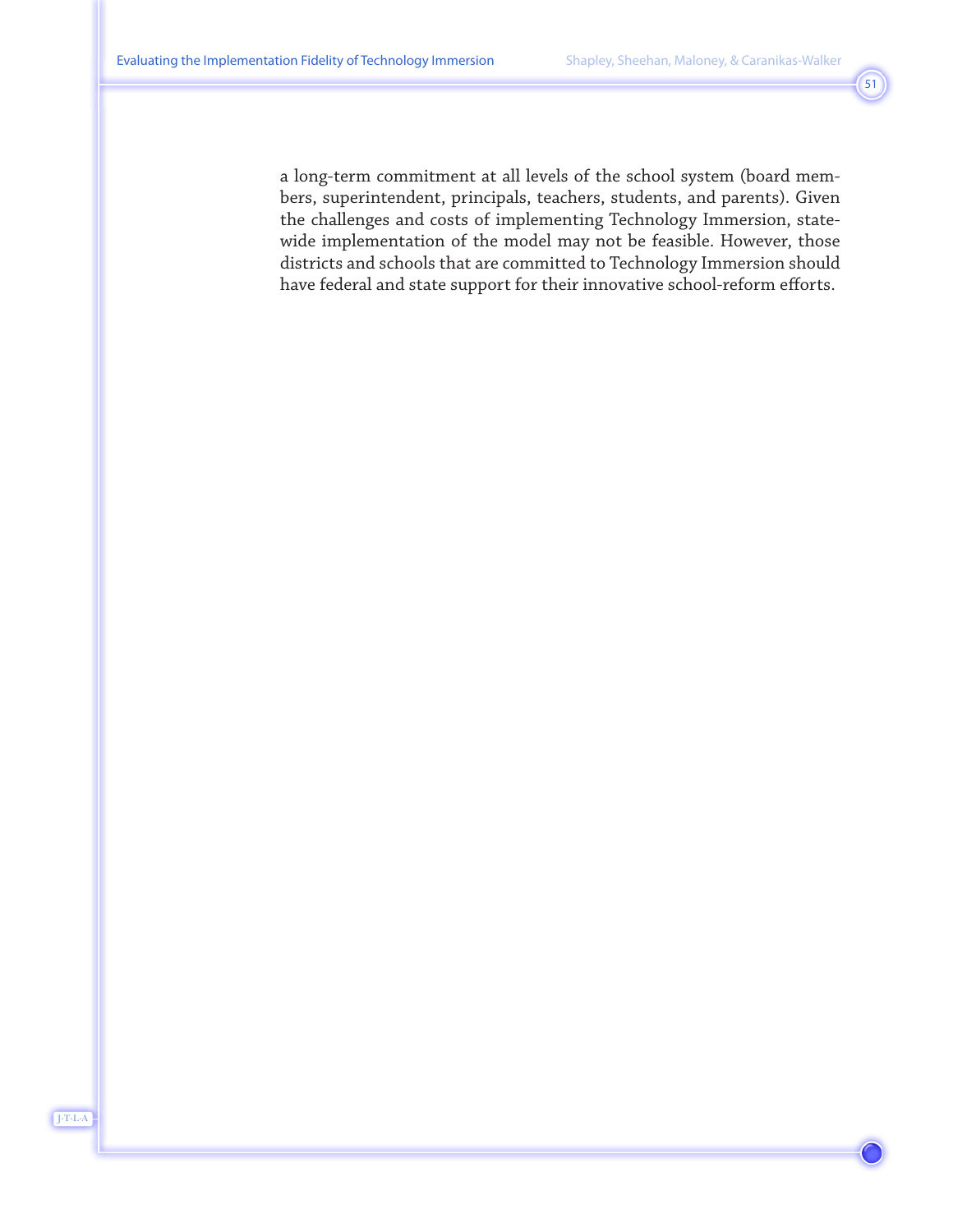### **Appendix A**

#### **Technology Immersion Components**

The Texas Education Agency selected three lead vendors as providers of Technology Immersion packages (Dell Computer, Inc., Apple Computer Inc., and Region 1 Education Service Center [ESC]). Sections to follow provide descriptions of package components.

#### Wireless laptops and productivity software

All vendors offered a wireless laptop as the mobile computing device. Campuses could select either Apple laptops (iBook and MAC OSX) or Dell laptops (Inspiron or Latitude with Windows OS). For Apple laptops, *AppleWorks* provides a suite of productivity tools, including Keynote presentation software, Internet Explorer, Apple Mail, iCal calendars, iChat instant messaging, and iLife Digital Media Suite (iMovie, iPhoto, iTunes, GarageBand, and iDVD). For Dell laptops, *Microsoft Office* includes Word, Excel, Outlook, PowerPoint, and Access. In addition, *eChalk* serves as a "portal" to other web-based applications and resources included in the immersion package and a student-safe e-mail solution. Region 1 ESC provided Dell products.

#### Online instructional and assessment resources

Immersion packages included a variety of digital resources. Apple included the following online resources: *netTrekker* (an academic Internet search engine), *Beyond Books* from Apex Learning (reading, science, and social studies online), ClassTools Math from Apex Learning (complete math instruction), *ExploreLearning Math and Science* (supplemental math/ science curriculum), *TeenBiz3000* from Achieve 3000 (differentiated reading instruction), and *My Access Writing* from Vantage Learning (support for writing proficiency). Dell, Inc. selected *netTrekker* (an academic Internet search engine) and *Connected Tech* from Classroom Connect (technology-based lessons and projects). Region 1 ESC selected *Connected Tech* but also added a variety of teaching and learning resources including *Unitedstreaming* (digital videos), *Encyclopedia Britannica*, *EBSCO* (databases), *NewsBank*, and *K12 Teaching and Learning Center*. For the Apple package, *AssessmentMaster* (Renaissance Learning) provides a formative assessment in all four core subject areas. Both the Dell and Region 1 ESC packages provide *i-Know* (CTB McGraw Hill) for core-subject assessment. In addition, all campuses have access to the online Texas Mathematics Diagnostic System (TMDS) and Texas Science Diagnostic System (TSDS) that are provided free of charge by the state.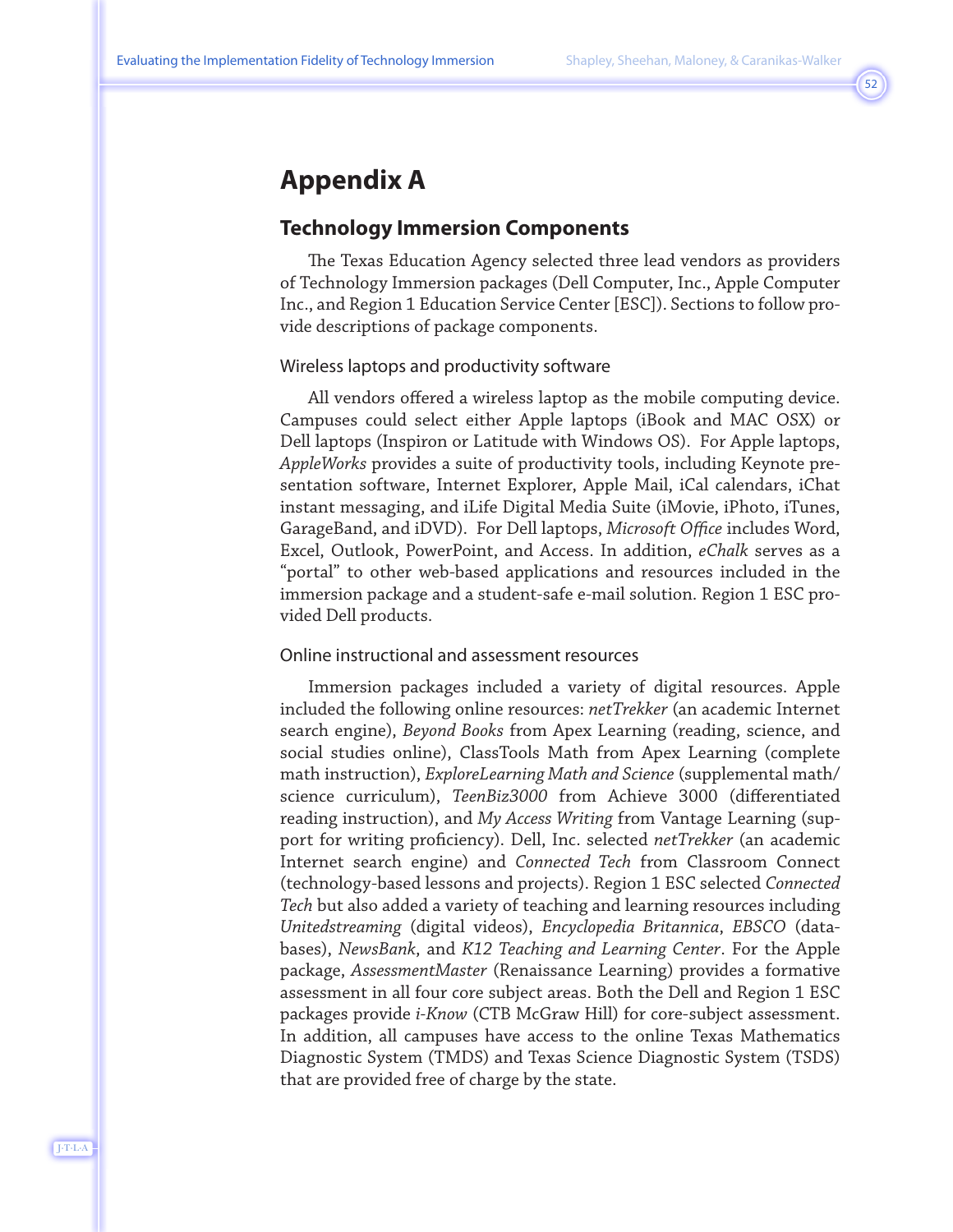#### Professional development

Each immersion package includes a different professional development provider. Apple uses its own professional development model, whereas the Dell package relies on *Pearson Learning Group*, a commercial provider (formerly *Co-nect*), to support professional development. Region 1 ESC uses a combination of service center support plus other services offered through *Connected Coaching and Connected University*. Although the professional development models and providers differ, they all were expected to include some common required elements, such as support for immersion package components, the design of technology-enhanced learning environments and experiences, lesson development in the core-subject areas, sustained learning opportunities, and ongoing coaching and support. Individual districts and campuses collaborated with vendors to develop specific professional development plans for their teachers and other staff.

#### Technical and pedagogical support

Each Technology Immersion package provider also is required to provide campus-based technical support to advance the effective use of technology for teaching and learning. Apple designed a Master Service and Support Program. Dell established a Call Center dedicated to technical support for TIP grantees as well as an 800 telephone number for hardware and software support. Region 1 ESC had an online and telephone HelpDesk to answer questions and provide assistance.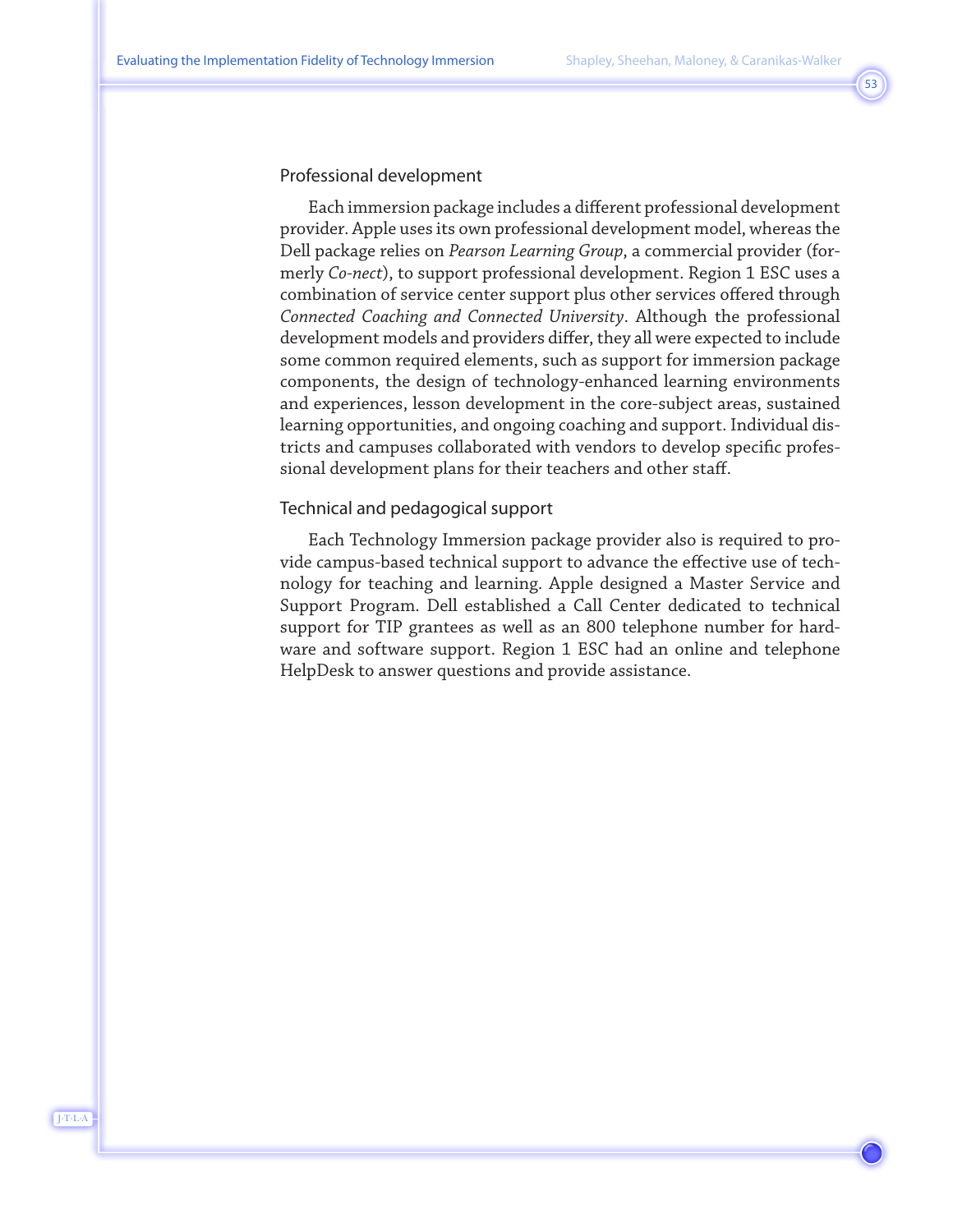### **Appendix B**

| <b>Indicator</b>                             | Source            | <b>Item Description</b>                                                                                                                                     | <b>Index</b><br><b>Score</b> | <b>Standards-</b><br><b>Based Score</b>                    |
|----------------------------------------------|-------------------|-------------------------------------------------------------------------------------------------------------------------------------------------------------|------------------------------|------------------------------------------------------------|
| Leadership (all teachers)                    |                   |                                                                                                                                                             |                              |                                                            |
| Cronbach's<br>$alpha = .97$<br>(spring 2007) | Teacher<br>survey | Q11: Please indicate the extent of your agreement with each of<br>the following statements.<br>c) The principal consults with staff before making decisions | 5-point scale<br>z score     | $0 =$ Strongly Disagree<br>$1 = Disagree$<br>$2 =$ Unsure  |
|                                              |                   | about instructional technology that affect us.                                                                                                              |                              | $3 = \text{Agree}$<br>$4 =$ Strongly Agree                 |
|                                              |                   | d) In this school there are clear expectations that technology<br>will be used to enhance student learning.                                                 |                              |                                                            |
|                                              |                   | j) The principal in my school actively encourages teachers to<br>pursue professional development geared towards curricular<br>integration of technology.    |                              |                                                            |
|                                              |                   | o) Our school has a well-developed technology plan that<br>quides all technology integration efforts.                                                       |                              |                                                            |
|                                              |                   | p) The principal is an effective leader for instructional<br>technology in this school.                                                                     |                              |                                                            |
|                                              |                   | q) Overall, considering the uses of technology in my school<br>today, I am confident that this use is leading to increased<br>student achievement.          |                              |                                                            |
|                                              |                   | r) The principal encourages teachers to be innovative and<br>try new methods.                                                                               |                              |                                                            |
|                                              |                   | t) The principal is willing to support-through funding or<br>manpower-teachers' efforts at technology integration.                                          |                              |                                                            |
|                                              |                   | v) Administrators in this school help teachers to use<br>technology to access, analyze, and interpret student<br>performance data                           |                              |                                                            |
|                                              |                   | w) Teachers receive adequate administrative support to<br>integrate technology into classroom practice.                                                     |                              |                                                            |
|                                              |                   | x) Teachers and administrators rely on research-proven<br>teaching and learning principles in making decisions<br>about technology use.                     |                              |                                                            |
|                                              |                   | y) When our school has professional development focused<br>on technology, the principal often participates.                                                 |                              |                                                            |
|                                              |                   | Teacher Support (Innovative Culture) (all teachers)                                                                                                         |                              |                                                            |
| Cronbach's<br>$alpha = .82$                  | Teacher<br>survey | Q11: Please indicate the extent of your agreement with each of<br>the following statements.                                                                 | 5-point scale<br>z score     | $0 =$ Strongly Disagree<br>$1 = Disagree$                  |
|                                              |                   | b) Teachers in this school share an understanding about how<br>technology will be used to enhance learning.                                                 |                              | $2 =$ Unsure<br>$3 = \text{Agree}$                         |
|                                              |                   | i) Teachers in this school are continually learning and seeking<br>new ideas.                                                                               |                              | $4 =$ Strongly Agree                                       |
|                                              |                   | k) Teachers are not afraid to learn about new technologies and<br>use them with their class(es).                                                            |                              |                                                            |
|                                              |                   | aa) Teachers in this school are generally supportive of<br>technology integration efforts.                                                                  |                              |                                                            |
| Parent & Community Support) (all teachers)   |                   |                                                                                                                                                             |                              |                                                            |
| Cronbach's<br>$alpha = .84$                  | Teacher<br>survey | Q11: Please indicate the extent of your agreement with each of<br>the following statements.                                                                 | 5-point scale<br>z score     | $0 =$ Strongly Disagree<br>$1 = Disagree$                  |
|                                              |                   | f) Parents support our school's emphasis on technology.<br>h) The surrounding community actively supports our<br>instructional efforts with technology.     |                              | $2 =$ Unsure<br>$3 = \text{Agree}$<br>$4 =$ Strongly Agree |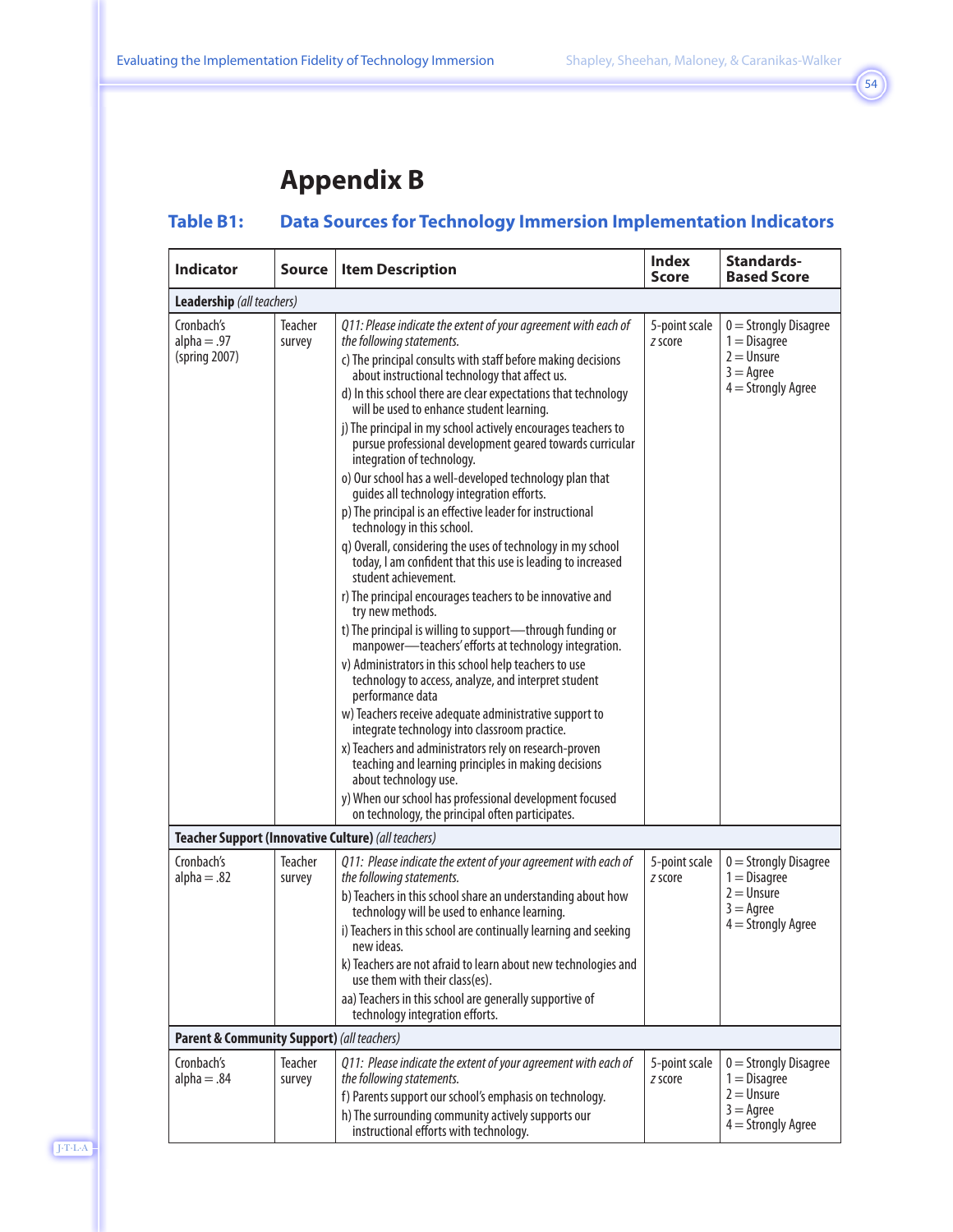| <b>Indicator</b>                                                  | <b>Source</b>     | <b>Item Description</b>                                                                                                                                                                                                                                                                                                                                                                                                                                                                                                                                                                        | <b>Index</b><br><b>Score</b>                    | <b>Standards-</b><br><b>Based Score</b>                                                                                                                          |
|-------------------------------------------------------------------|-------------------|------------------------------------------------------------------------------------------------------------------------------------------------------------------------------------------------------------------------------------------------------------------------------------------------------------------------------------------------------------------------------------------------------------------------------------------------------------------------------------------------------------------------------------------------------------------------------------------------|-------------------------------------------------|------------------------------------------------------------------------------------------------------------------------------------------------------------------|
| Technical Support (all teachers)                                  |                   |                                                                                                                                                                                                                                                                                                                                                                                                                                                                                                                                                                                                |                                                 |                                                                                                                                                                  |
| Cronbach's<br>$alpha = .67$                                       | Teacher<br>survey | Q11: Please indicate the extent of your agreement with each of<br>the following statements.<br>a) Most of our school computers are kept in good working<br>condition.<br>b) Internet connections in my class are often too slow or not<br>working.<br>c) My requests for technical assistance are addressed in a<br>timely manner.<br>d) Materials (e.g., software, printer supplies) for classroom<br>use of computers are readily available in my school.<br>e) Problems such as computers freezing or an inability<br>to access the Internet make it difficult for me to use<br>technology. | 5-point scale<br>z score                        | $0 =$ Strongly Disagree<br>$1 = Disagree$<br>$2 =$ Unsure<br>$3 = \text{Agree}$<br>$4 =$ Strongly Agree                                                          |
|                                                                   |                   | Professional Development (core-subject teachers)                                                                                                                                                                                                                                                                                                                                                                                                                                                                                                                                               |                                                 |                                                                                                                                                                  |
| <b>Contact Hours</b>                                              | Teacher<br>survey | Q20: Indicate the number of hours spent in technology-related<br>professional development (PD) over the past school year<br>(i.e., since August 1, 2006).                                                                                                                                                                                                                                                                                                                                                                                                                                      | Continuous<br>variable 0<br>to $x^*$<br>z score | Continuous variable<br>$0$ to $x$<br>$*>=3$ SD from mean<br>excluded                                                                                             |
| <b>Classroom</b><br><b>Support</b><br>Cronbach's<br>$alpha = .67$ | Teacher<br>survey | Q12: About how often do you interact with colleagues in each of<br>the following ways.<br>j) receive coaching or mentoring from an external<br>(non-school) source such as a professional curriculum<br>developer<br>k) receive coaching or mentoring from an internal source,<br>such as another teacher or technology coordinator                                                                                                                                                                                                                                                            | 5-point scale<br>z score                        | $0 =$ Never<br>$1 =$ Rarely<br>(a few times a year)<br>$2 =$ Sometimes (once<br>or twice a month)<br>$3 =$ Often (once or<br>twice a week)<br>$4 =$ Almost Daily |
| <b>Content Focus</b><br>Cronbach's<br>$alpha = .92$               | Teacher<br>survey | If core-subject teacher participated in technology-related PD,<br>Q24: How much emphasis did the "most time" technology-<br>related professional development activity give to each of the<br>following areas?<br>a) Curriculum (e.g., units, texts, standards)<br>b) Instructional methods<br>d) Lesson development in English language arts, mathematics,<br>science, or social studies [mean of teachers' responses<br>pertinent to their subject-area assignments<br>(e.g., math teachers rate math)]                                                                                       | 3-point scale<br>z score                        | $0 = No$ Emphasis<br>$2 =$ Minor Emphasis<br>$4 =$ Major Emphasis                                                                                                |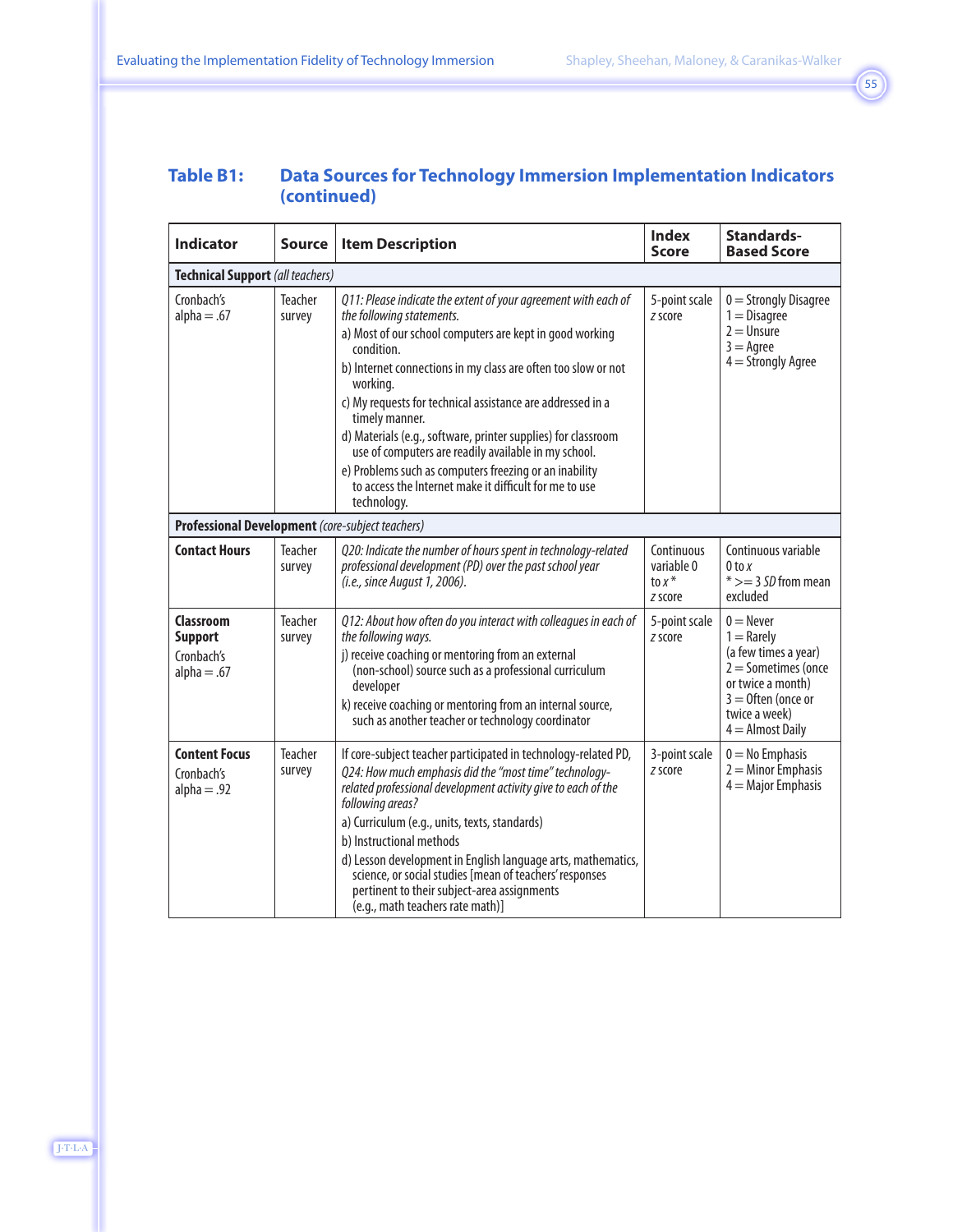| <b>Indicator</b>                                                       | Source            | <b>Item Description</b>                                                                                                                                                                                                                                                                                                                                                                                                                                                                                                                                                                                                                                                                                                                                                                                                                                                                                                                                                                                                                                                                                                                                                                                                                                                                                                                                                                                                                                                                                            | <b>Index</b><br><b>Score</b> | <b>Standards-</b><br><b>Based Score</b>                                                                                                                                 |
|------------------------------------------------------------------------|-------------------|--------------------------------------------------------------------------------------------------------------------------------------------------------------------------------------------------------------------------------------------------------------------------------------------------------------------------------------------------------------------------------------------------------------------------------------------------------------------------------------------------------------------------------------------------------------------------------------------------------------------------------------------------------------------------------------------------------------------------------------------------------------------------------------------------------------------------------------------------------------------------------------------------------------------------------------------------------------------------------------------------------------------------------------------------------------------------------------------------------------------------------------------------------------------------------------------------------------------------------------------------------------------------------------------------------------------------------------------------------------------------------------------------------------------------------------------------------------------------------------------------------------------|------------------------------|-------------------------------------------------------------------------------------------------------------------------------------------------------------------------|
| Professional Development (core-subject teachers)                       |                   |                                                                                                                                                                                                                                                                                                                                                                                                                                                                                                                                                                                                                                                                                                                                                                                                                                                                                                                                                                                                                                                                                                                                                                                                                                                                                                                                                                                                                                                                                                                    |                              |                                                                                                                                                                         |
| Coherence<br>Cronbach's<br>$alpha = .92$                               | Teacher<br>survey | If core-subject teacher participated in technology-related PD,<br>Q27: To what extent was the "most time" technology-related<br>professional development activity:<br>a) Consistent with your own goals for professional<br>development<br>b) Consistent with your school's or department's plan to<br>change practice<br>c) Based explicitly on what you had learned in earlier<br>professional development experiences<br>d) Followed up with activities that built upon what you<br>learned in this professional development activity<br>e) Designed to support state or district standards/curriculum<br>frameworks<br>f) Designed to support state or district assessment.                                                                                                                                                                                                                                                                                                                                                                                                                                                                                                                                                                                                                                                                                                                                                                                                                                    | 5-point scale<br>z score     | $0 =$ Not at All<br>1<br>2<br>3<br>$4 =$ Great Extent                                                                                                                   |
| <b>Classroom Immersion</b> (core-subject teachers)                     |                   |                                                                                                                                                                                                                                                                                                                                                                                                                                                                                                                                                                                                                                                                                                                                                                                                                                                                                                                                                                                                                                                                                                                                                                                                                                                                                                                                                                                                                                                                                                                    |                              |                                                                                                                                                                         |
| <b>Technology</b><br><b>Integration</b><br>Cronbach's<br>$alpha = .93$ | Teacher<br>survey | Q12: Please indicate your present level of classroom technology<br>implementation.<br>c) I alter my instructional use of the classroom computer(s)<br>based upon the newest software applications and research<br>on teaching, learning, and standards-based curriculum.<br>d) My students discover innovative ways to use classroom<br>computers to make a difference in their lives.<br>e) I allocate time for students to practice their computer skills<br>on the classroom computer(s).<br>g) I integrate the most current research on teaching and<br>learning when using the classroom computer(s).<br>h) In my classroom, students use technology-based computer<br>and Internet resources beyond the school (NASA, other<br>government agencies, private sector) to solve authentic<br>problems.<br>i) My students' authentic problem solving is supported by<br>continuous access to a vast array of computer-based tools<br>and technology.<br>k) I plan computer-related activities in my classroom that will<br>improve my students' basic skills (e.g., reading, writing,<br>math computation).<br>I) It is easy for me to design student-centered, integrated<br>curriculum units that use the classroom computer(s) in a<br>seamless fashion.<br>n) I seek out activities that promote increased problem-<br>solving and critical thinking using the classroom<br>computer(s).<br>o) Using cutting edge technology and computers, I have<br>stretched the instructional computing in my classroom. | 7-point scale<br>z score     | $0 =$ Not true of me<br>now<br>$1 =$ Somewhat true of<br>me now<br>$2 =$ Somewhat true of<br>me now<br>$3 =$ Somewhat true of<br>me now<br>$4 =$ Very true of me<br>now |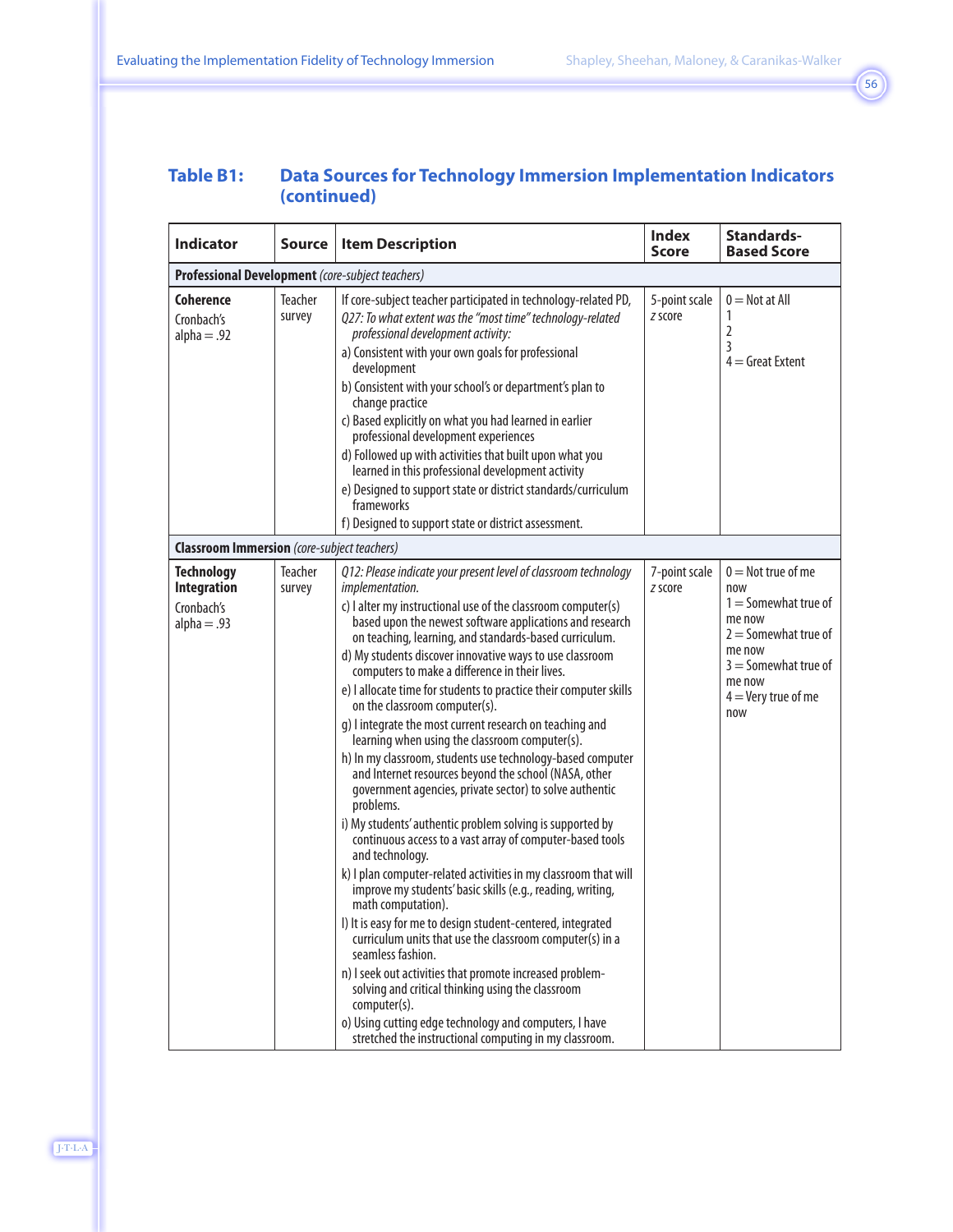| <b>Indicator</b>                                                                       | Source            | <b>Item Description</b>                                                                                                                                                                                                                                                                                                                                                                                                                                                                                                                                                                                                                                                                                                                                                                                                                                                                                                                                                                                                                                                                                                                                                                                                                                                                                                                 | <b>Index</b><br><b>Score</b> | Standards-<br><b>Based Score</b>                                                                                                                                         |
|----------------------------------------------------------------------------------------|-------------------|-----------------------------------------------------------------------------------------------------------------------------------------------------------------------------------------------------------------------------------------------------------------------------------------------------------------------------------------------------------------------------------------------------------------------------------------------------------------------------------------------------------------------------------------------------------------------------------------------------------------------------------------------------------------------------------------------------------------------------------------------------------------------------------------------------------------------------------------------------------------------------------------------------------------------------------------------------------------------------------------------------------------------------------------------------------------------------------------------------------------------------------------------------------------------------------------------------------------------------------------------------------------------------------------------------------------------------------------|------------------------------|--------------------------------------------------------------------------------------------------------------------------------------------------------------------------|
| <b>Classroom Immersion</b> (core-subject teachers)                                     |                   |                                                                                                                                                                                                                                                                                                                                                                                                                                                                                                                                                                                                                                                                                                                                                                                                                                                                                                                                                                                                                                                                                                                                                                                                                                                                                                                                         |                              |                                                                                                                                                                          |
| Learner-<br><b>Centered</b><br><b>Instruction</b><br>Cronbach's<br>$alpha = .81$       | Teacher<br>survey | Q12: Please indicate your present level of classroom technology<br>implementation.<br>b) Students authentic use of information and inquiry skills<br>quides the type of instructional materials used in my<br>classroom.<br>j) My students are involved in establishing indivual goals<br>within the classroom curriculum.<br>m) In addition to traditional assessments, I consistently<br>provide alternative assessment opportunities that<br>encourage students to "showcase" their content<br>understanding in nontraditional ways.<br>q) My instructional approach emphasizes experiential<br>learning, student involvement, and students solving<br>"real-world" issues.                                                                                                                                                                                                                                                                                                                                                                                                                                                                                                                                                                                                                                                          | 7-point scale<br>z score     | $0 =$ Not true of me<br>now<br>$1 =$ Somewhat true of<br>me now<br>$2 =$ Somewhat true of<br>me now<br>$3 =$ Somewhat true of<br>me now<br>$4 =$ Very true of me<br>now  |
| <b>Student</b><br><b>Classroom</b><br><b>Activities</b><br>Cronbach's<br>$alpha = .90$ | Teacher<br>survey | Q16: About how often do students in your typical class use<br>technology in the following ways during class time. Students in<br>my class use technology to<br>a) express themselves in writing (e.g., word processing).<br>b) learn and practice skills (e.g., instructional software or<br>educational games).<br>c) enter, calculate, and graph information (e.g., Excel<br>spreadsheet).<br>d) create a database of information for a class project<br>(e.g., Filemaker Pro, Access).<br>e) create and make presentations (e.g., PowerPoint).<br>f) communicate by email with peers, experts, or others on<br>topics they are studying.<br>h) conduct Internet research on an assigned topic.<br>i) conduct multimedia research (reference CDs, online<br>encyclopedias).<br>j) enhance or express conceptual understanding through<br>simulation/modeling software.<br>k) visually represent or investigate concepts (e.g., through<br>concept mapping, graphing, reading charts).<br>I) produce print products (e.g., desktop publishing).<br>m) produce multimedia reports/projects (e.g., with video,<br>graphics, and sound editing).<br>n) analyze information using tools such as graphing<br>calculators or digital microscopes.<br>p) complete a test or quiz (e.g., online assessments, Texas<br>Math Diagnostic System). | 5-point scale<br>z score     | $0 =$ Never<br>$1.333 =$ Rarely<br>(a few times a year)<br>$2.667 =$ Sometimes<br>(once or twice a<br>month)<br>$4 =$ Often (once<br>or twice a week)<br>or Almost Daily |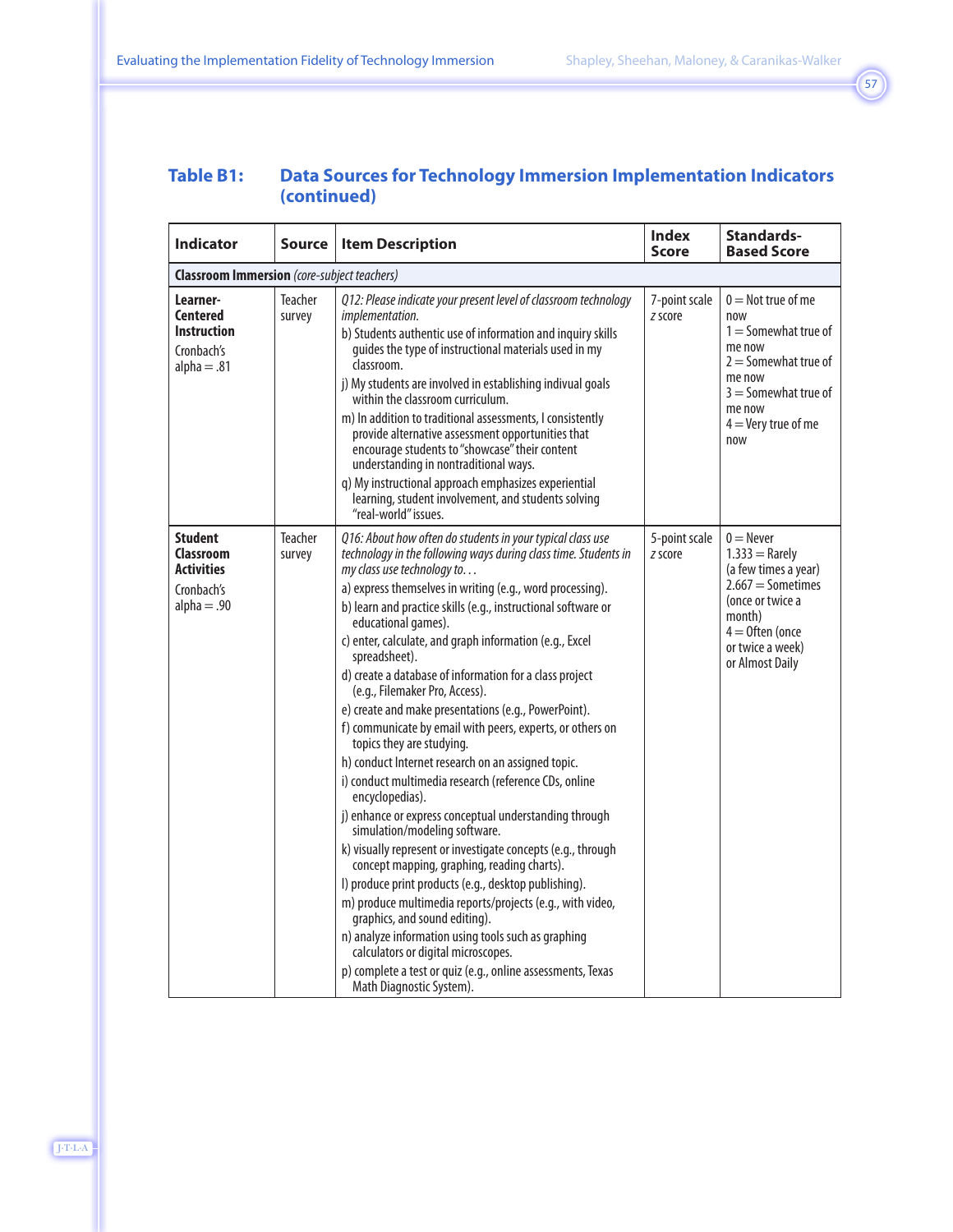| <b>Indicator</b>                                                          | <b>Source</b>     | <b>Item Description</b>                                                                                                                                                                                                                                                                                                                                                                                                                                                                                                                                                                                                                                                                                                                                                                                                                                       | <b>Index</b><br><b>Score</b> | <b>Standards-</b><br><b>Based Score</b>                                                                                                                          |
|---------------------------------------------------------------------------|-------------------|---------------------------------------------------------------------------------------------------------------------------------------------------------------------------------------------------------------------------------------------------------------------------------------------------------------------------------------------------------------------------------------------------------------------------------------------------------------------------------------------------------------------------------------------------------------------------------------------------------------------------------------------------------------------------------------------------------------------------------------------------------------------------------------------------------------------------------------------------------------|------------------------------|------------------------------------------------------------------------------------------------------------------------------------------------------------------|
| <b>Classroom Immersion</b> (core-subject teachers)                        |                   |                                                                                                                                                                                                                                                                                                                                                                                                                                                                                                                                                                                                                                                                                                                                                                                                                                                               |                              |                                                                                                                                                                  |
| <b>Communication</b><br>Cronbach's<br>$alpha = .74$                       | Teacher<br>survey | Q13: About how often do you use technology in each of the<br>following ways? As a teacher I<br>e) communicate with students.<br>f) communicate with parents.<br>g) communicate with colleagues/other professionals.<br>m) post homework, class requirements, or project information<br>on a website.                                                                                                                                                                                                                                                                                                                                                                                                                                                                                                                                                          | 5-point scale<br>z score     | $0 =$ Never<br>$1 =$ Rarely (a few<br>times a year)<br>$2 =$ Sometimes (once<br>or twice a month)<br>$3 =$ Often (once or<br>twice a week)<br>$4 =$ Almost Daily |
| <b>Professional</b><br><b>Productivity</b><br>Cronbach's<br>$alpha = .85$ | Teacher<br>survey | Q13: About how often do you use technology in each of the<br>following ways? As a teacher I<br>a) keep administrative records (e.g., attendance).<br>b) manage student assessment data (e.g., electronic<br>gradebooks).<br>c) use technology to analyze and interpret student data<br>to quide my instruction.<br>d) create electronic lesson plans.<br>h) create instructional materials (e.g., tests, handouts).<br>i) gather information from the Internet to create a lesson<br>(e.g., text, video, clipart).<br>j) access model lesson plans integrating technology.<br>k) deliver information using presentation software<br>(e.g., PowerPoint).<br>I) deliver information using multimedia presentations<br>(text, audio, video, graphics).<br>p) use the Internet at home for instructional purposes.<br>q) use a computer to do schoolwork at home. | 5-point scale<br>z score     | $0 =$ Never<br>$1 =$ Rarely (a few<br>times a year)<br>$2 =$ Sometimes (once<br>or twice a month)<br>$3 =$ Often (once or<br>twice a week)<br>$4 =$ Almost Daily |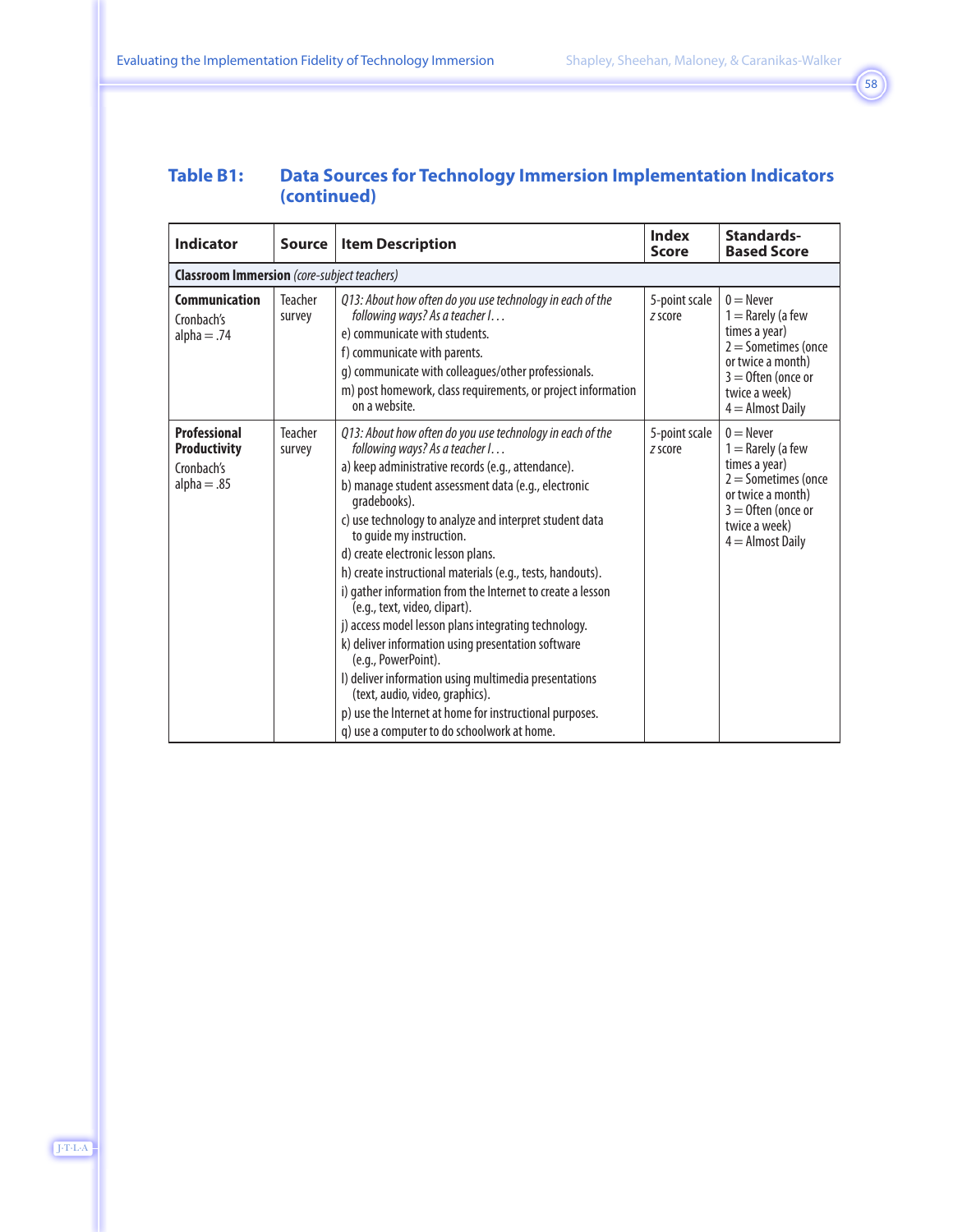| <b>Indicator</b>                                                      | Source            | <b>Item Description</b>                                                                                                                                                                                                                                                                                                                                                                                                                  | <b>Index</b><br><b>Score</b>                           | Standards-<br><b>Based Score</b>                                                                                                                                                                                                                                                                                                                                |
|-----------------------------------------------------------------------|-------------------|------------------------------------------------------------------------------------------------------------------------------------------------------------------------------------------------------------------------------------------------------------------------------------------------------------------------------------------------------------------------------------------------------------------------------------------|--------------------------------------------------------|-----------------------------------------------------------------------------------------------------------------------------------------------------------------------------------------------------------------------------------------------------------------------------------------------------------------------------------------------------------------|
| <b>Student Access and Use</b>                                         |                   |                                                                                                                                                                                                                                                                                                                                                                                                                                          |                                                        |                                                                                                                                                                                                                                                                                                                                                                 |
| <b>Laptop Access</b><br><b>Days</b>                                   | Student<br>survey | Q3.a: Does your school provide a laptop that you can use?<br>[Yes = 180 days, $No = 0$ days]<br>Q3.b: Have you had a laptop taken away from you for more than<br>a class period? [No = 180 - 0 days; Yes = $180 - Q3$ .d. no<br>laptop days]<br>Q3.d: How many days was the laptop taken away? [1 to 180]                                                                                                                                | Continuous<br>variable<br>0 to 180<br>z score          | Continuous variable<br>0 to 180<br>$4 =$ Meet or exceed<br>expectations<br>$0 - 3.99 =$<br>proportional fraction<br>of requirement<br>[campus mean<br>adjusted for variance<br>$(-2$ SDs)]                                                                                                                                                                      |
| <b>Core Content</b><br><b>Learning</b><br>Cronbach's<br>$alpha = .73$ | Student<br>survey | Q6: About how often do you use technology in each of the<br>following classes?<br>a) Reading/English language arts<br>b) Math<br>c) Science<br>d) Social studies                                                                                                                                                                                                                                                                         | 5-point scale<br>z score                               | $0 =$ Never or Rarely (a<br>few times a year)<br>$1.333 =$ Sometimes<br>(once or twice a<br>month)<br>$2.667 =$ Often (once<br>or twice a week)<br>$4 =$ Almost Daily                                                                                                                                                                                           |
| <b>Home Learning</b>                                                  | Student<br>survey | Q4.a: How often can you take a laptop home?<br>$[0 =$ Never (no access); 1 = Only when I have a project or<br>assignment or Other (restricted access) or As often as I want<br>(full access)]<br>Q4.b: When you take a laptop home, how do you use it?<br>Homework for language arts (reading/writing) [+1]<br>Homework for social studies [+1]<br>Homework for science $[+1]$<br>Homework for math $[+1]$<br>Play games to learn $[+1]$ | Continuous<br>variable<br>0 <sub>to</sub> 6<br>z score | Continuous variable<br>0 <sub>to</sub> 6<br>$0 = No$ access to<br>laptop outside<br>school<br>$1 =$ Restricted or<br>full access to laptop<br>outside school<br>$+$ Laptop used for<br>homework and/<br>or learning outside<br>of school (up to 5<br>points)<br>$4 =$ Meet or exceed<br>expectations<br>$0 - 3.99 =$<br>proportional fraction<br>of requirement |
| <b>Implementation Index</b>                                           |                   |                                                                                                                                                                                                                                                                                                                                                                                                                                          | <b>Composite</b><br>z score                            |                                                                                                                                                                                                                                                                                                                                                                 |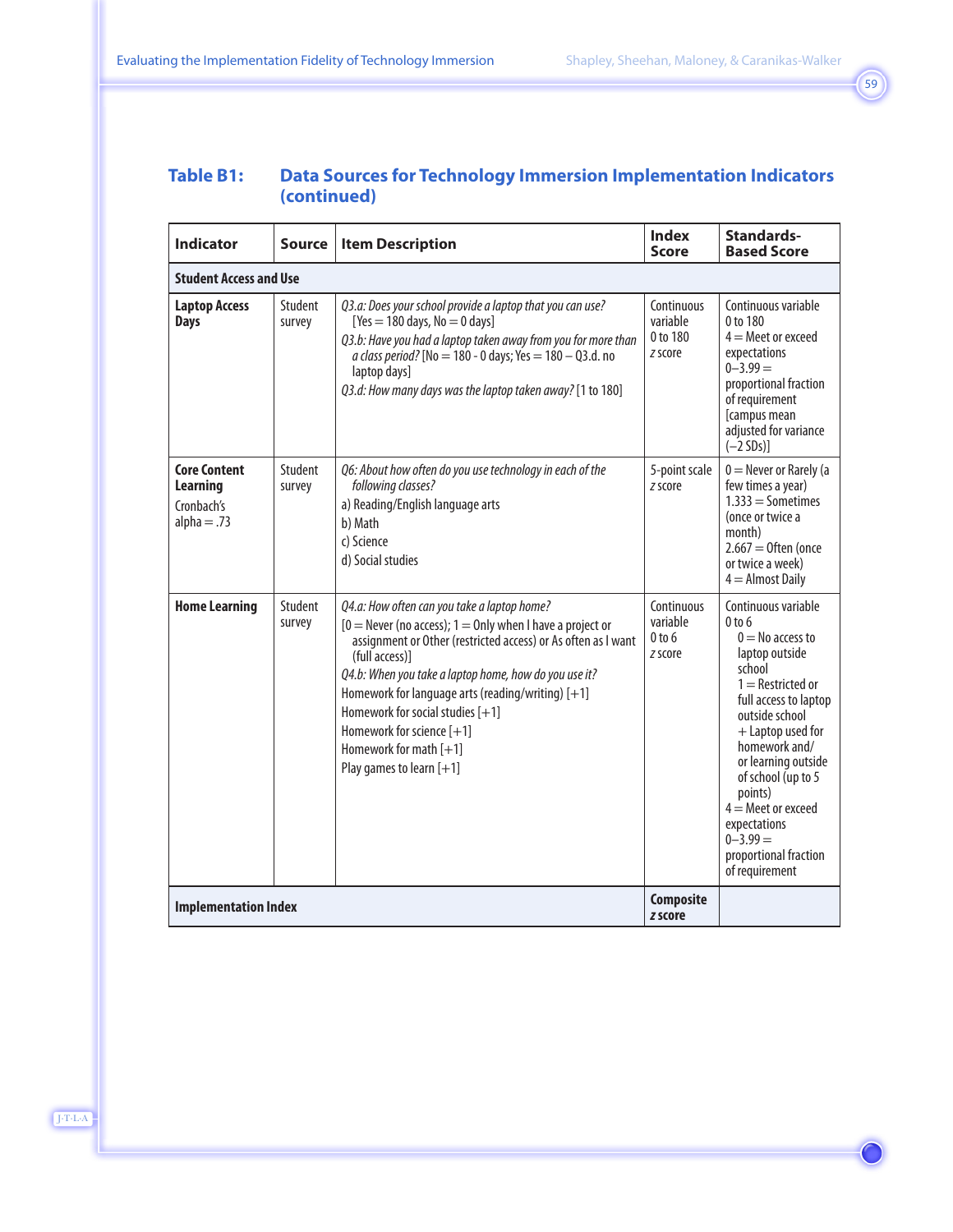### **Appendix C**

#### **Table C1: Scoring Rubrics for Measuring the Implementation Fidelity of Technology Immersion**

| Component/<br><b>Element</b>        | <b>Minimal</b><br><b>Immersion</b><br>$0 - 1.99$                                                                                                                                                          | <b>Partial</b><br><b>Immersion</b><br>$2.00 - 2.99$                                                                                                                                   | <b>Substantial</b><br><b>Immersion</b><br>$3.00 - 3.49$                                                                                                                        | Full<br><b>Immersion</b><br>$3.50 - 4.00$                                                                                                                                                           | Implementation<br><b>Index</b> |
|-------------------------------------|-----------------------------------------------------------------------------------------------------------------------------------------------------------------------------------------------------------|---------------------------------------------------------------------------------------------------------------------------------------------------------------------------------------|--------------------------------------------------------------------------------------------------------------------------------------------------------------------------------|-----------------------------------------------------------------------------------------------------------------------------------------------------------------------------------------------------|--------------------------------|
| Leadership                          |                                                                                                                                                                                                           |                                                                                                                                                                                       |                                                                                                                                                                                |                                                                                                                                                                                                     | <b>Campus z Scores</b>         |
|                                     | Teachers disagree<br>or strongly disagree<br>that administrators<br>establish clear vision<br>and expectations,<br>encourage<br>integration, provide<br>supports, and involve<br>staff in decisions.      | Teachers are <i>unsure</i><br>that administrators<br>establish clear vision<br>and expectations,<br>encourage<br>integration, provide<br>supports, and involve<br>staff in decisions. | Teachers agree that<br>administrators<br>establish clear vision<br>and expectations,<br>encourage<br>integration, provide<br>supports, and involve<br>staff in decisions.      | Teachers agree or<br>strongly agree that<br>administrators<br>establish clear vision<br>and expectations,<br>encourage<br>integration, provide<br>supports, and involve<br>staff in decisions.      |                                |
|                                     | <b>Teacher Support (Innovative Culture)</b>                                                                                                                                                               |                                                                                                                                                                                       |                                                                                                                                                                                |                                                                                                                                                                                                     |                                |
|                                     | Teachers disagree<br>or strongly disagree<br>that they share<br>an understanding<br>of technology,<br>continually learn, are<br>unafraid, and support<br>integration.                                     | Teachers are unsure<br>that they share<br>an understanding<br>of technology,<br>continually learn, are<br>unafraid, and support<br>integration.                                       | Teachers agree<br>that they share<br>an understanding<br>of technology,<br>continually learn, are<br>unafraid, and support<br>integration.                                     | Teachers agree<br>or strongly agree<br>that they share<br>an understanding<br>of technology,<br>continually learn, are<br>unafraid, and support<br>integration.                                     |                                |
| <b>Parent and Community Support</b> |                                                                                                                                                                                                           |                                                                                                                                                                                       |                                                                                                                                                                                |                                                                                                                                                                                                     |                                |
|                                     | Teachers disagree<br>or strongly disagree<br>that parents and<br>the surrounding<br>community support<br>the school's efforts<br>with technology.                                                         | Teachers are unsure<br>that parents and<br>the surrounding<br>community support<br>the school's efforts<br>with technology.                                                           | Teachers agree<br>that parents and<br>the surrounding<br>community support<br>the school's efforts<br>with technology.                                                         | Teachers agree<br>or strongly agree<br>that parents and<br>the surrounding<br>community support<br>the school's efforts<br>with technology.                                                         |                                |
| <b>Technical Support</b>            |                                                                                                                                                                                                           |                                                                                                                                                                                       |                                                                                                                                                                                |                                                                                                                                                                                                     |                                |
|                                     | Teachers disagree<br>or strongly disagree<br>that computers are<br>in good condition,<br>Internet connections<br>are adequate,<br>responses to<br>requests are timely,<br>and materials are<br>available. | Teachers are unsure<br>that computers are<br>in good condition,<br>Internet connections<br>are adequate,<br>responses to<br>requests are timely,<br>and materials are<br>available.   | Teachers agree that<br>computers are in<br>good condition,<br>Internet connections<br>are adequate,<br>responses to<br>requests are timely,<br>and materials are<br>available. | Teachers agree or<br>strongly agree that<br>computers are in<br>good condition,<br>Internet connections<br>are adequate,<br>responses to<br>requests are timely,<br>and materials are<br>available. |                                |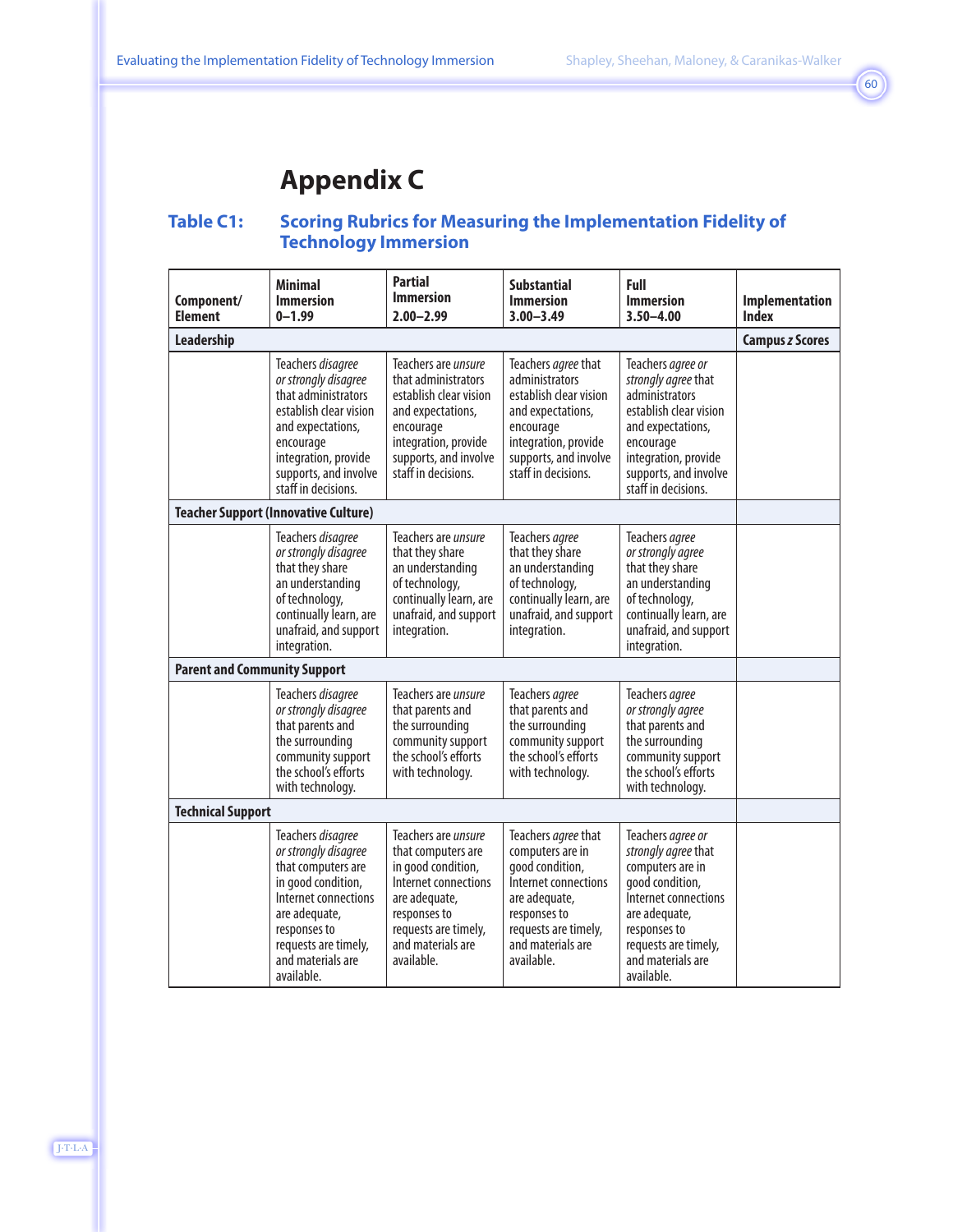#### **Table C1: Scoring Rubrics for Measuring the Implementation Fidelity of Technology Immersion (continued)**

| Component/<br><b>Element</b>    | <b>Minimal</b><br><b>Immersion</b><br>$0 - 1.99$                                                                                                              | <b>Partial</b><br><b>Immersion</b><br>$2.00 - 2.99$                                                                                                                                             | <b>Substantial</b><br><b>Immersion</b><br>$3.00 - 3.49$                                                                                                                                          | Full<br><b>Immersion</b><br>$3.50 - 4.00$                                                                                                                                                     | <b>Implementation</b><br><b>Index</b> |  |
|---------------------------------|---------------------------------------------------------------------------------------------------------------------------------------------------------------|-------------------------------------------------------------------------------------------------------------------------------------------------------------------------------------------------|--------------------------------------------------------------------------------------------------------------------------------------------------------------------------------------------------|-----------------------------------------------------------------------------------------------------------------------------------------------------------------------------------------------|---------------------------------------|--|
| <b>Professional Development</b> |                                                                                                                                                               |                                                                                                                                                                                                 |                                                                                                                                                                                                  |                                                                                                                                                                                               |                                       |  |
| <b>Contact Hours</b>            | Core-subject<br>teachers, on average,<br>participated in 25<br>or less hours of PD<br>during the past<br>school year.                                         | Core-subject<br>teachers, on average,<br>participated in 26 to<br>37 hours of PD during<br>the past school year.                                                                                | Core-subject<br>teachers, on average,<br>participated in 38 to<br>49 hours of PD during<br>the past school year.                                                                                 | Core-subject<br>teachers, on average,<br>participated in 50<br>or more hours of<br>PD during the past<br>school year.                                                                         |                                       |  |
| Classroom<br><b>Support</b>     | Core teachers indicate<br>that they rarely<br>or never receive<br>classroom coaching<br>or mentoring from an<br>internal or external<br>source.               | Core teachers indicate<br>that they rarely (a few<br>times a year) receive<br>classroom coaching<br>or mentoring from an<br>internal or external<br>source.                                     | Core teachers indicate<br>that they sometimes<br>(once or twice a<br>month) receive<br>classroom coaching<br>or mentoring from an<br>internal or external<br>source.                             | Core teachers indicate<br>that they <i>often</i> (once<br>or twice a week) or<br>almost daily receive<br>classroom coaching<br>or mentoring from an<br>internal or external<br>source.        |                                       |  |
| <b>Content Focus</b>            | Core teachers indicate<br>there is no or almost<br>no PD emphasis<br>on curriculum,<br>instructional<br>methods, and lesson<br>development in core<br>areas.  | Core teachers<br>indicate there is a<br>minor PD emphasis<br>on curriculum.<br>instructional<br>methods, and lesson<br>development in core<br>areas.                                            | Core teachers indicate<br>there is a <i>minor to</i><br>major PD emphasis<br>on curriculum.<br>instructional<br>methods, and lesson<br>development in core<br>areas.                             | Core teachers<br>indicate there is a<br>major PD emphasis<br>on curriculum.<br>instructional<br>methods, and lesson<br>development in core<br>areas.                                          |                                       |  |
| <b>Coherence</b>                | Core teachers indicate<br>that PD is not at<br>all consistent with<br>personal and school<br>goals, prior learning,<br>and state standards<br>and assessment. | Core teachers indicate<br>that PD is consistent<br>with personal and<br>school goals, builds<br>on prior learning,<br>and supports state<br>standards and<br>assessment to a<br>minimal extent. | Core teachers indicate<br>that PD is consistent<br>with personal and<br>school goals, builds<br>on prior learning,<br>and supports state<br>standards and<br>assessment to a<br>moderate extent. | Core teachers indicate<br>that PD is consistent<br>with personal and<br>school goals, builds<br>on prior learning,<br>and supports state<br>standards and<br>assessment to a great<br>extent. |                                       |  |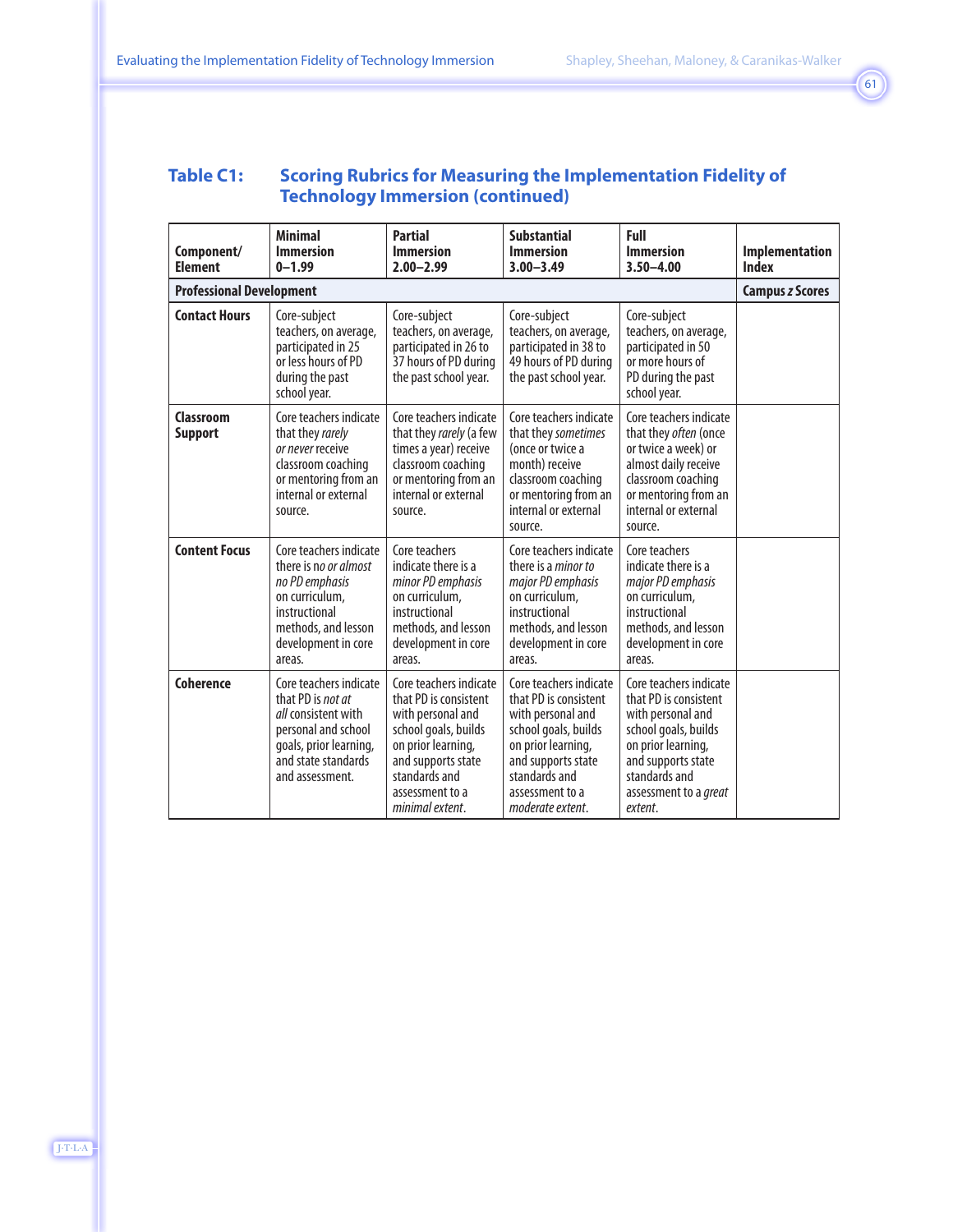#### **Table C1: Scoring Rubrics for Measuring the Implementation Fidelity of Technology Immersion (continued)**

| Component/Ele-<br>ment              | <b>Minimal</b><br><b>Immersion</b><br>$0 - 1.99$                                                                                                            | <b>Partial</b><br>Immersion<br>$2.00 - 2.99$                                                                                                          | <b>Substantial</b><br><b>Immersion</b><br>$3.00 - 3.49$                                                                                              | <b>Full Immersion</b><br>$3.50 - 4.00$                                                                                                            | <b>Implementation</b><br>Index |
|-------------------------------------|-------------------------------------------------------------------------------------------------------------------------------------------------------------|-------------------------------------------------------------------------------------------------------------------------------------------------------|------------------------------------------------------------------------------------------------------------------------------------------------------|---------------------------------------------------------------------------------------------------------------------------------------------------|--------------------------------|
| <b>Student Access and Use</b>       | <b>Campus z Scores</b>                                                                                                                                      |                                                                                                                                                       |                                                                                                                                                      |                                                                                                                                                   |                                |
| <b>Laptop Access</b><br><b>Days</b> | Students' laptop<br>access days vary to an<br>extremely large extent<br>at a campus, with<br>laptops available<br>from about 80 to 168<br>days per student. | Students' laptop<br>access days vary to<br>a large extent at a<br>campus, with laptops<br>available from about<br>95 to 175 days per<br>student.      | Students' laptop<br>access days vary to a<br>moderate extent at a<br>campus, with laptops<br>available from about<br>140 to 175 days per<br>student. | Students' laptop<br>access days vary to<br>a small extent at a<br>campus, with laptops<br>available from about<br>160 to 180 days per<br>student. |                                |
| Core-Content<br>Learning            | Students rarely (a<br>few times a year) or<br>never use technology<br>resources in core-<br>subject classes                                                 | Students sometimes<br>(once or twice a<br>month) or <i>often</i> (once<br>or twice a week) use<br>technology resources<br>in core-subject<br>classes. | Students often (once<br>or twice a week)<br>or almost daily use<br>technology resources<br>in core subjects.                                         | Students use<br>technology resources<br>in core subjects<br>almost daily.                                                                         |                                |
| <b>Home Learning</b>                | Students, on average,<br>use their laptops<br>outside of school<br>for homework or<br>learning either not<br>at all or to a trivial<br>extent.              | Students, on average<br>use their laptops<br>outside of school<br>for homework and<br>learning to a small<br>extent.                                  | Students, on average,<br>use their laptops<br>outside of school<br>for homework<br>and learning to a<br>moderate extent.                             | Students, on average,<br>use their laptops<br>outside of school<br>for homework and<br>learning to a <i>large</i><br>extent.                      |                                |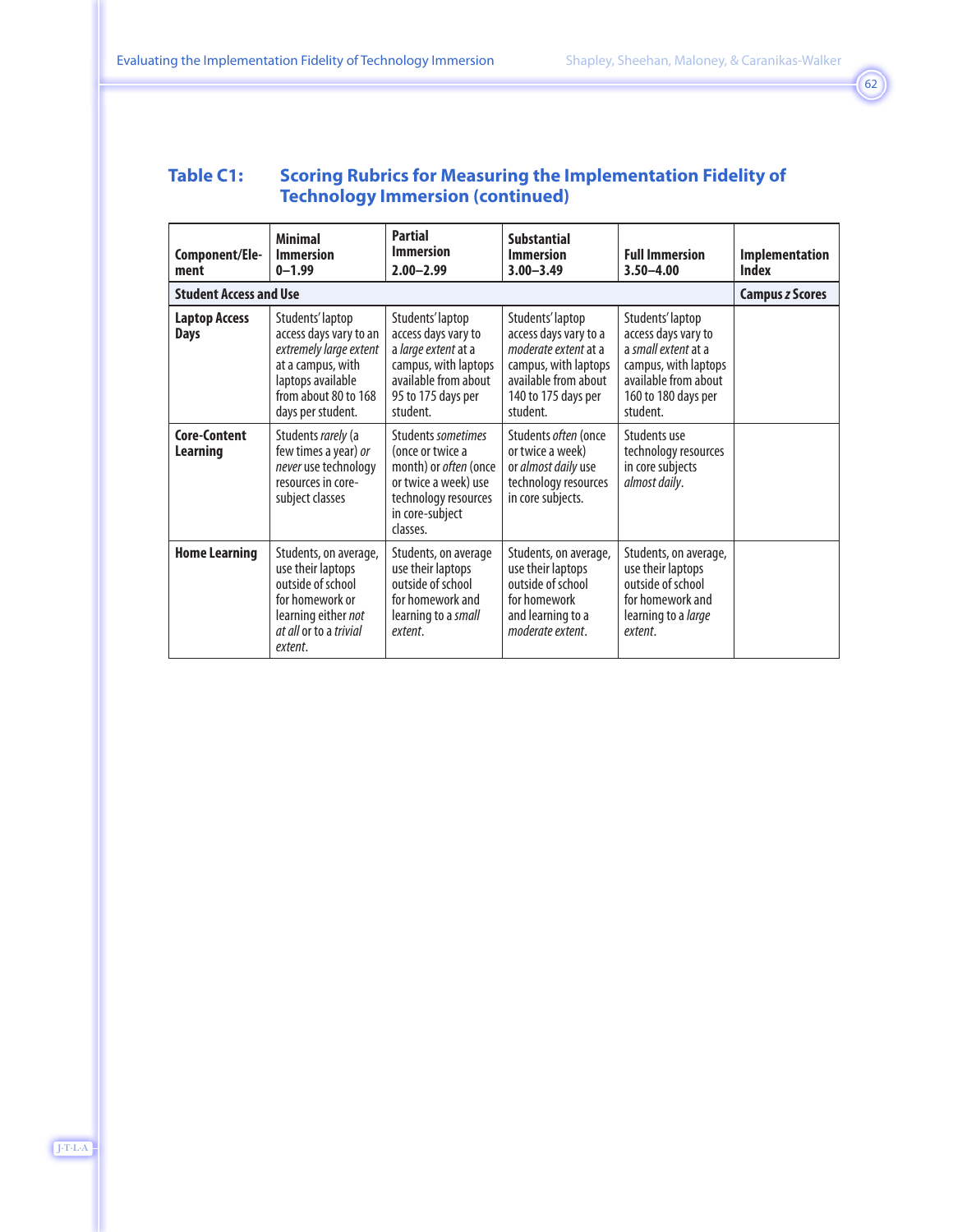#### **Table C1: Scoring Rubrics for Measuring the Implementation Fidelity of Technology Immersion (continued)**

| Component/<br><b>Element</b>               | <b>Minimal</b><br><b>Immersion</b><br>$0 - 1.99$                                                                                                                                                                                                             | <b>Partial</b><br><b>Immersion</b><br>$2.00 - 2.99$                                                                                                                                                                                                           | <b>Substantial</b><br><b>Immersion</b><br>$3.00 - 3.49$                                                                                                                                                                                                               | Full<br><b>Immersion</b><br>$3.50 - 4.00$                                                                                                                                                                                                              | Implementation<br><b>Index</b> |
|--------------------------------------------|--------------------------------------------------------------------------------------------------------------------------------------------------------------------------------------------------------------------------------------------------------------|---------------------------------------------------------------------------------------------------------------------------------------------------------------------------------------------------------------------------------------------------------------|-----------------------------------------------------------------------------------------------------------------------------------------------------------------------------------------------------------------------------------------------------------------------|--------------------------------------------------------------------------------------------------------------------------------------------------------------------------------------------------------------------------------------------------------|--------------------------------|
| <b>Classroom Immersion</b>                 | <b>Campus z Scores</b>                                                                                                                                                                                                                                       |                                                                                                                                                                                                                                                               |                                                                                                                                                                                                                                                                       |                                                                                                                                                                                                                                                        |                                |
| <b>Technology</b><br><b>Integration</b>    | Core teachers indicate<br>it is <i>not true now</i> that<br>I alter instructional<br>practices, allocate<br>time, integrate<br>research on teaching<br>and learning, improve<br>basic skills, and<br>support higher order<br>thinking through<br>technology. | Core teachers indicate<br>it is somewhat<br>true now that I<br>alter instructional<br>practices, allocate<br>time, integrate<br>research on teaching<br>and learning, improve<br>basic skills, and<br>support higher order<br>thinking through<br>technology. | Core teachers indicate<br>it is somewhat or<br>very true now that<br>I alter instructional<br>practices, allocate<br>time, integrate<br>research on teaching<br>and learning, improve<br>basic skills, and<br>support higher order<br>thinking through<br>technology. | Core teachers indicate<br>it is very true now that<br>I alter instructional<br>practices, allocate<br>time, integrate<br>research on teaching<br>and learning, improve<br>basic skills, and<br>support higher order<br>thinking through<br>technology. |                                |
| Learner-<br>Centered<br><b>Instruction</b> | Core teachers indicate<br>it is <i>not true now that</i><br>my students establish<br>learning goals,<br>use information<br>and inquiry skills,<br>complete alternative<br>assessments, and<br>have active and<br>relevant experiences.                       | Core teachers indicate<br>it is somewhat<br>true now that my<br>students establish<br>learning goals,<br>use information<br>and inquiry skills,<br>complete alternative<br>assessments, and<br>have active and<br>relevant experiences.                       | Core teachers indicate<br>it is somewhat or very<br>true now that my<br>students establish<br>learning goals,<br>use information<br>and inquiry skills,<br>complete alternative<br>assessments, and<br>have active and<br>relevant experiences.                       | Core teachers indicate<br>it is very true now that<br>my students establish<br>learning goals,<br>use information<br>and inquiry skills,<br>complete alternative<br>assessments, and<br>have active and<br>relevant experiences.                       |                                |
| <b>Student</b><br><b>Activities</b>        | Core teachers rarely or<br>never have students<br>use technology<br>resources to support<br>core-content<br>learning.                                                                                                                                        | Core teachers<br>sometimes have<br>students use<br>technology resources<br>to support core-<br>content learning.                                                                                                                                              | Core teachers<br>sometimes to often<br>have students use<br>technology resources<br>to support core-<br>content learning.                                                                                                                                             | Core teachers often<br>to almost daily<br>have students use<br>technology resources<br>to support core-<br>content learning.                                                                                                                           |                                |
| <b>Communication</b>                       | Core teachers rarely or<br>never use technology<br>to communicate with<br>students, parents,<br>and colleagues or to<br>post information on a<br>class website.                                                                                              | Core teachers<br>sometimes use<br>technology to<br>communicate with<br>students, parents,<br>and colleagues or to<br>post information on a<br>class website.                                                                                                  | Core teachers often<br>use technology to<br>communicate with<br>students, parents,<br>and colleagues or to<br>post information on a<br>class website.                                                                                                                 | Core teachers often<br>to almost daily<br>use technology to<br>communicate with<br>students, parents,<br>and colleagues or to<br>post information on a<br>class website.                                                                               |                                |
| Professional<br><b>Productivity</b>        | Core teachers rarely or<br>never use technology<br>to enhance their<br>professional<br>productivity (e.g.,<br>keep records, analyze<br>data, develop lessons,<br>deliver information).                                                                       | Core teachers<br>sometimes use<br>technology to<br>enhance their<br>professional<br>productivity (e.g.,<br>keep records, analyze<br>data, develop lessons,<br>deliver information).                                                                           | Core teachers often<br>use technology<br>to enhance their<br>professional<br>productivity (e.g.,<br>keep records, analyze<br>data, develop lessons,<br>deliver information).                                                                                          | Core teachers often<br>to almost daily<br>use technology<br>to enhance their<br>professional<br>productivity (e.g.,<br>keep records, analyze<br>data, develop lessons,<br>deliver information).                                                        | <b>Campus z Score</b>          |
| <b>Implementation Index</b>                |                                                                                                                                                                                                                                                              |                                                                                                                                                                                                                                                               |                                                                                                                                                                                                                                                                       |                                                                                                                                                                                                                                                        |                                |

J·T·L·A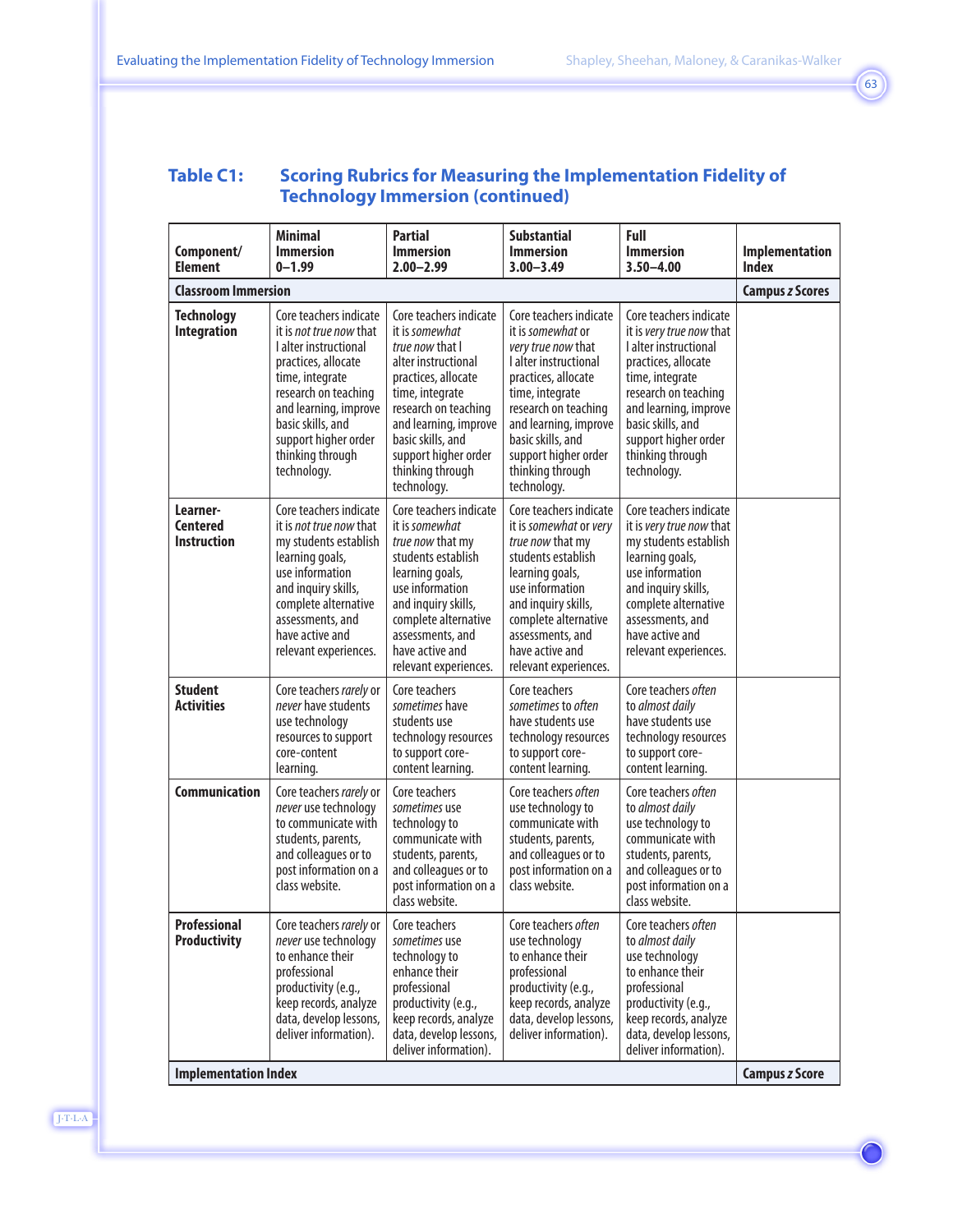### **Endnotes**

- 1. Vernez, G., Karam, R., Mariano, L.T., & DeMartini, C. (2006). *Evaluating Comprehensive School Reform Models at Scale: Focus on Implementation*. Santa Monica, CA: RAND.
- 2. Standards-based scores for Professional Development, Classroom Immersion, and Student Access and Use are averages across elements of these components. These scores serve descriptive purposes. Composite z scores were used in statistical analyses.
- 3. Exploratory hierarchical regression analyses of the relationships between each of the elements of Immersion Support and each of the elements of Classroom Immersion, and students' reading and mathematics achievement yielded inconsistent coefficients (positive and negative). Variables typically were not statistically significant predictors of test scores.

### **References**

- Bebell, D., Russell, M., & O'Dwyer, L. (2004). Measuring teachers' technology uses: Why multiple-measures are more revealing. *Journal of Research on Technology in Education, 37*(1), 45–63.
- Berman, P., & McLaughlin, M.W. (1978). *Federal programs supporting educational change: Vol. 8. Implementing and sustaining innovations*. Santa Monica, CA: RAND.
- Borman, G.D. (2005). National efforts to bring reform to scale in high-poverty schools: Outcomes and implications: In L. Parker (Ed.), *Review of Research in Education, 29* (pp. 1–28). Washington, DC: American Educational Research Association.
- Borman, G.D., Hewes, G.M., Overman, L.T., & Brown, S. (2003). Comprehensive school reform and achievement. A meta-analysis. *Review of Educational Research, 73*(2), 125–230.
- Bradburn, F.B., & Osborne, J.W. (2007, March). Shared leadership makes an IMPACT in North Carolina. *eSchool News*. Retrieved from [http://](http://www.eschoolnews.com/news/top-news/index.cfm?i=45744) [www.eschoolnews.com/news/top-news/index.cfm?i=45744.](http://www.eschoolnews.com/news/top-news/index.cfm?i=45744)
- Burbules, N.C. (2007). E-lessons learned. In L. Smolin, K. Lawless, & N. C. Burbules (Eds.), *Information and communication technologies: Considerations of current practice for teachers and teacher educators* (pp. 207–216). Malden, MA: Blackwell Publishing.
- Cuban, L. (2001). *Oversold and underused: Computers in the classroom*. Cambridge, MA: Harvard University Press.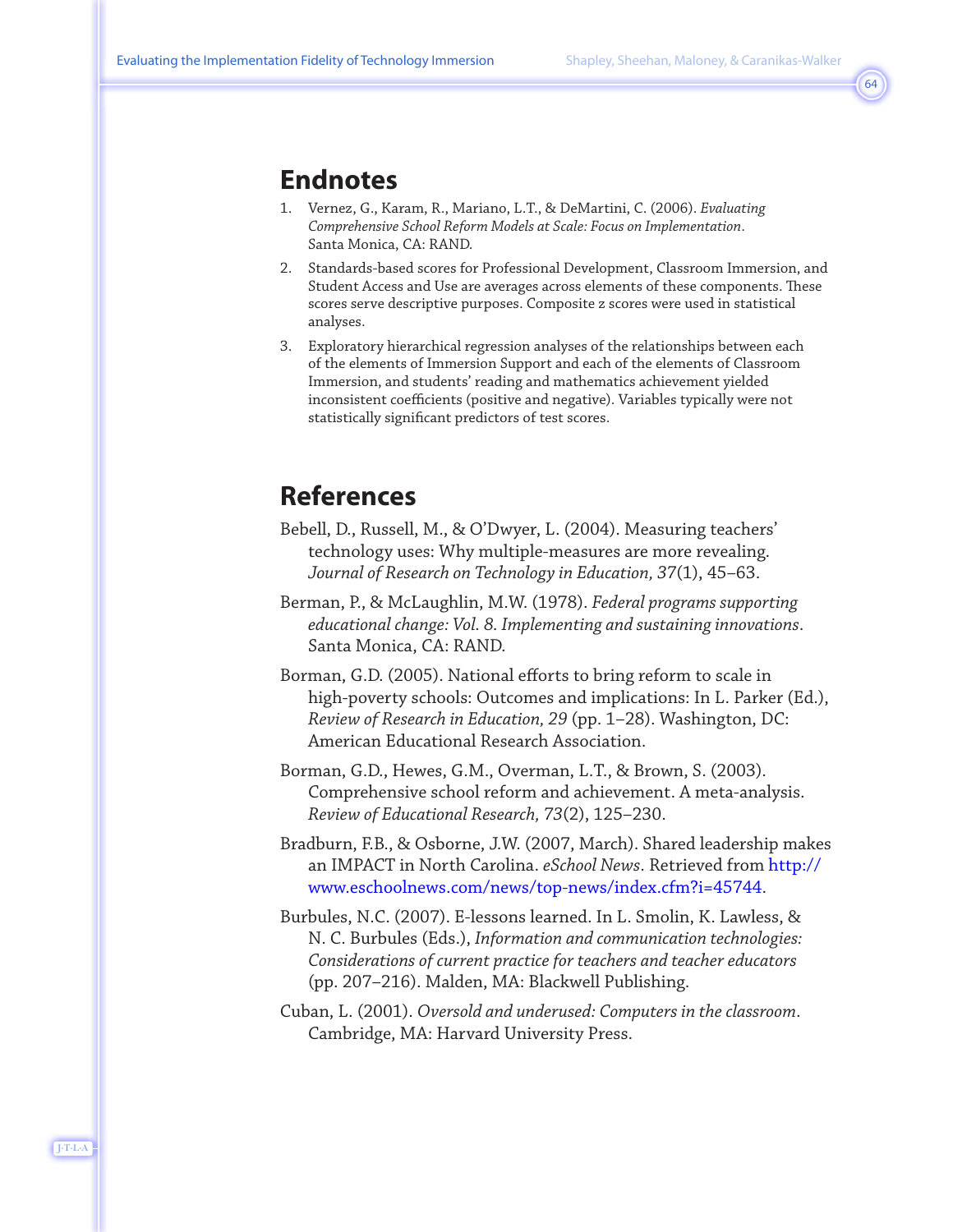- Datnow, A., Borman, G., & Stringfield, S. (2000). School reform through a highly specified curriculum: A study of the implementation and effects of the Core Knowledge Sequence. *Elementary School Journal, 101*, 167–192.
- Dede, C. (2007). Reinventing the role of information and communications technologies in education. In L. Smolin, K. Lawless, & N.C. Burbules (Eds.), *Information and communication technologies: Considerations of current practice for teachers and teacher educators* (pp. 11–38). Malden, MA: Blackwell Publishing.
- Desimone, L. (2002). How can comprehensive school reform models be successfully implemented? *Review of Educational Research, 72*(3), 433–479.
- Fullan, M. (1993). *Change forces: Probing the depths of educational reform*. New York: The Falmer Press.
- Fullan, M.G., & Stieglbauer, S. (1991). *The new meaning of educational change*. New York: Teachers' College Press.
- Garthwait, A., & Weller, H.G. (2005). A year in the life: Two seventh grade teachers implement one-to-one computing. *Journal of Research on Technology in Education, 37*(4), 361–377.
- Kurki, A., Aladjem, D.K., & Carter, K.R. (2005). *Implementation: Measuring and explaining the fidelity of CSR implementation*. Washington, DC: American Institutes for Research.
- Lane, D.M.M. (2003). *The Maine Learning Technology Initiative impact on students and learning*. Portland, ME: Center for Education Policy, Applied Research, and Evaluation, University of Southern Maine.
- Light, D., McDermott, M., & Honey, M. (2002). *Project Hiller: The impact of ubiquitous portable technology on an urban school*. New York: Center for Children and Technology, Education Development Center.
- Lowther, D., Ross, S., & Morrison, G. (2003). When each one has one: The influence on teaching strategies and student achievement of using laptops in the classroom. *ETR&D, 51*(3), 23–44.
- McGrail, E. (2006). "It's a double-edged sword, this technology business": Secondary English teachers' perspectives on a schoolwide laptop technology initiative. Retrieved July 24, 2008, from [http://www.](http://www.tcrecord.org/PrintContent.asp?ContentID=12517) [tcrecord.org/PrintContent.asp?ContentID=12517.](http://www.tcrecord.org/PrintContent.asp?ContentID=12517)
- Neugent, L., & Fox, C. (2007, January). Peer coaches' spark technology integration. *eSchool News*. Retrieved from [http://www.eschoolnews.](http://www.eschoolnews.com/news/top-news/index.cfm?i=42086) [com/news/top-news/index.cfm?i=42086.](http://www.eschoolnews.com/top-news/index.cfm?i=42086)

J·T·L·A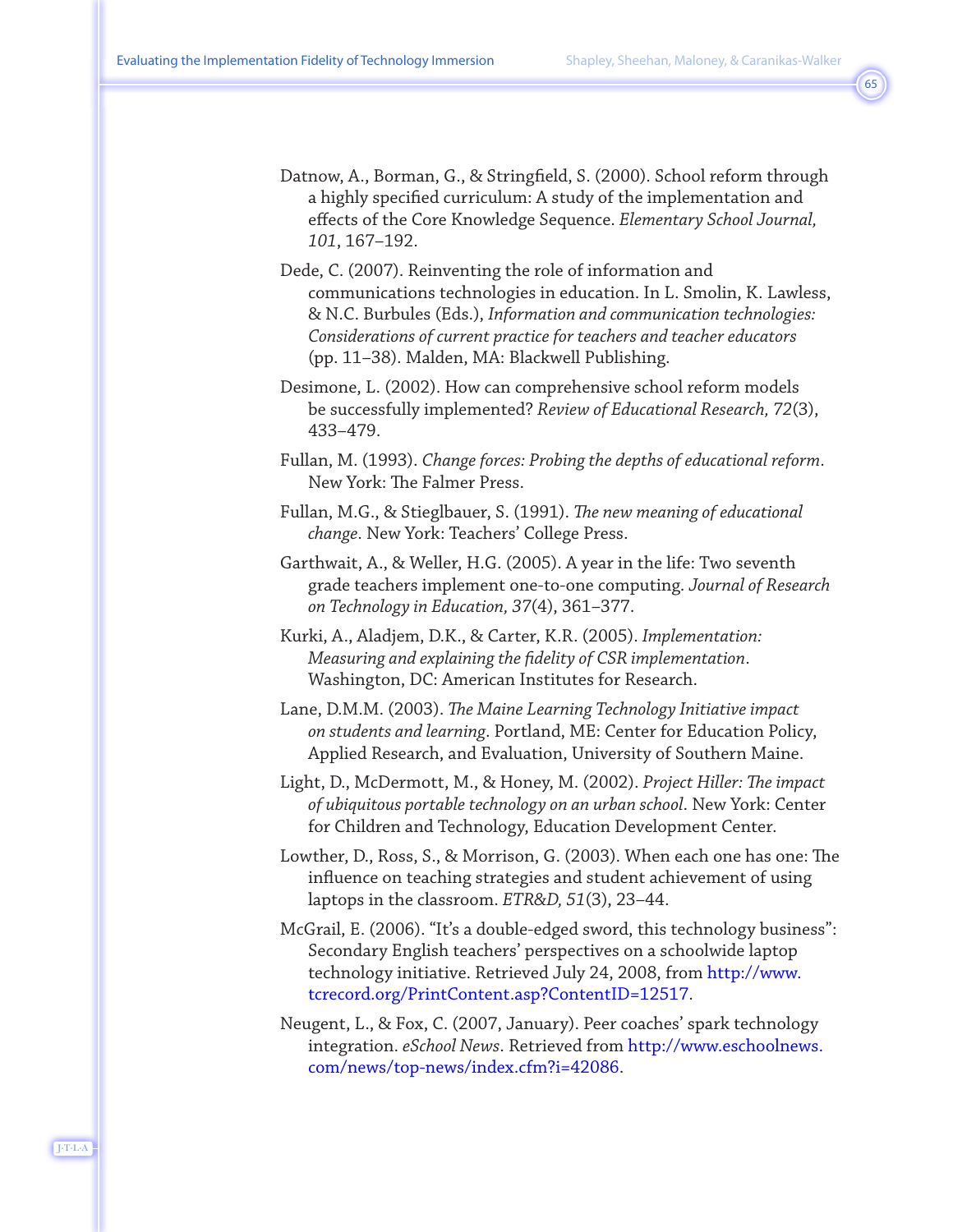- O'Dwyer, L., Russell, M., Bebell, D., & Seeley, K. (2008). Examining the relationship between students mathematics test scores and computer use at home and at school. *The Journal of Technology, Learning, and Assessment, 6*(5), 1–44.
- O'Dwyer, L., Russell, M., Bebell, D., & Tucker-Seeley, K. R. (2005). Examining the relationship between home and school computer use and students' English/Language Arts test scores. *The Journal of Technology, Learning, and Assessment, 3*(3), 1–45.
- Owen, A., Farsaii, S., Knezek, G., & Christensen, R. (2005-06). It's not about laptops, it's about empowerment! *Learning & Leading with Technology, 33*(4), 12–16.
- Penuel, W. R. (2006). Implementation and effects of one-to-one computing initiatives: A research synthesis. *Journal of Research on Technology in Education, 38*(3), 320–348.
- Pitler, H. (2005). *McREL technology initiative: The development of a technology intervention program: Final report*. (Report No. 2005-09). Denver, CO: Mid-continent Research for Education and Learning. (ERIC Document Reproduction Service No. ED486685)
- Raudenbush, S. W., & Bryk, A.S. (2002). *Hierarchical linear models: Applications and data analysis methods*. Thousand Oaks, CA: Sage Publications.
- Ringstaff, C., & Kelley, L. (2002). *The learning return on our educational technology investment*. Retrieved October 15, 2005, from [http://www/cs/wes/view/rs/619.](http://www/cs/wes/view/rs/619)
- Russell, M., Bebell, D., & Higgins, J. (2004). Laptop learning: A comparison of teaching and learning in upper elementary classrooms equipped with shared carts of laptops and permanent 1:1 laptops. *Journal of Educational Computing Research, 30*(4), 313–330.
- Russell, M., Bebell, D., Cowan, J., & Corbelli, M. (2002). *An AlphaSmart for each student: Does teaching and learning change with full access to word processors?* Chestnut Hill, MA: Boston College.
- Shapley, K., Maloney, C., Caranikas-Walker, F., & Sheehan, D. (2008). *Evaluation of the Texas Technology Immersion Pilot: Third-year (2006– 07) traits of higher Technology Immersion schools and teachers*. Austin, TX: Texas Center for Educational Research.
- Shapley, K., Sheehan, D., Maloney, C., & Caranikas-Walker, F. (2009). *Evaluation of the Texas Technology Immersion Pilot: Final outcomes for a four-year study (2004–05 to 2007–08)*. Austin, TX: Texas Center for Educational Research.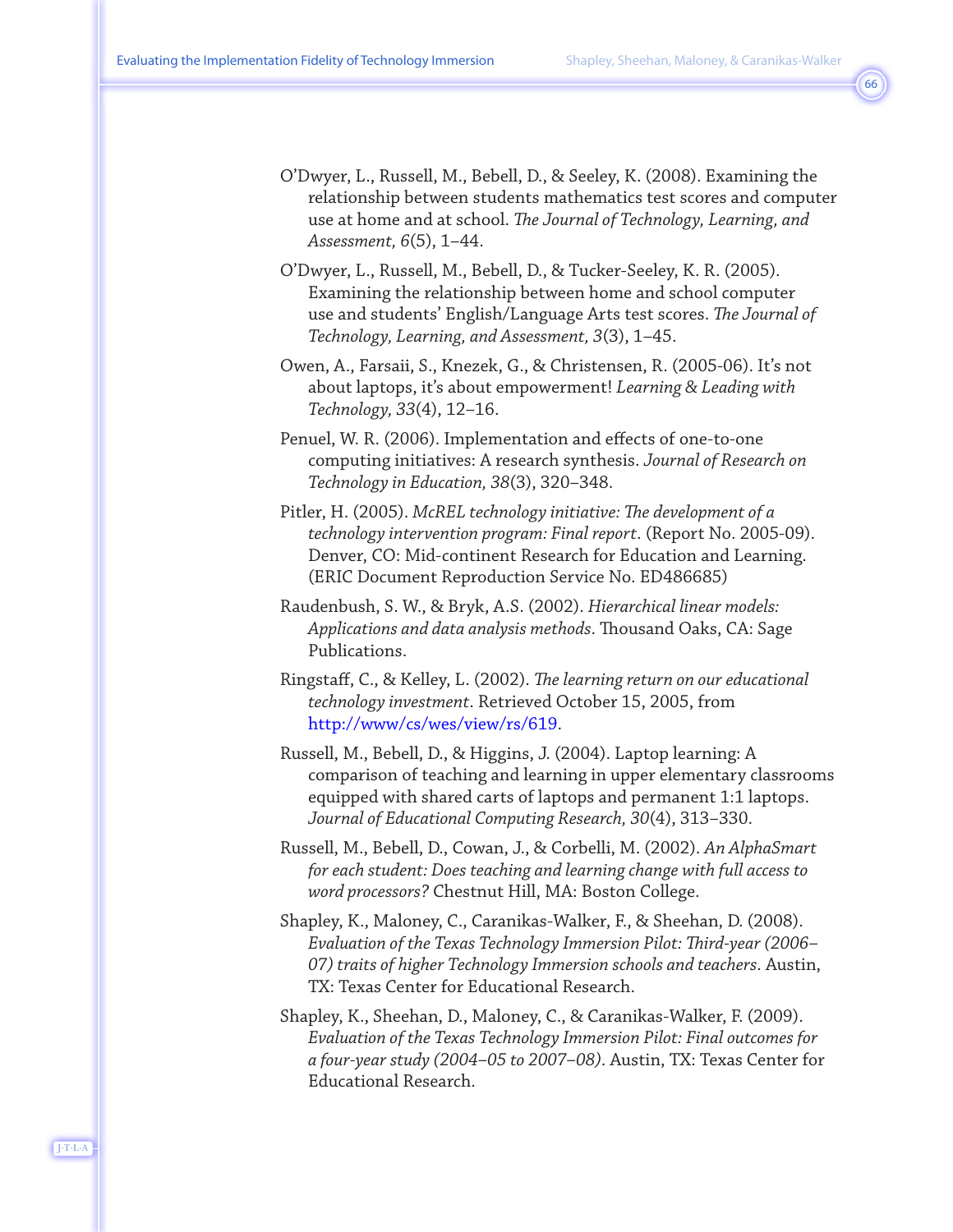- Silvernail, D.L., & Harris, W.J. (2003). *The Maine Learning Technology Initiative teacher, student, and school perspectives: Mid-year evaluation report*. Portland, ME: Maine Education Policy Research Institute, University of Southern Maine.
- Silvernail, D.L., & Lane, D.M.M. (2004). *The impact of Maine's one-to-one laptop program on middle school teachers and students: Phase one summary evidence*. Portland, ME: Maine Education Policy Research Institute, University of Southern Maine.
- Vernez, G., Karam, R., Mariano, L.T., & DeMartini, C. (2006). *Evaluating comprehensive school reform models at scale: Focus on implementation*. Santa Monica, CA: RAND.
- Windschitl, M., & Sahl, K. (2002). Tracing teachers' use of technology in a laptop computer school: The interplay of teacher beliefs, social dynamics, and institutional culture. *American Educational Research Journal, 39*(1), 165–205.
- Zucker, A. (2005, November). *Starting school laptop programs: Lessons learned* (Policy Brief No. 1). Menlo Park, CA: One-to-One Computing Evaluation Consortium.
- Zucker, A.A., & McGhee, R. (2005). *A study of one-to-one computer use in mathematics and science instruction at the secondary school level in Henrico County Public Schools*. Menlo Park, CA: SRI International.

J·T·L·A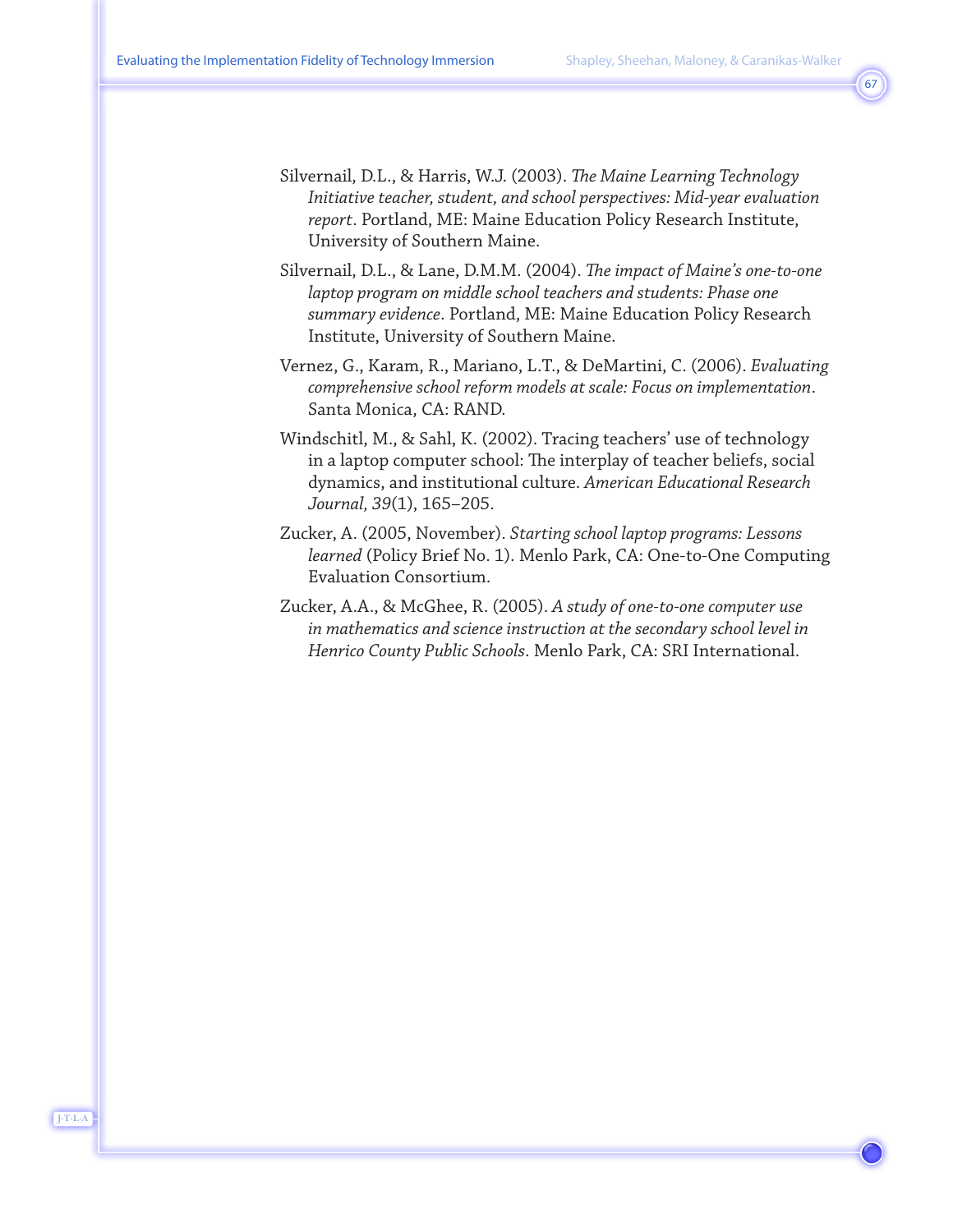### **Author Biographies**

- Kelly Shapley, Ph.D. is the director of Shapley Research Associates, a private research enterprise that specializes in education research, program evaluations, and policy studies (3445 Executive Center Drive, Suite 103, Austin, TX 78731; kshapley@shapleyresearch.com). Her recent work has focused on studies of technology integration in schools and classrooms, whole-school reform, the efficacy of charter schools, and the value of programs and policies aimed at students at risk of academic failure.
- Daniel Sheehan, Ed.D. is a senior research analyst at the Texas Center for Educational Research, a nonprofit research entity (12007 Research Blvd., P.O. Box 679002, Austin, TX 78767-9002; [daniel.sheehan@tcer.org\). H](mailto:daniel.sheehan@tcer.org)e is a statistician and psychometrician with specializations in hierarchical linear models, measurement, test development, and program evaluation. He has authored or co-authored articles appearing in a wide range of journals.
- Catherine Maloney, Ph.D. is the director of the Texas Center for Educational Research [\(catherine.maloney@tcer.org\).](mailto:catherine.maloney@tcer.org) Her work at the research center focuses on the use of technology to improve the educational outcomes of underserved student groups, the role of school choice in efforts to reform public education, and the effectiveness of initiatives designed to improve the college readiness of low-income students.
- Fanny Caranikas-Walker, Ph.D. is the training coordinator for the Small Business Development Center at Texas State University, San Marcos [\(fc16@txstate.edu\).](mailto:fc16@txstate.edu) She previously was an assistant professor at Washington State University and a research analyst at the Texas Center for Educational Research. Her research interests focus on the behavioral aspects of employment and employer-employee relationships in educational and other organizations, and the factors contributing to the retention and success of students.

J·T·L·A